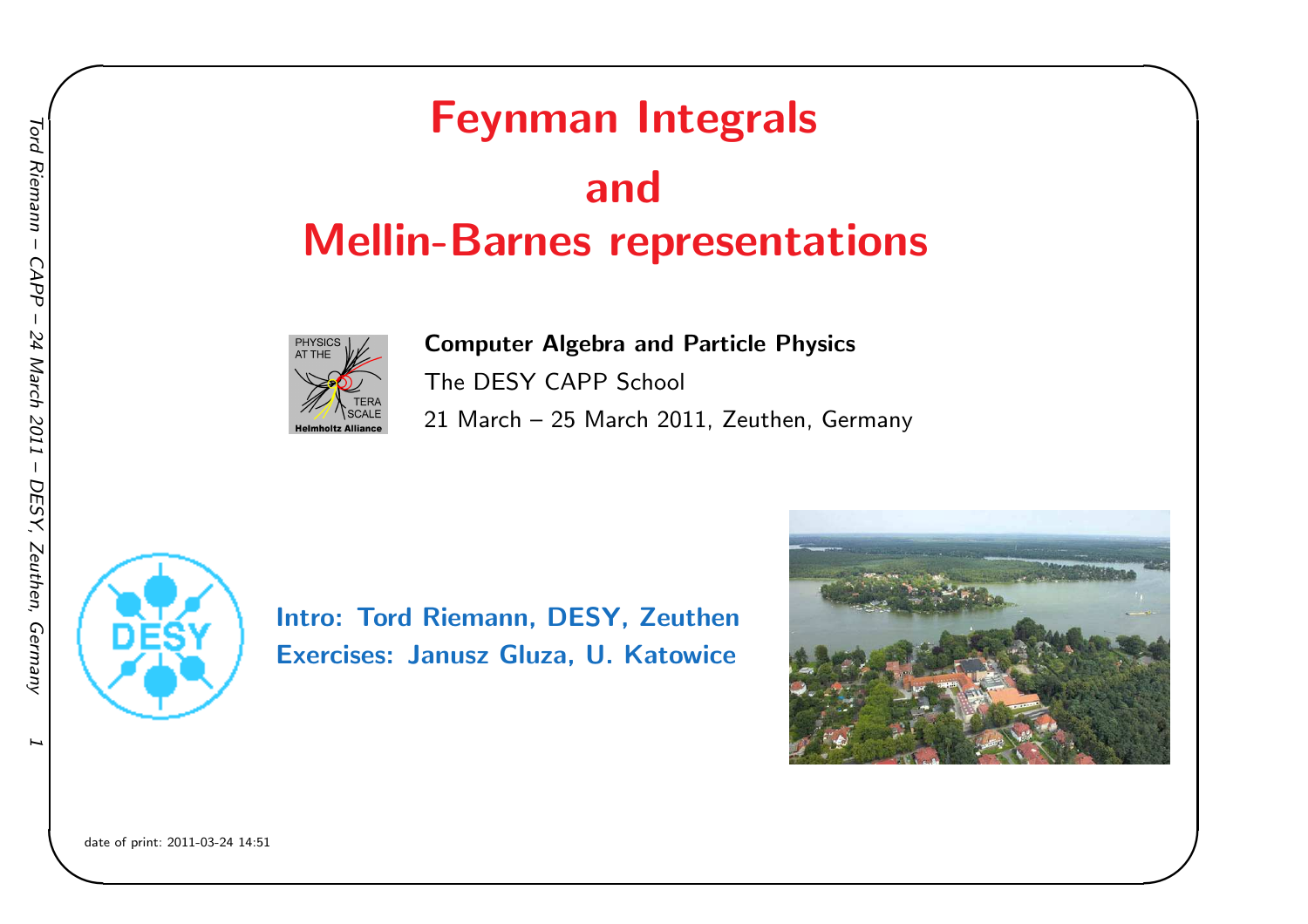#### **Contents**

✬

- Introduction + Motivation
- Mathematical Reminder on  $\Gamma$ -function, Residues, Cauchy-theorem
- The Feynman parameter representation
- Few simple Feynman integrals, made conventionally
- Mellin-Barnes representations and their evaluation
- $\bullet$  Expansions in a small parameter, e.g.  $m^2/s << 1$
- Sector decomposition

For longer versions of my lectures and of the exercises worked out by Janusz Gluza, with much more material included, see:

http://www-zeuthen.desy.de/∼riemann/http://prac.us.edu.pl/∼<sup>g</sup>luza/ambre/and, of course, http://www.us.edu.pl/ $\sim$ gluza/capp $2011/$ 

We profited much from collaborations with Krzysztof Kaj<mark>da</mark> and <mark>Val</mark>ery Yundin. See also for this and related software:

http://projects.hepforge.org/mbtools/

 $\mathcal{L}$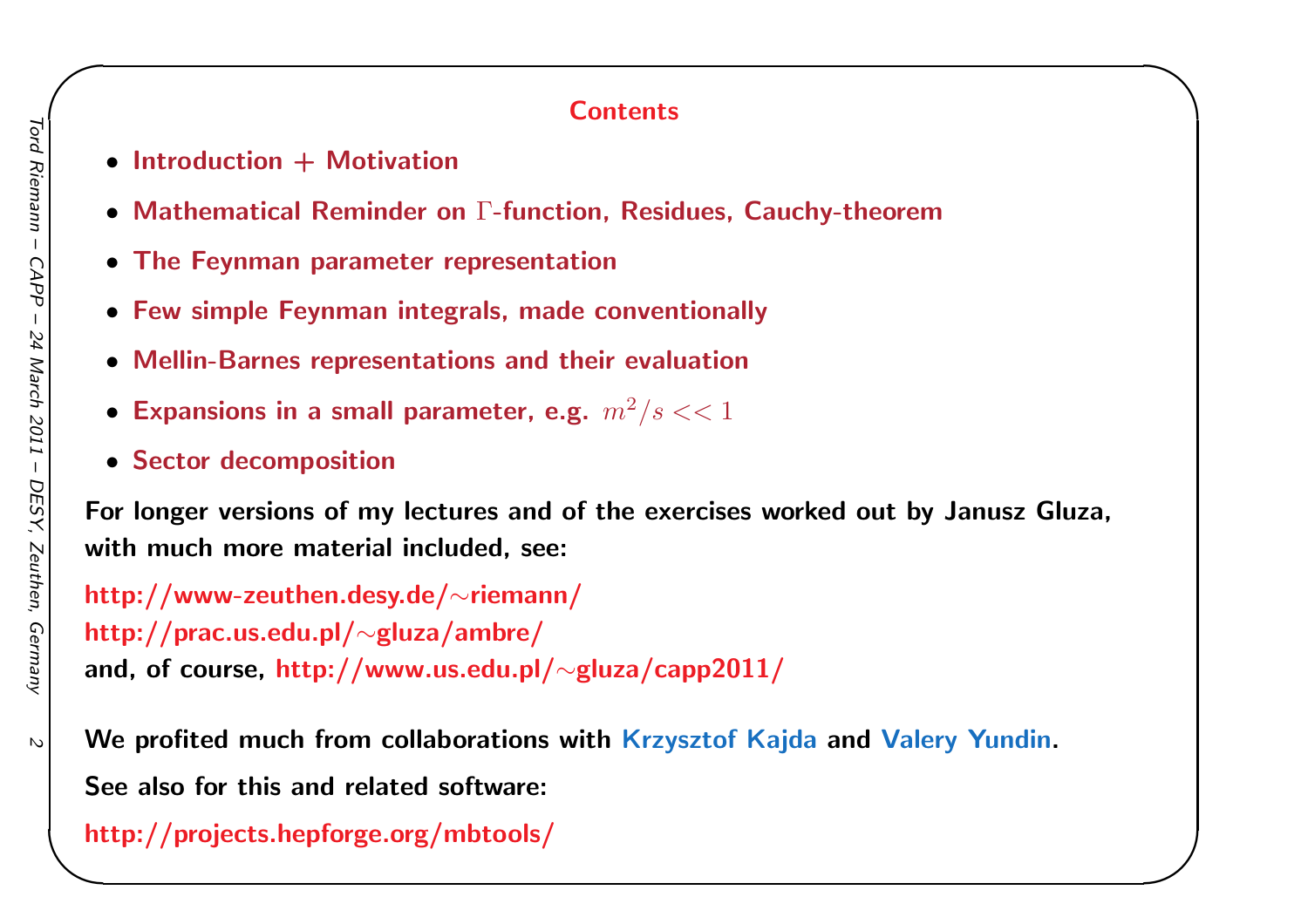# Introductory remarks

For many problems of the past, <sup>a</sup> relatively simple approach to the evaluation of Feynman integrals was sufficient:

**★ Tensor reduction a la Passarino/Veltmann** 

 $\bigstar$  Evaluate Feynman parameter integrals by direct integration

Typically 1-loop (massless: 2-loop), typically  $2\longrightarrow 2$  scattering (plus bremsstrahlung) Feynman parameters may be used and by direct integration over them one gets objects like:  $\frac{23}{57}$ ,  $\zeta(3)$ ,  $\ln(\frac{t}{s})$ ,  $\ln(\frac{t}{s}) \cdot \ln(\frac{s}{m^2})$ ,  $\text{Li}_2(\frac{t}{s+i\epsilon})$  etc.

✬

 With more complexity of the reaction (more legs) and more perturbative accuracy (more loops), this approach appears to be not sufficiently sophisticated.



 $\omega$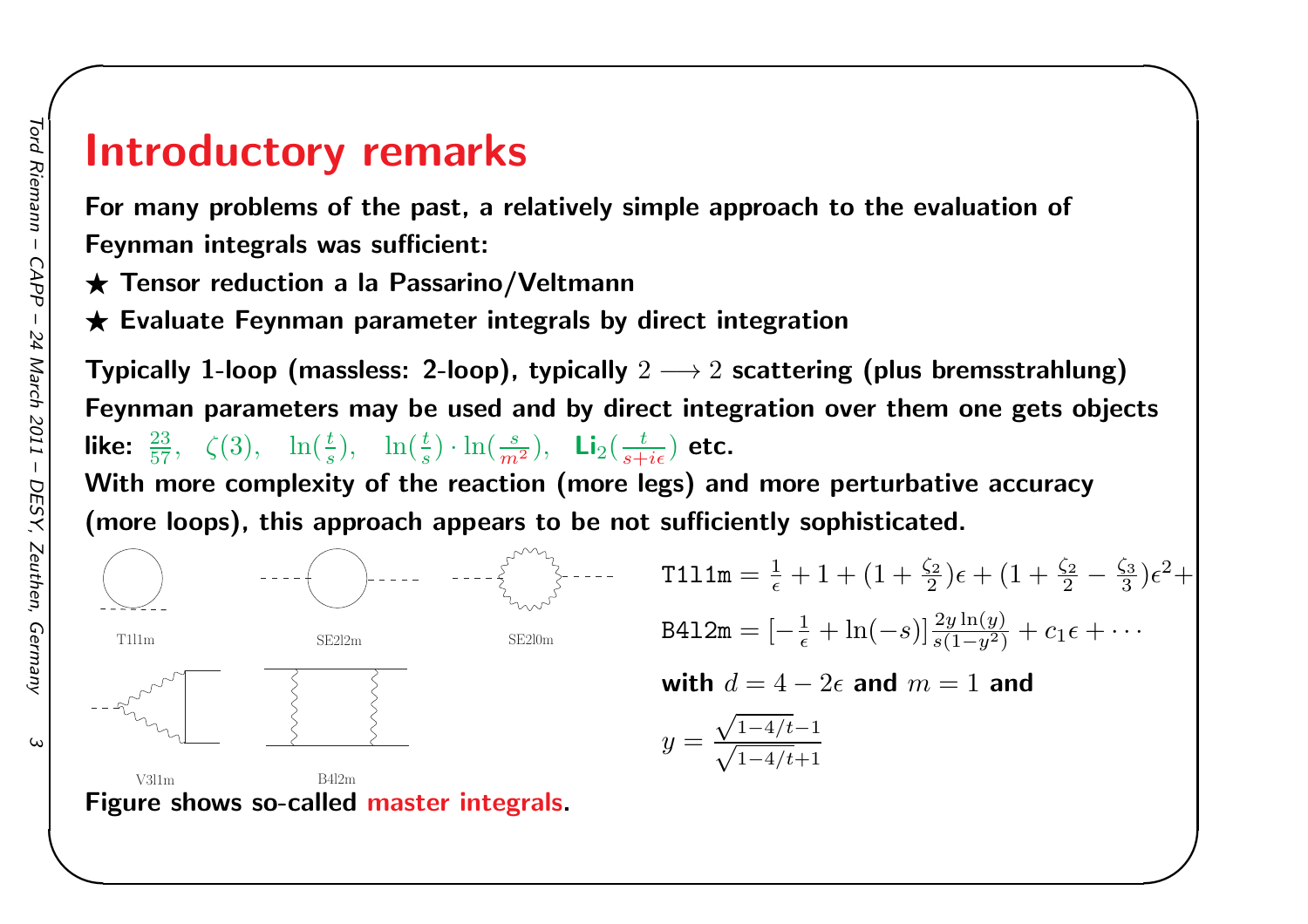![](_page_3_Figure_0.jpeg)

#### Two-loop vertex integrals with six internal lines massless case: only fixed numbers and one scale factor

✬

![](_page_3_Figure_2.jpeg)

# Integrals with two different mass scales  $m$  and  $M$

 $\boldsymbol{4}$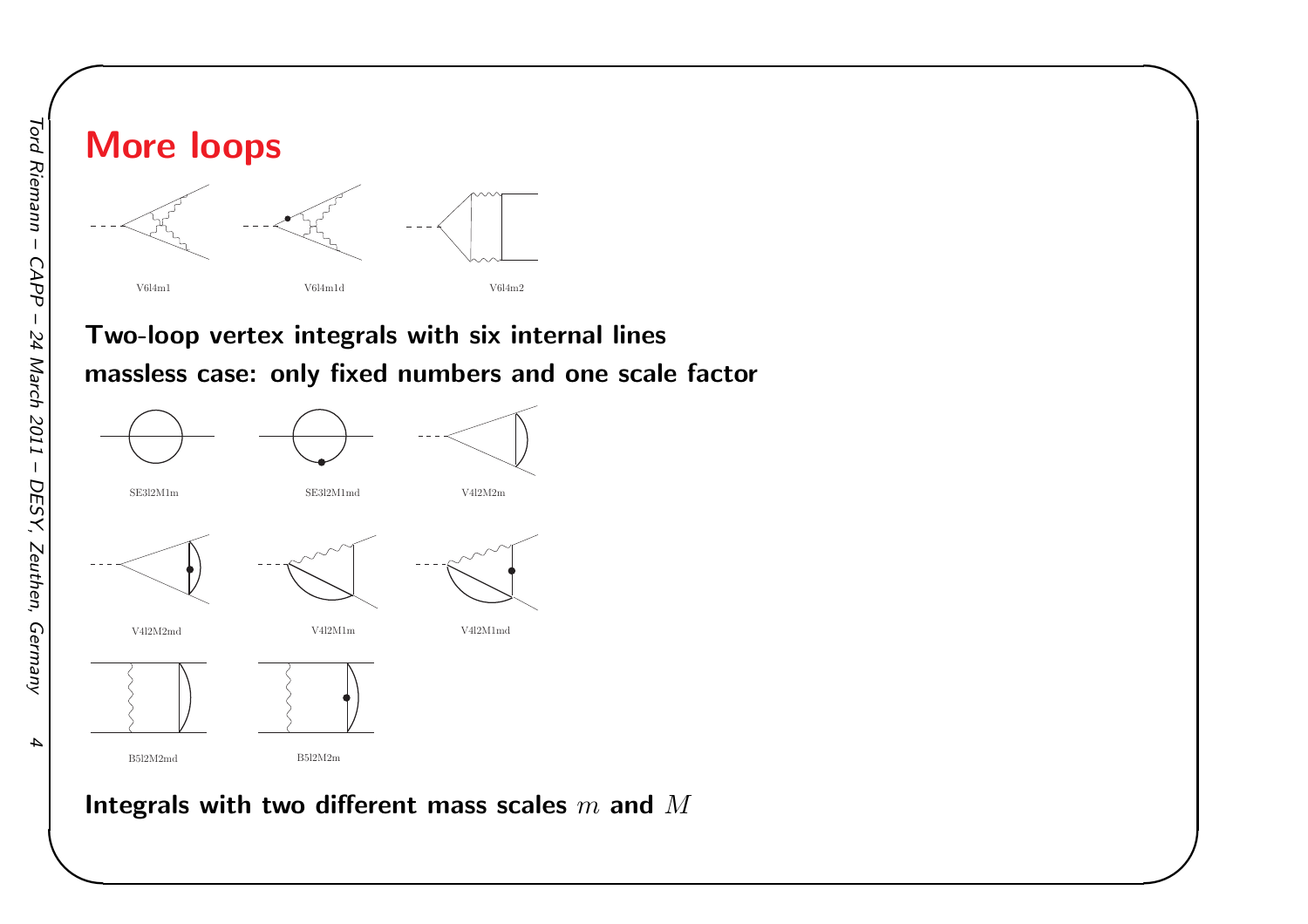![](_page_4_Figure_0.jpeg)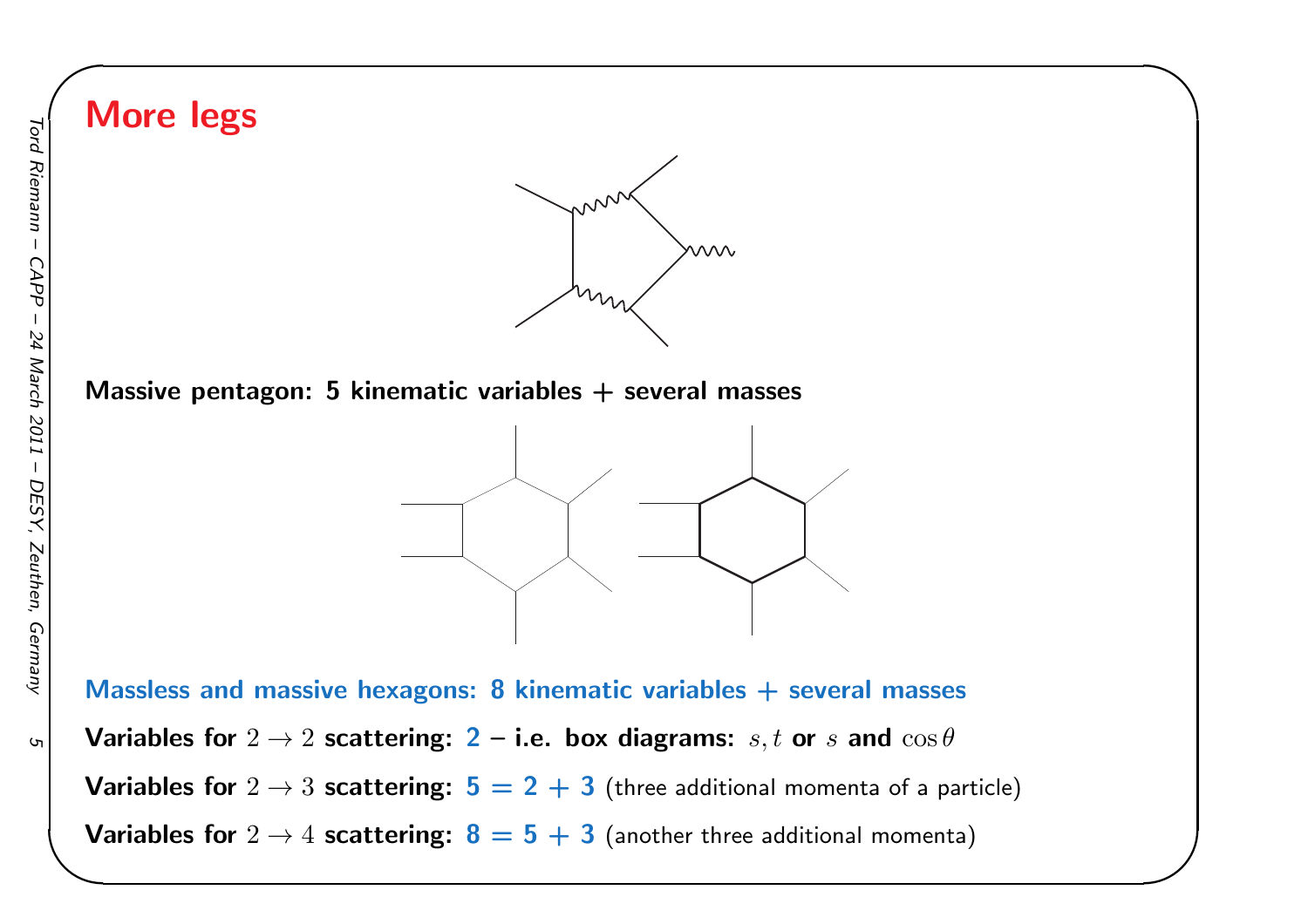# What we will do here (i)

✬

Want to evaluate some Feynman integral in momentum space:

$$
\boxed{I ~=~ \frac{e^{\epsilon \gamma_E L}}{(i\pi^{d/2})^L} \int \frac{d^dk_1 \dots d^dk_L ~~k_1^\mu \dots k_R^\nu}{D_1^{\nu_1} \dots D_i^{\nu_i} \dots D_N^{\nu_N}}}.
$$

- $L$   $\cdots$  number of loops
- $n$   $\cdots$  external lines with momenta  $p_e\,$

 $N$   $\cdots$  internal lines with momenta  $q_i$ 

$$
D_i = q_i^2 - m_i^2 = \left[ \sum_{l=1}^L c_i^l k_l + \sum_{e=1}^n d_i^e p_e \right]^2
$$

- $\nu_i$   $\;\cdots\;$  index of propagator/line
- $\mu, \nu \cdots$  tensor degrees of integral

 $\sigma$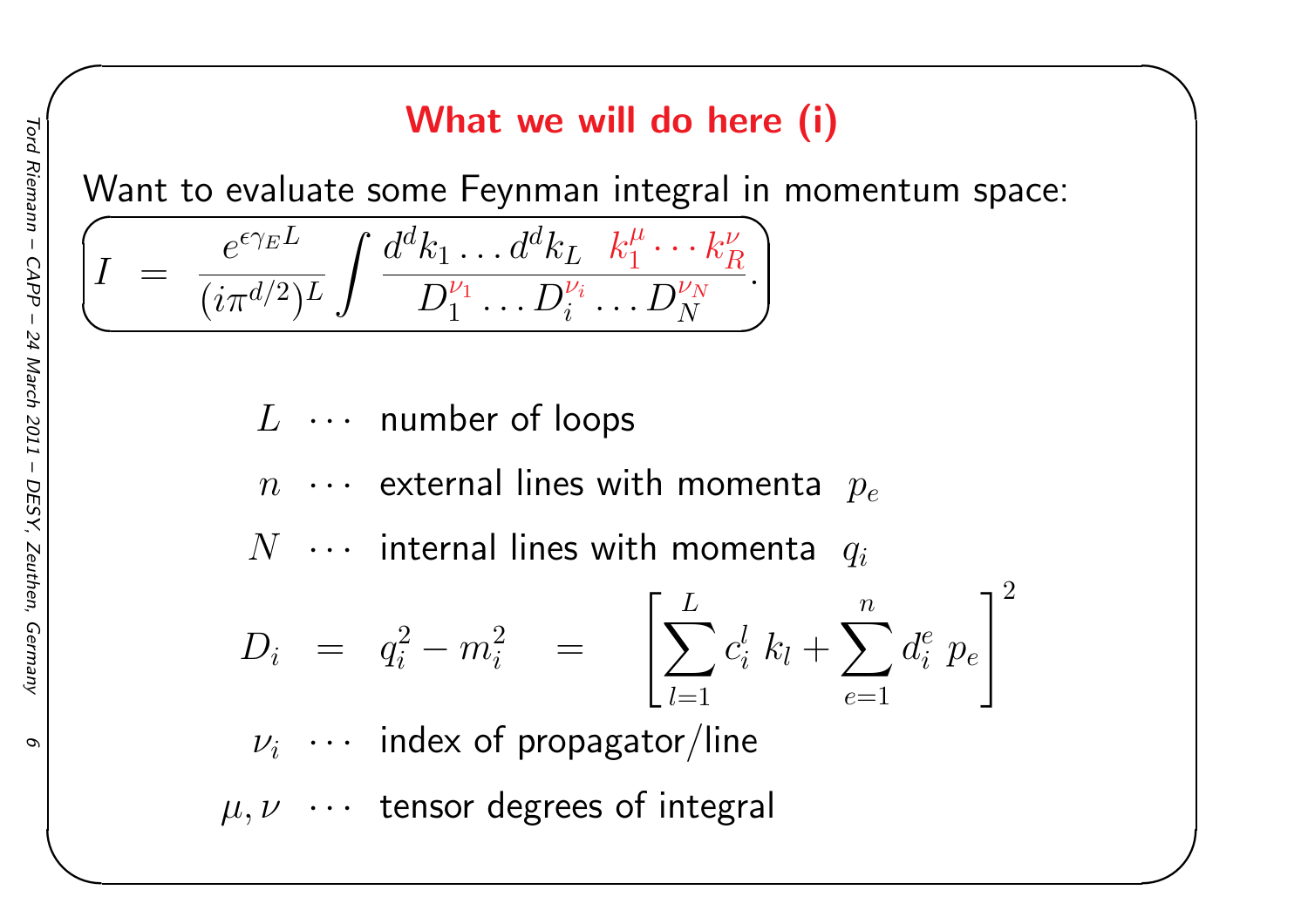## Instrumentarium

✬

- Just tackle the integrals needed directly by e.g. Feynman parameter integration
- Perform tensor reduction, get scalar master integrals, solve the latter
- Use integration-by-parts and related methods to determine master integrals, solve the latter
- $\bullet$  Combine all this with solving of (a system of) differential equation(s) for the integrals
- Rewrite the (master) integrals by using Mellin-Barnes representations and try to solve the latter

May be combined with other methods

Advantage: one has to deal with single objects, not with systems of them

There are few masters of using Mellin-Barnes representations, among them:

- V. Smirnov massless planar double box and many other
- B. Tausk massless non-planar double box and others
- M. Czakon some massive non-planar double box and many others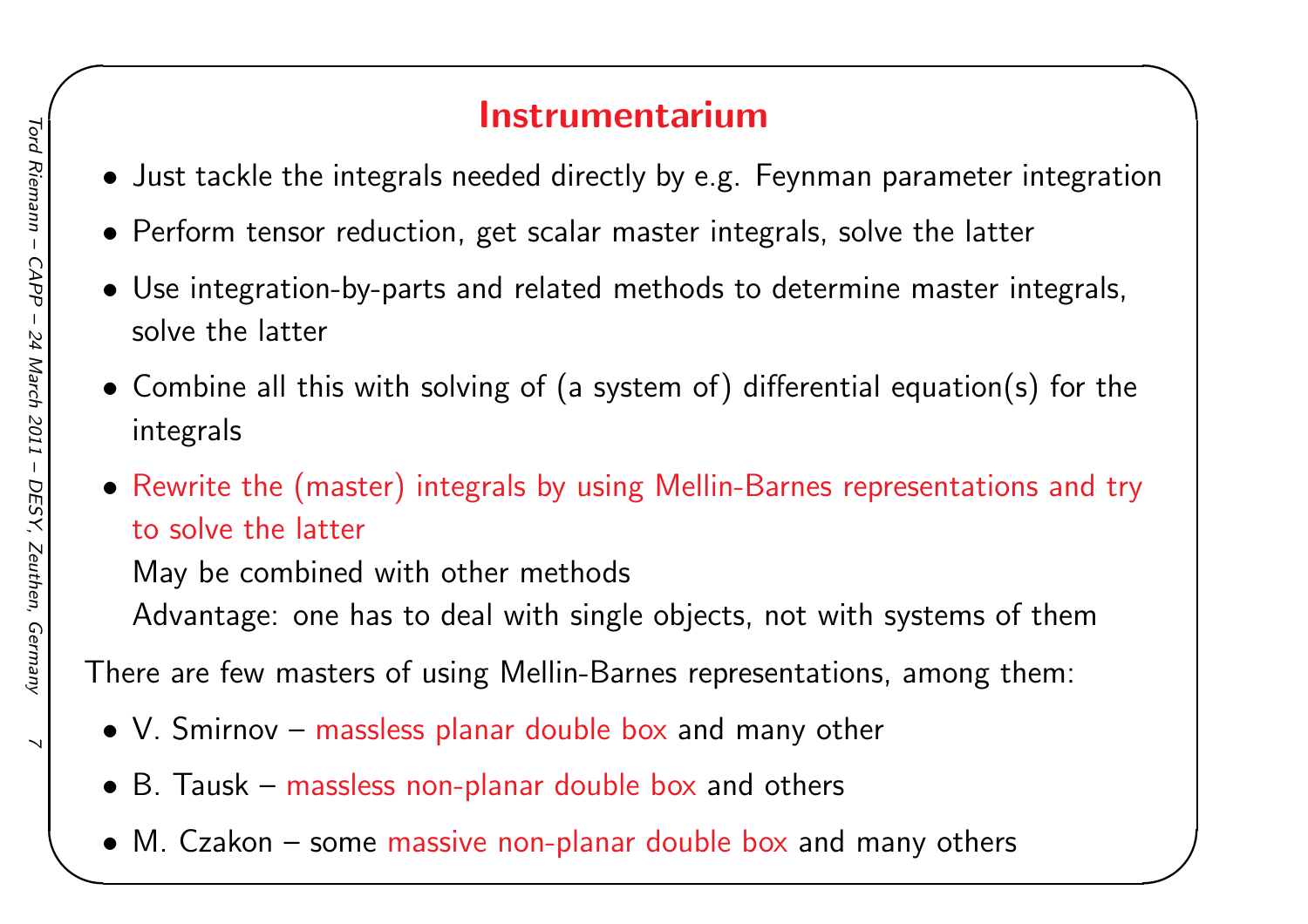Using tools lets you come close to the masters.

✬

Some of the tools are:

- MB M. Czakon
- Ambre J. Gluza, K. Kajda, T.R., V. Yundin
- MBresolve <sup>2</sup> Smirnovs
- maybe others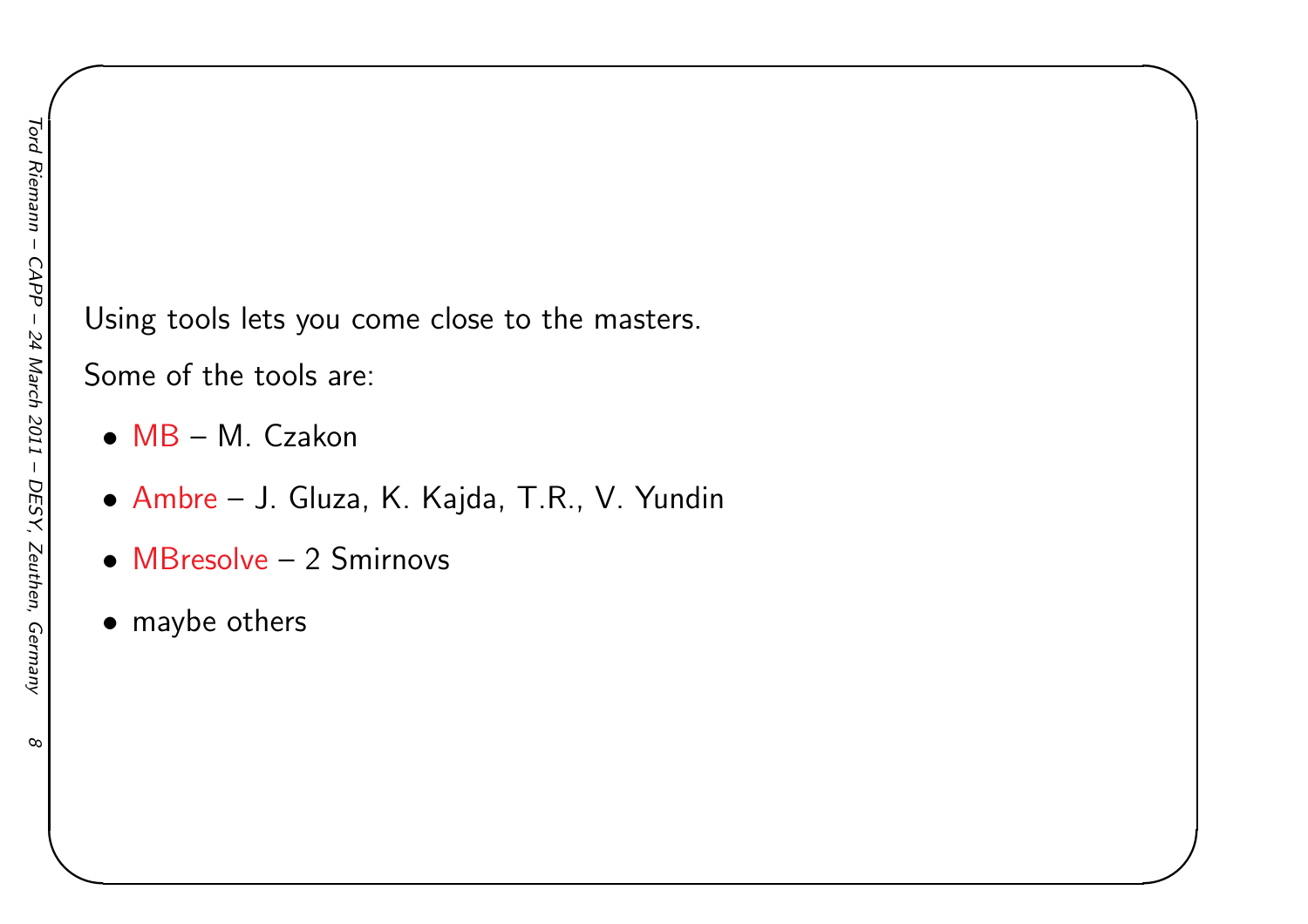# What we will do here (ii)

✬

Solve the momentum integral, get <sup>a</sup> Feynman parameter integral (a la textbook)

$$
I = \frac{e^{\epsilon \gamma_E L}}{(-1)^{N_{\nu}}} \frac{\Gamma(N_{\nu} - \frac{d}{2}L)}{\Gamma(\nu_1) \dots \Gamma(\nu_N)} \int_0^1 \prod_{j=1}^N dx_j \ x_j^{\nu_j - 1} \delta \left(1 - \sum_{i=1}^N x_i\right) \frac{U(x)^{N_{\nu}} - d(L+1)}{F(x)^{N_{\nu} - dL/2}}
$$
  
\nwith  
\n
$$
N_{\nu} = \text{sum of indices}
$$
  
\n
$$
U(x) = (\det M) (\rightarrow 1 \text{ for } L = 1)
$$
  
\n
$$
F(x) = (\det M) \mu^2 = -(\det M) J + Q \tilde{M} Q (\rightarrow -J + Q^2 \text{ for } L = 1)
$$
  
\n*M* is a matrix in terms of the  $x_i$  and  $J, Q_{\mu}$  depend on external  
\nmomenta, masses and  $x_i$ 

 $\mathcal{Q}$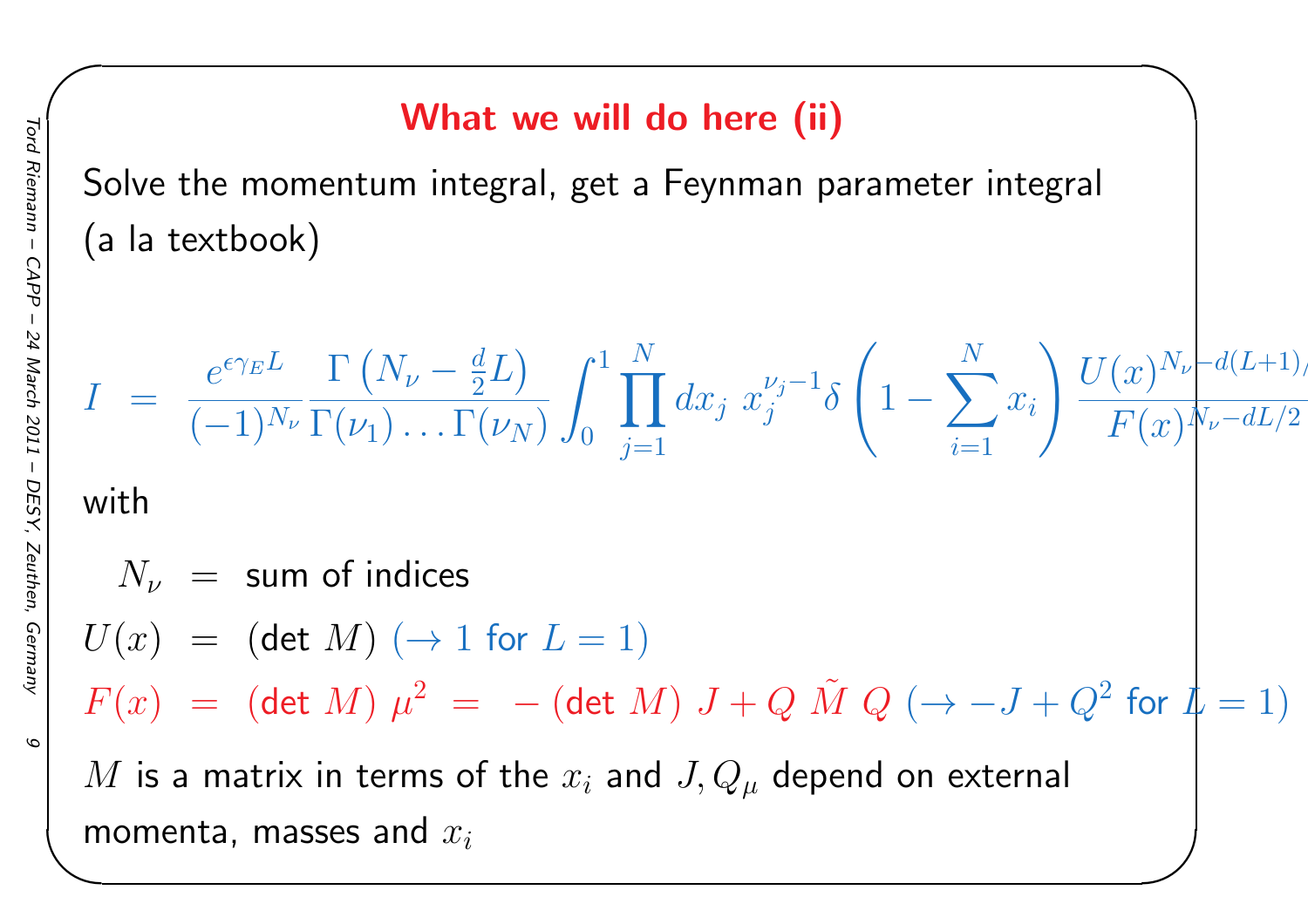### What we will do here *(iii)*

✬

Mellin-Barnes formula transforms sums into products:

$$
\frac{1}{[A(s)x_1^{a_1} + B(s)x_1^{b_1}x_2^{b_2}]^a} = \frac{1}{2\pi i} \int\limits_{-i\infty}^{i\infty} d\sigma [A(s)x_1^{a_1}]^{\sigma} [B(s)x_1^{b_1}x_2^{b_2}]^{a+\sigma} \frac{\Gamma(a+\sigma)\Gamma(-\sigma)}{\Gamma(a)}
$$

Depending on complexity, get multi-dimensional complex path integral, and the x-dependence can be integrated out  $-$  generalization of the Beta-function:

$$
\int_0^1 \prod_{j=1}^N dx_j x_j^{\alpha_j-1} \delta\left(1-\sum x_i\right) = \frac{\Gamma(\alpha_1)\Gamma(\alpha_2)\cdots\Gamma(\alpha_7 N)}{\Gamma(\alpha_1+\alpha_2+\cdots+\alpha_N)}
$$

with coefficients  $\alpha_i$  dependent on  $\nu_i$  and on the structure of the  $F$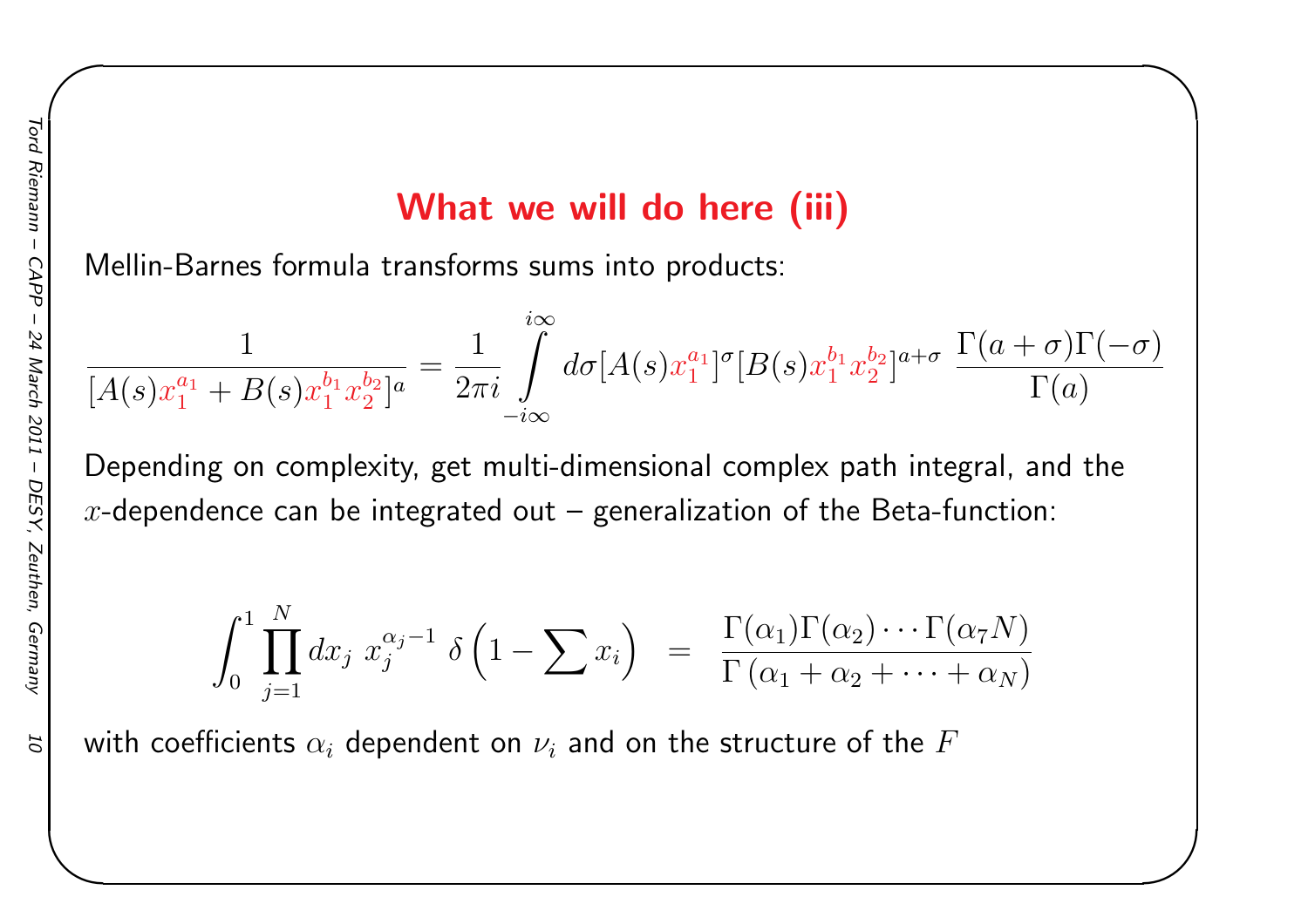II

### Some Mathematical Preparations

✬

We will often use, for  $d=4$  $- \, 2 \epsilon$ :

$$
a^{\epsilon} = e^{\epsilon \ln(a)} = 1 + \ln(a) \epsilon + \frac{1}{2} \ln^{2}(a) \epsilon^{2} + \dots
$$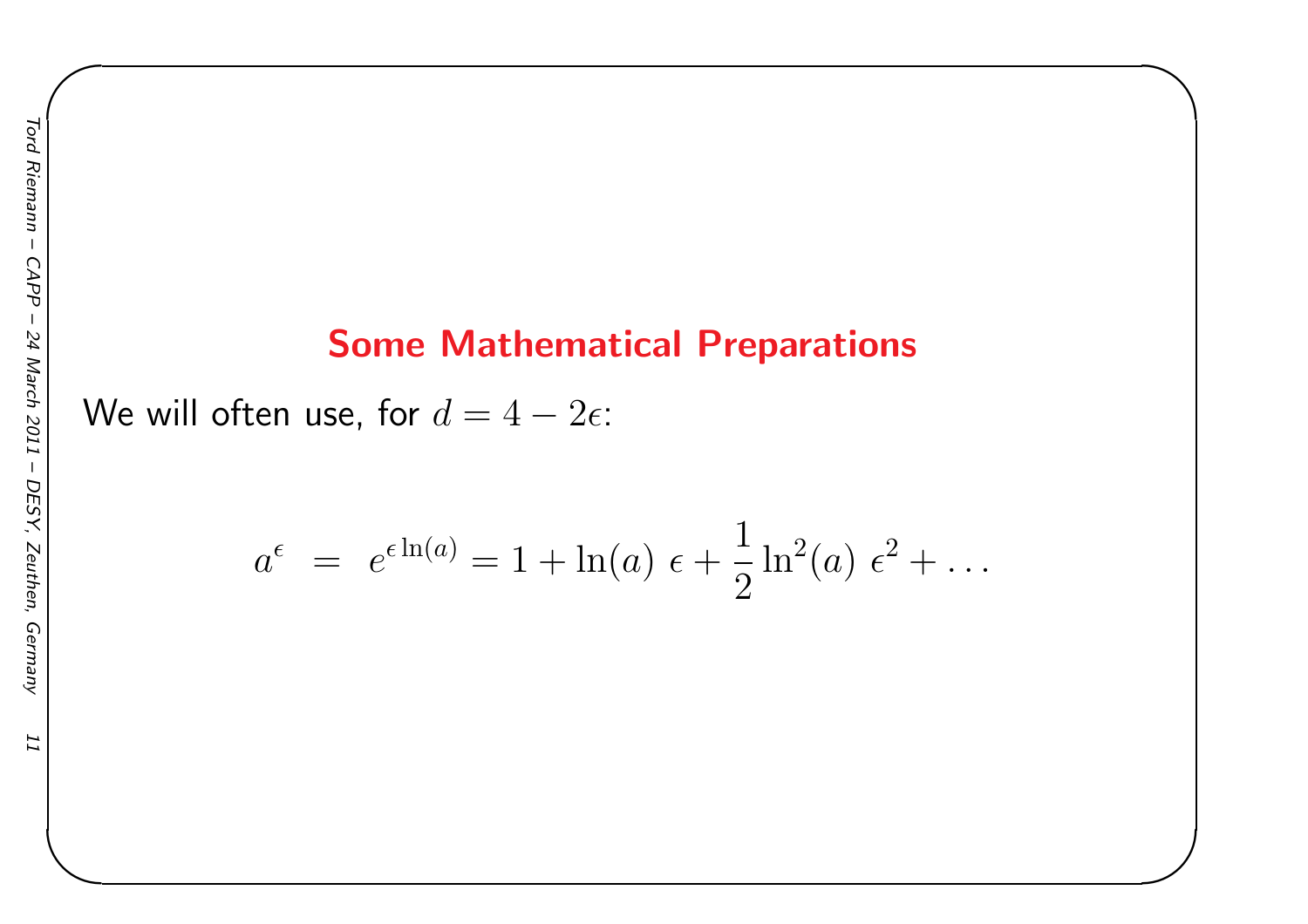### The  $\Gamma\text{-}\mathsf{function}$

✬

The  $\Gamma$ -function may be defined by a difference equation:

 $z\Gamma(z) - \Gamma(z+1) = 0$ 

$$
\Gamma(z) = \int_0^\infty t^{z-1} e^{-t} dt
$$
  
\n
$$
\Gamma(0) = \infty
$$
  
\n
$$
\Gamma(1) = 1
$$
  
\n
$$
\Gamma(n) = (n-1)!, \quad n = 2, 3, \cdots
$$

You remember that  $\Gamma(z)$  has poles at  $z=-n, n=0,1,2,3,\cdots$ , and it is

$$
\Gamma[\epsilon] = \frac{1}{\epsilon} - \gamma_E + \frac{1}{2} \left[ \gamma_E^2 + \zeta(2) \right] \epsilon + \frac{1}{6} \left[ -\gamma_E^3 - 3\gamma_E^2 \zeta(2) - 2\zeta(3) \right] \epsilon^2 + \cdots
$$
  

$$
e^{\epsilon \gamma_E} \Gamma[\epsilon] = \frac{1}{\epsilon} + \frac{1}{2} \zeta(2) \epsilon - \frac{1}{3} \zeta(3) \epsilon^2 + \cdots
$$

For definitions of Riemann's zeta-numbers  $\zeta(N)$  and the Euler constant  $\gamma_E$  see next slides.

 $\overline{z}$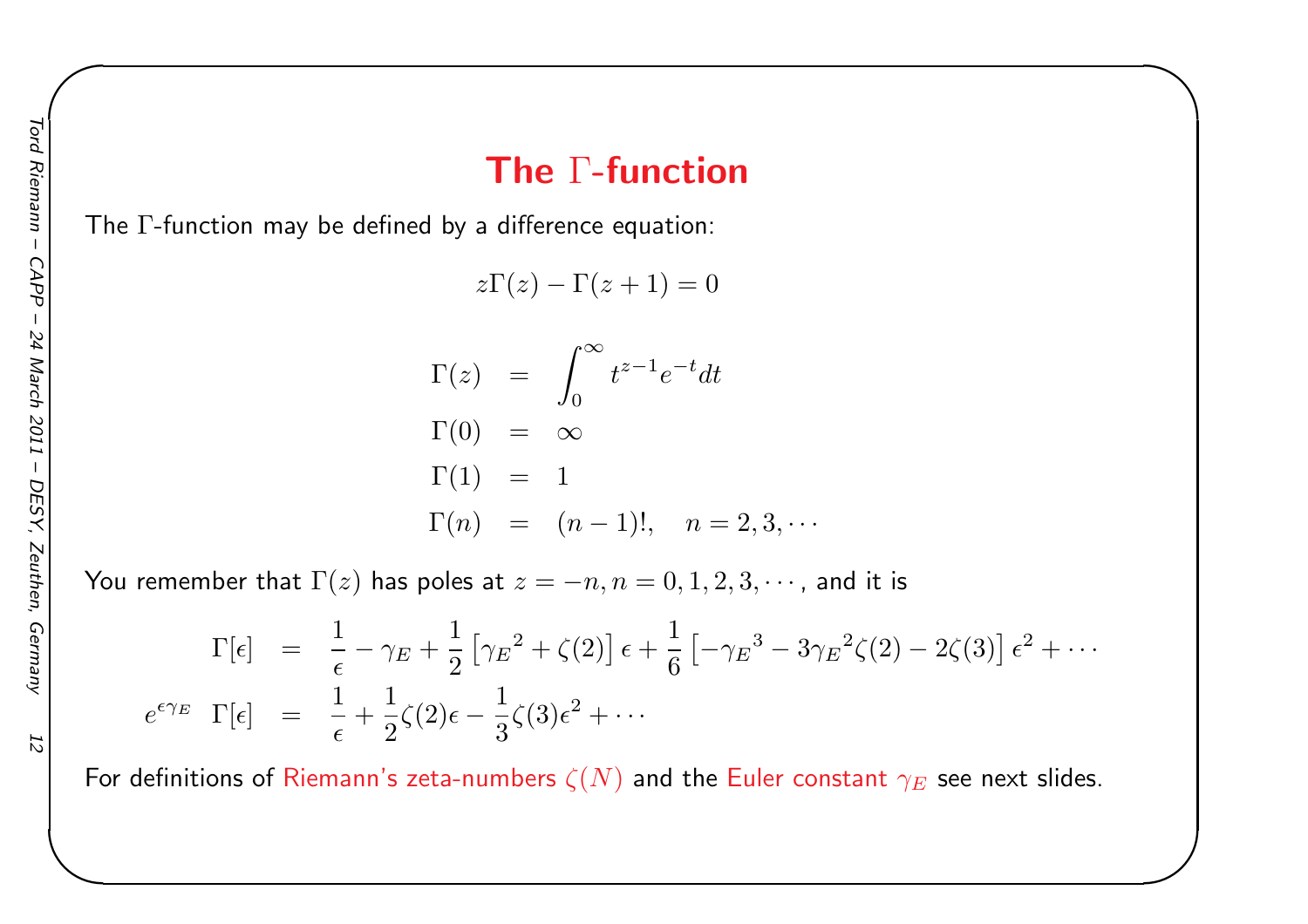![](_page_12_Figure_0.jpeg)

 $53$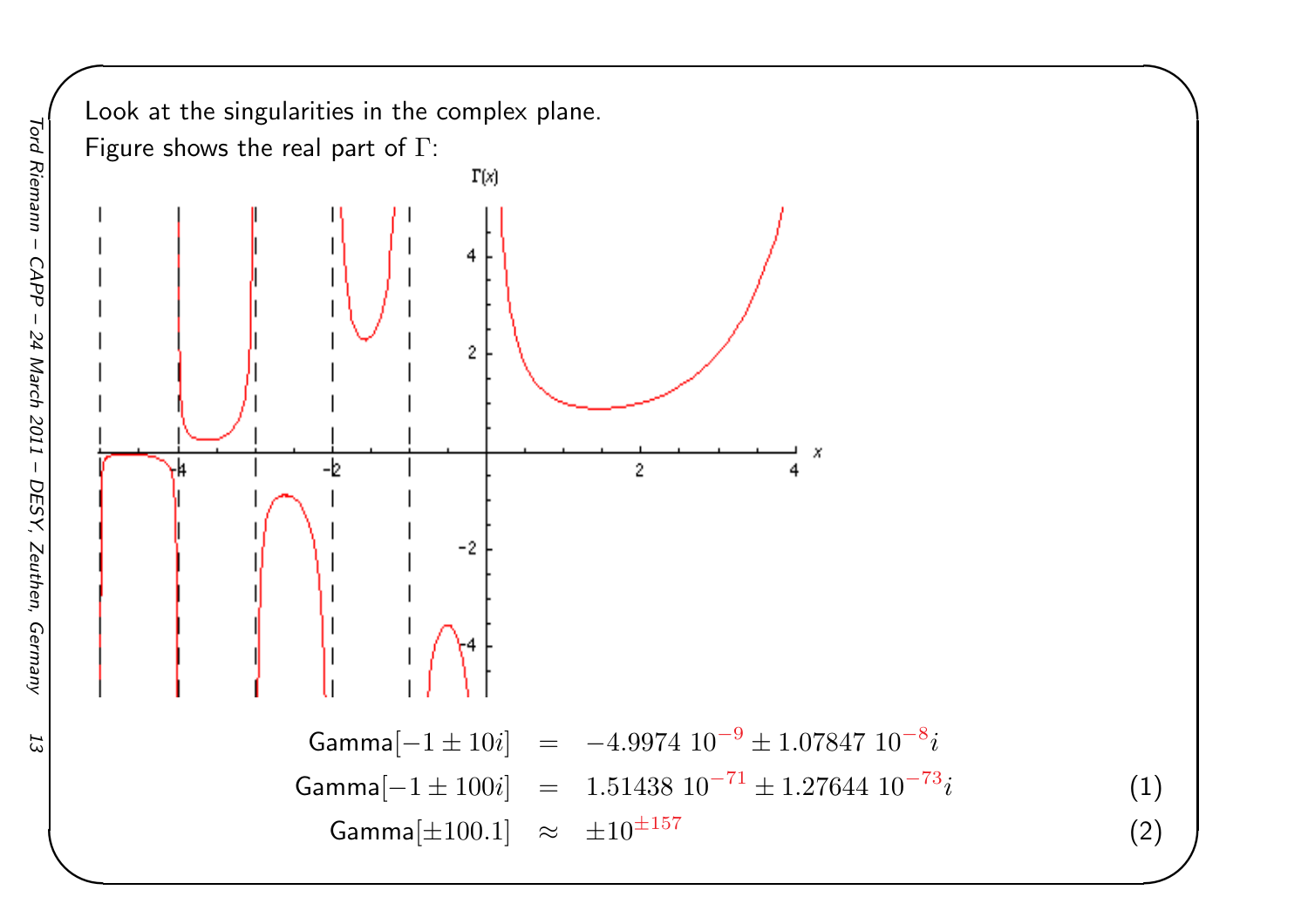Just to remind you:

to remind you:  
\nRiemann zeta numbers 
$$
\zeta(a) = \sum_{k=1}^{\infty} \frac{1}{k^a}
$$
  $\zeta(2) = \pi^2/6$ ,  $\zeta(3) = 1.20206$ ,  $\zeta(4) = \pi^4/90$ 

HarmonicNumber[N, a] = 
$$
S_a(N)
$$
 =  $\sum_{k=1}^{N} \frac{1}{k^a}$  =  $H_{N,a}$  (3)

$$
\zeta(1) \to \gamma_E = \lim_{N \to \infty} \left[ \sum_{k=1}^N \frac{1}{k^1} - \ln(N) \right] = 0.57721 \cdots
$$
 (4)

 $\mathsf{HarmonicNumber}[N] \;=\; S_1(N) \;\;=\;\;$ 

$$
= \sum_{k=1}^{N} \frac{1}{k^1} = H_N \tag{5}
$$

We will also need derivatives of  $\Gamma(z)$ :

$$
\text{PolyGamma} \begin{bmatrix} \mathsf{z} \end{bmatrix} \; = \; \Psi(z) \;\; \equiv \;\; \text{PolyGamma} \begin{bmatrix} 0, \mathsf{z} \end{bmatrix} \; = \; \frac{1}{\Gamma(z)} \;\; \frac{d}{dz} \Gamma(z)
$$

At integer values:

$$
\Psi(N+1) = \sum_{k=1}^{N} \frac{1}{k} - \gamma_E = S_1(N) - \gamma_E
$$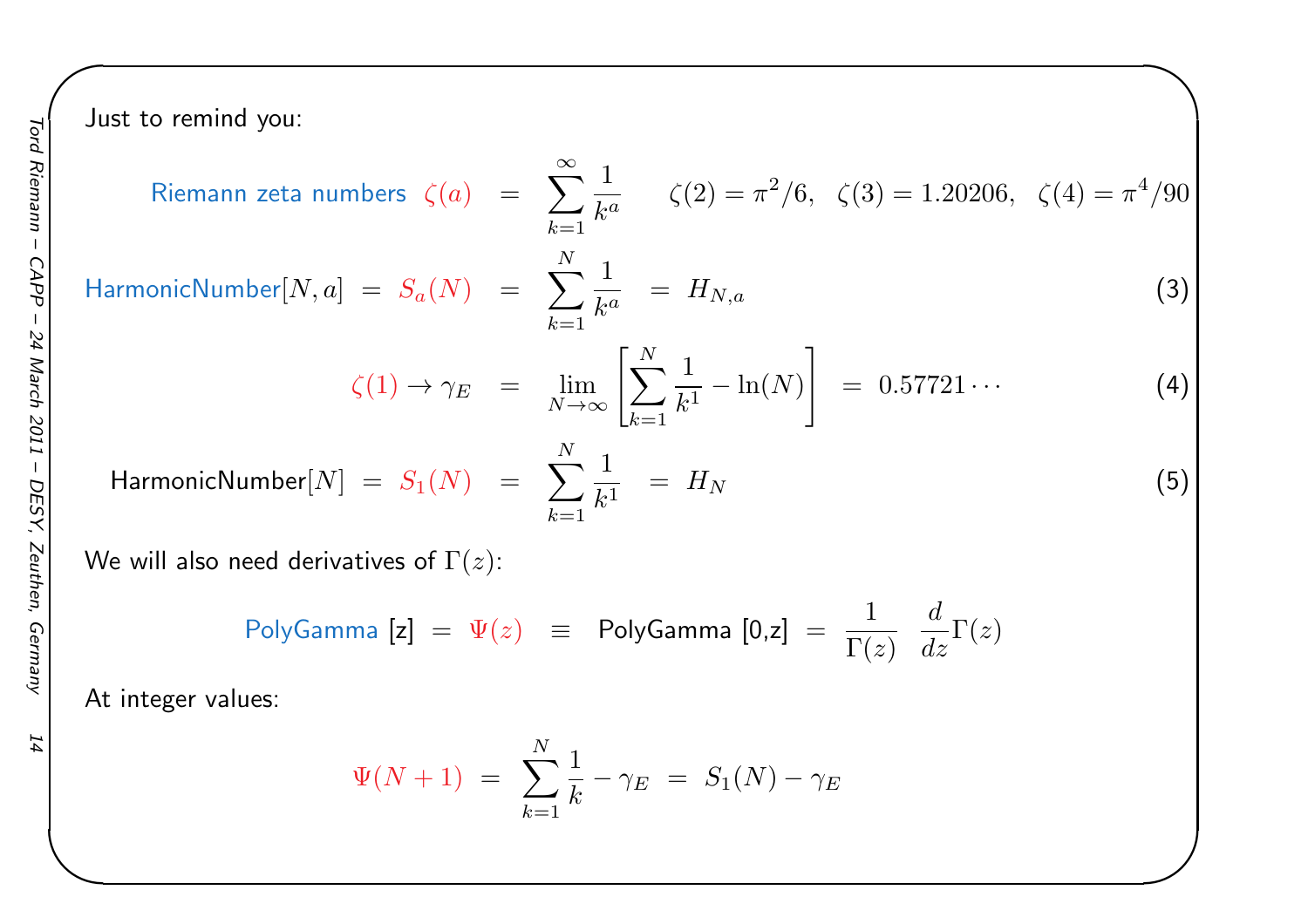### Cauchy Theorem and Residues

An integral over an anti-clockwise directed closed path  $C$  is:

$$
\oint F(z)dz = 2\pi i \sum_{z=z_i} \text{Res}[F(z)]
$$

where the residues  $\mathsf{Res}[F(z)]|_{z=z_i}$  are coefficients  $a_{-1}^i$  of the Laurent series of  $F(z)$  around  $z_i$ :

$$
F(z) = \sum_{n=-N}^{\infty} a_n^i (z - z_i)^n = \frac{a_{-N}^i}{(z - z_i)^N} + \dots + \frac{a_{-1}^i}{(z - z_i)} + a_0^i + \dots
$$
(6)  

$$
Res[F(z)]|_{z=z_i} = a_{-1}^i
$$

✬

If  $G(z)$  has a Taylor expansion around  $z_{\mathbf{0}}$  , then it is:

$$
\text{Res}[G(z) \ F(z)]|_{z=z_i} = \sum_{n=1}^{N} \frac{a_{-n}^i}{k!} \frac{d^n}{dz^n} G(z)|_{z=z_i}
$$

Due to this property, we need for applications not only  $\Gamma(z)$ , but also its derivatives.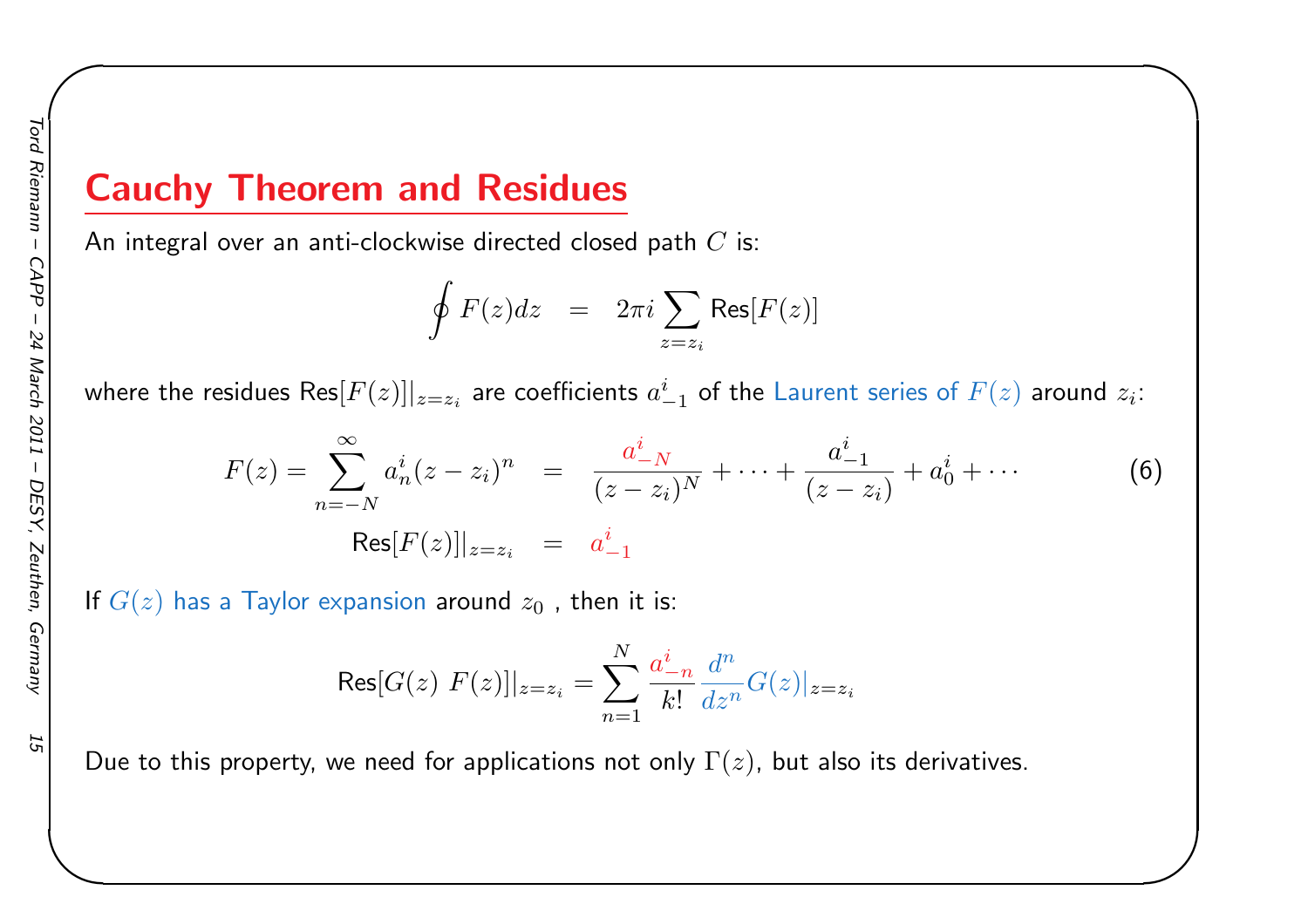# Some residues with  $\Gamma(z)$

$$
\Psi(z) = \text{PolyGamma}[z] = \text{PolyGamma}[0, z]
$$
  
\n
$$
\text{Residue}[F[z]\Gamma[z], \{z, -n\}] = \frac{(-1)^n}{n!} F[-n]
$$
  
\n
$$
\text{Residue}[F[z]\Gamma[z]^2, \{z, -n\}] = \frac{2\text{PolyGamma}[n+1]F[-n] + F'[-n]}{(n!)^2}
$$
  
\n(8)

 $(n!)^2$ 

✬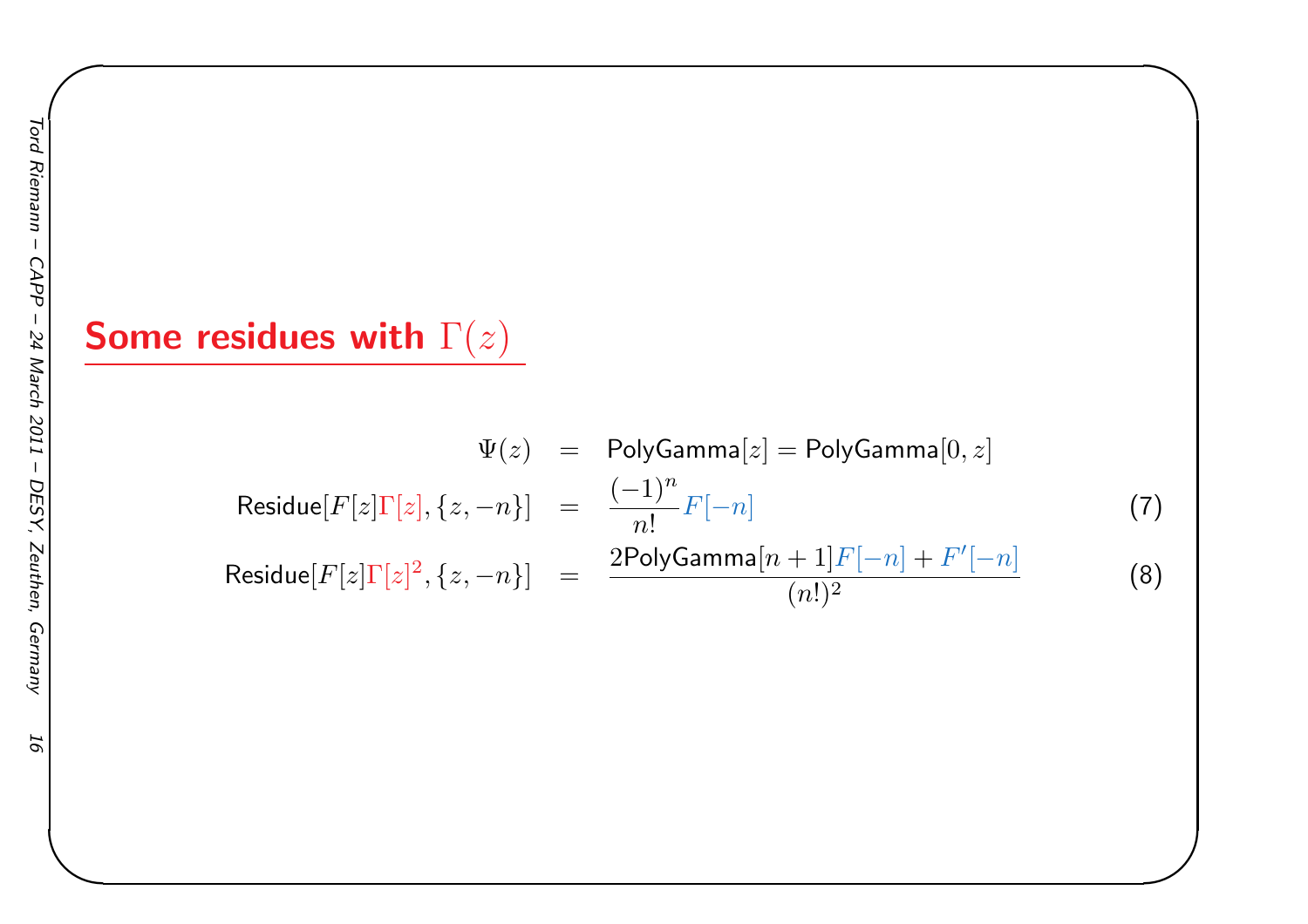Integrals + Some sums Mathematica can do  $\oint_{-1/3-9i}^{-1/3+9i}$  $-1/3$  $-9i$  $dz\Gamma[z] = (-$ − $-i)$  3.97173 close path to the left  $\colon$  $\pi i \sum_{n=1}^{\infty} \frac{(-1)}{n!}$ n=1n $\frac{1}{n!} = (2\pi i)$ 1e $\frac{c}{e}$  = (-−i) 3.97173 (9) close path to the right :  $(-1)$ ∗2 $\pi$ i $\sum^0$  $\mathrm{n}{=}0$  $(-1)$ n $\frac{1}{n!} = (2\pi i) \neq ( -i)$  3.97173  $\mathsf{Sum}[\mathsf{s}^\smallfrown(\mathsf{n})\,$  Gamma $[\mathsf{n}+1]^\smallfrown 3/(\mathsf{n}!\mathsf{Gamma}[2+2\mathsf{n}]),\, \mathsf{n},\, \mathsf{0},\, \mathsf{Infinity}] =$ .  $(4*ArcSin[Sqrt[s]/2])/(Sqrt[4 - s]*Sqrt[s])$  $\mathsf{Sum}[\mathsf{s}^\smallfrown(\mathsf{n})\; \mathsf{PolyGamma}[\mathsf{0},\, \mathsf{n+1}],\, \mathsf{n},\, \mathsf{0},\, \mathsf{Infinity}] \;=\;$  $(EulerGamma + Log[1 - s])/(-1 + s)$ 

 $\begin{matrix} \hline \end{matrix}$ 

The above sums were done with Mathematica 5.2. Later Mathematica versions are much more powerful.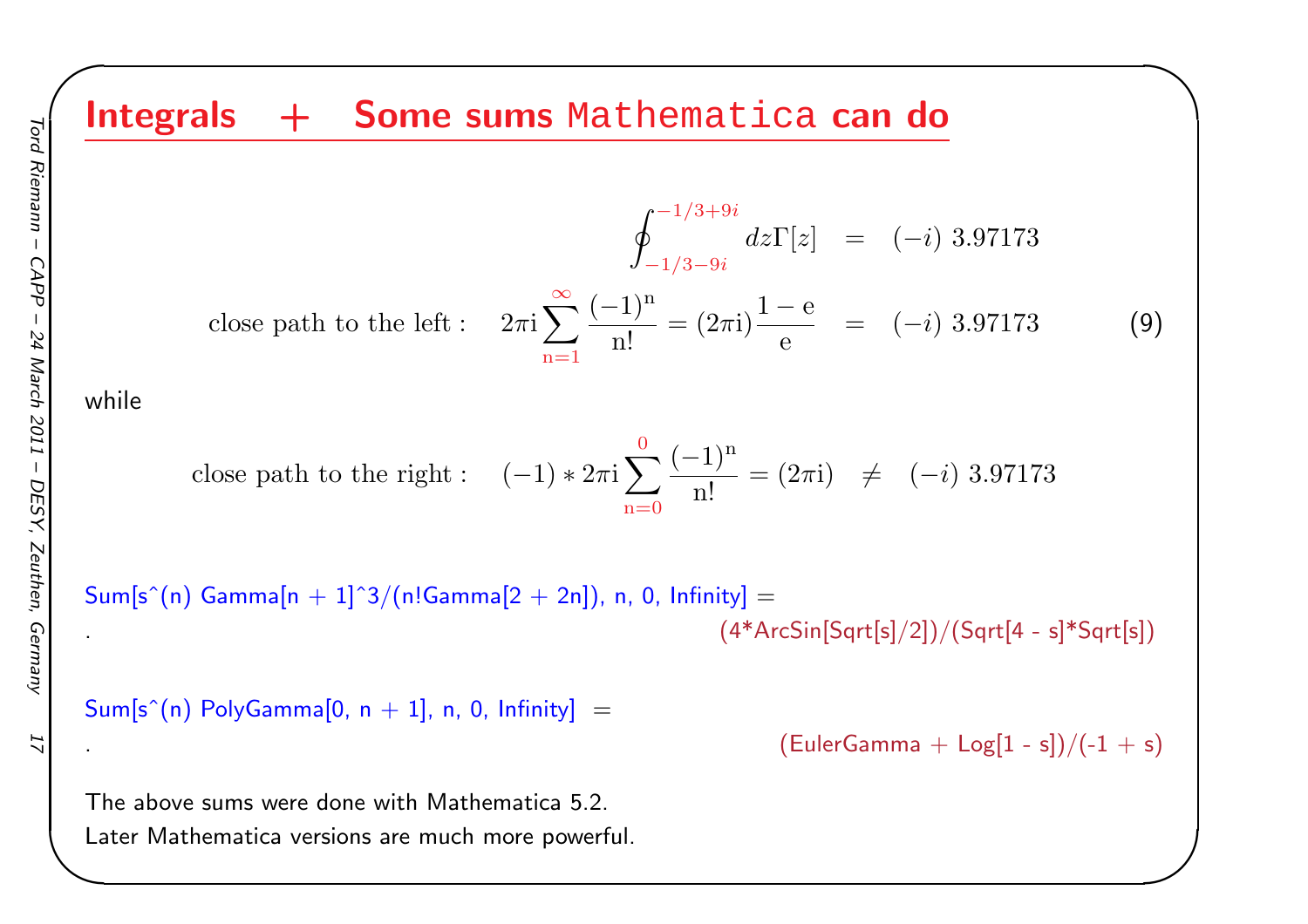## Now come back to $L$ -loop  $n$ -point Feynman Integrals of tensor rank  $R$  with  $N$ <br>internal lines internal lines

✬

- $\bullet$  Internal loop momenta are  $k_l, \;\; l=1 \cdots L$
- Propagators have mass  $m_i$  and momentum  $q_i, \;\; i=1 \cdots N$  and indices  $\nu_i$  see  $G(X)$
- External legs have momentum  $p_e, e = 1 \cdots n$ , with  $p_e^2 = M_e^2$

Feynman integrals have the following genera<sup>l</sup> form:

$$
\left(G(X) = \frac{e^{\epsilon \gamma_E L}}{(i\pi^{d/2})^L} \int \frac{d^d k_1 \dots d^d k_L}{D_1^{\nu_1} \dots D_i^{\nu_i} \dots D_N^{\nu_N}}\right)
$$

The *N* propagators are: 
$$
\left(D_i = q_i^2 - m_i^2 = \left[\sum_{l=1}^{L} c_i^l k_l + \sum_{e=1}^{n} d_i^e p_e\right]^2 - m_i^2\right)
$$

The numerator  $X$  may contain a tensor structure (see later for more on that):

$$
X(k_{l_1},\cdots,k_{l_R}) = (k_{l_1}P_{e_1})\cdots(k_{l_R}P_{e_R}) = (P_{e_1}^{\alpha_1}\cdots P_{e_R}^{\alpha_R}) (k_{l_1}^{\alpha_1}\cdots k_{l_R}^{\alpha_R})
$$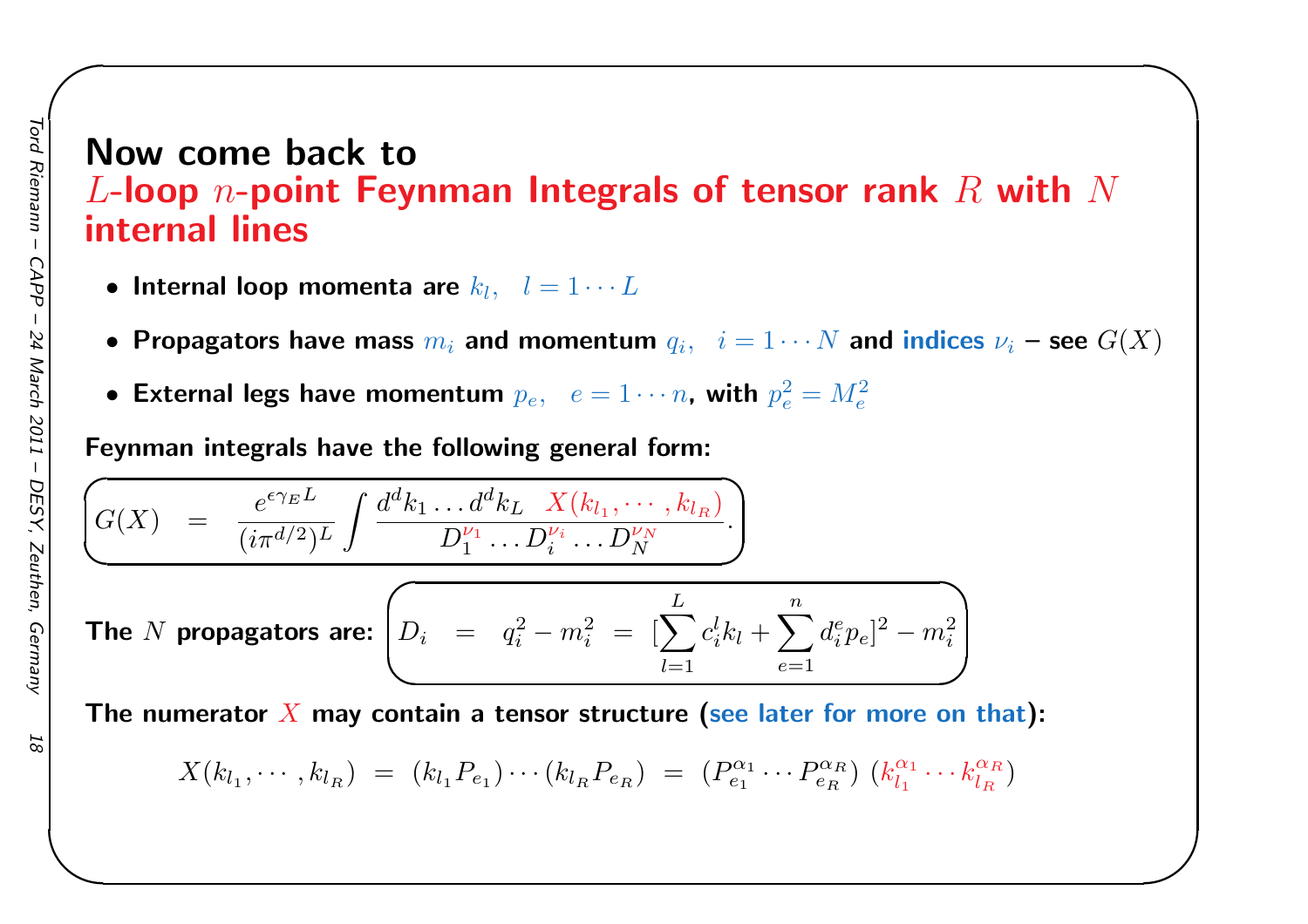# Tensor integrals

Tensor integrals appear naturally in Feynman diagrams, due <sup>t</sup> o

- fermion propagators
- non-abelian triple-boson vertices
- $\bullet\,$  boson propagators in  $R_\xi$  gauges and unitary gauge

Example: Fermionic vacuum polarization

$$
\Pi^{\alpha\beta} \sim \frac{1}{(i\pi^{d/2})} \int d^d k \text{Tr} \left[ \frac{\left[\gamma k + m_1\right]}{D_1} \gamma^\beta \frac{\left[\gamma (k + p_1) + m_2\right]}{D_2} \gamma^\alpha \right] \times \frac{1}{(i\pi^{d/2})} \int \frac{d^d k}{D_1 D_2} \left[ (m_1 m_2 - k^2 - k p_1) g^{\alpha\beta} + 2k^\alpha k^\beta + k^\alpha p_1^\beta + p_1^\alpha k^\beta \right]
$$

✬

So, one needs also efficient ways to evaluate tensor integrals – see later

 $\overline{6}$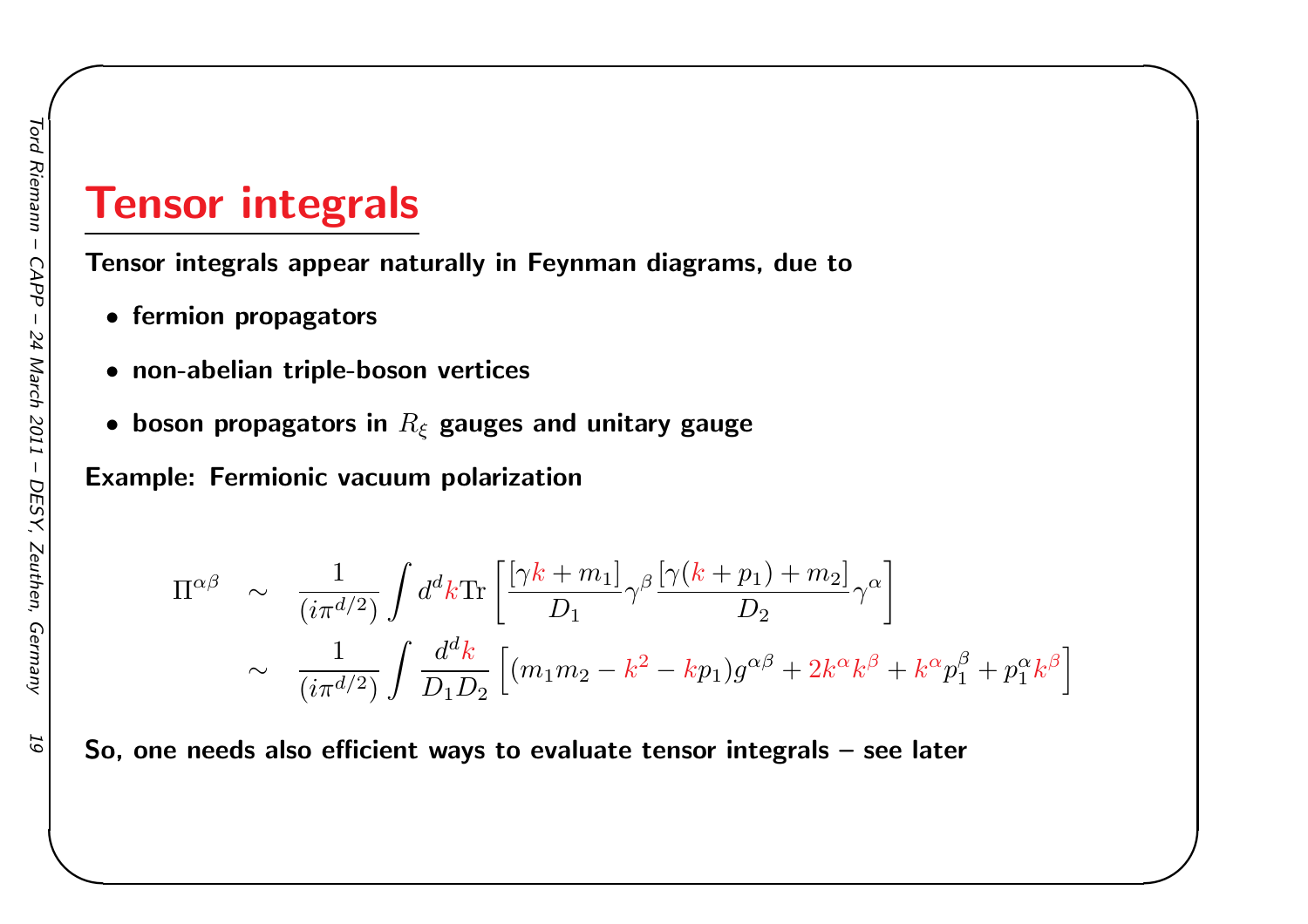# Simple examples of scalar integrals

![](_page_19_Figure_1.jpeg)

✬

Dependent on conventions, where  $k$  starts to run in the loop, it is:

$$
D_1 = k^2 - m_1^2
$$
  
\n
$$
D_2 = (k + p_1)^2 - m_2^2
$$
  
\n
$$
D_3 = (k + p_1 + p_2)^2 - m_3^2
$$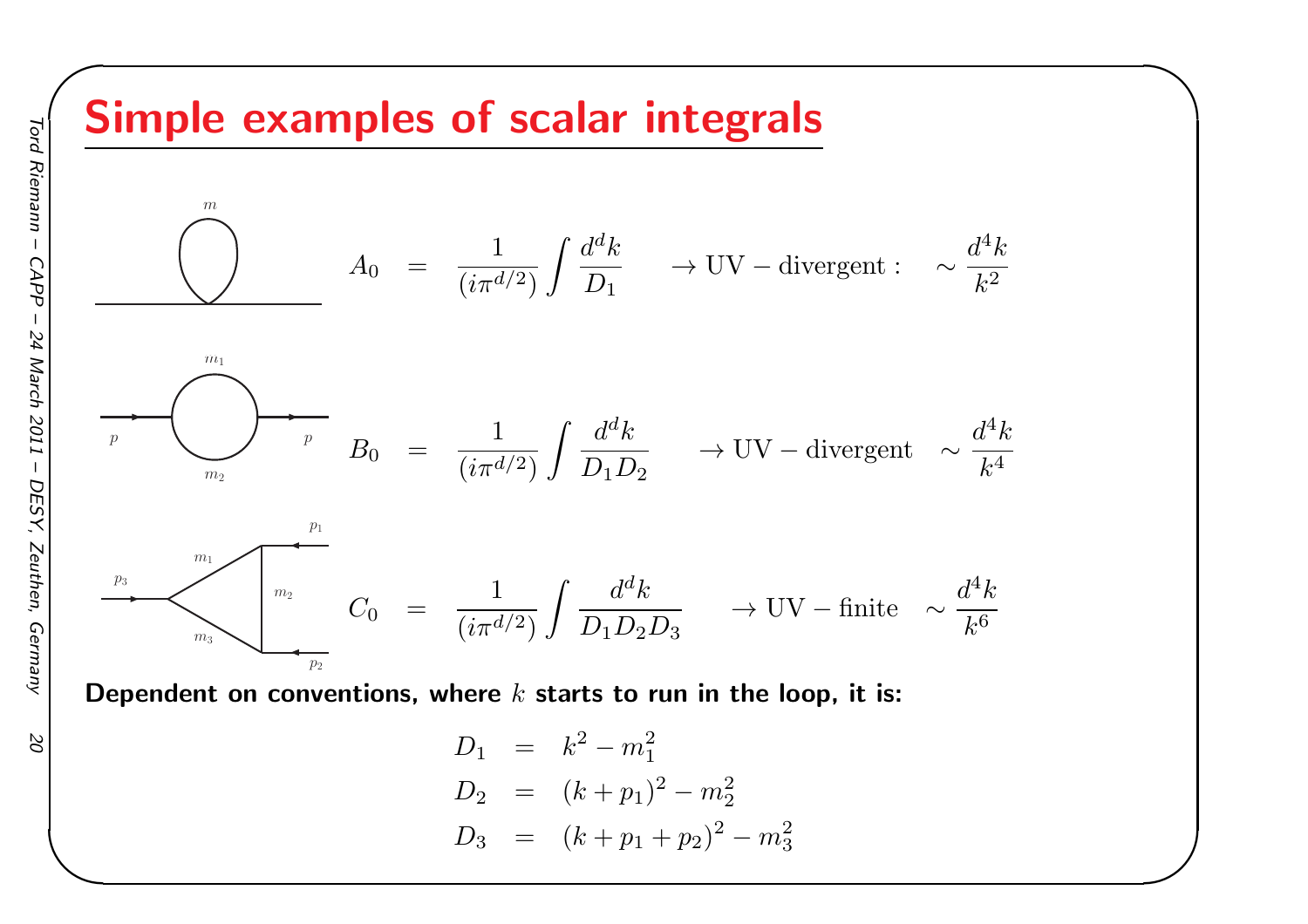#### Evaluate Feynman integrals

✬

There are two strategies to solve <sup>a</sup> Feynman integral:

• Reduction

 Express the integral with the aid of recurrence relations by other, known integrals. These are then the Master Integrals.

• Direct evaluation

 $IZ$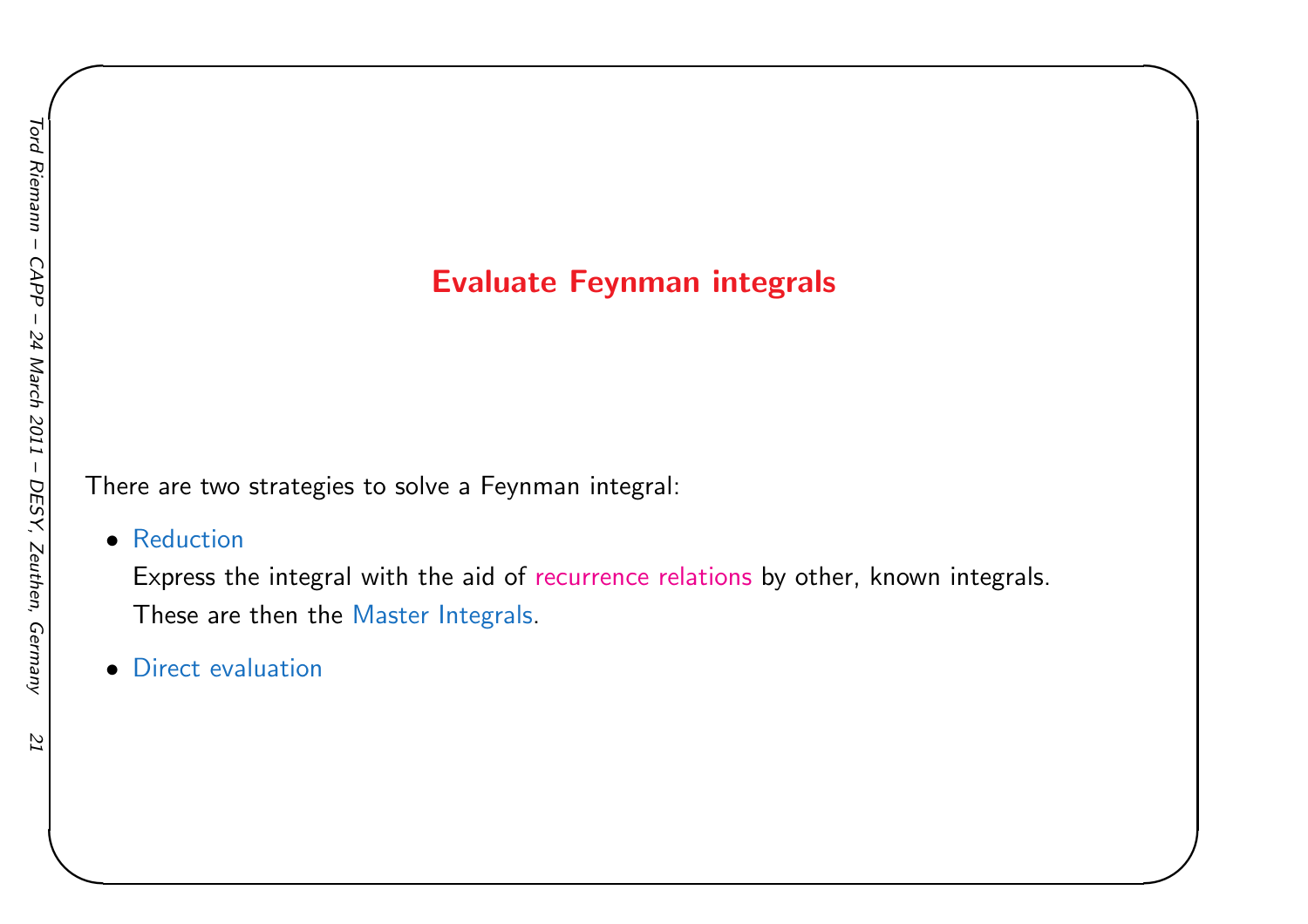#### Introduce Feynman parameters

✬

$$
\frac{1}{D_1^{\nu_1}D_2^{\nu_2}\ldots D_N^{\nu_N}} = \frac{\Gamma(\nu_1 + \ldots + \nu_N)}{\Gamma(\nu_1)\ldots\Gamma(\nu_N)} \int_0^1 dx_1 \ldots \int_0^1 dx_N \frac{x_1^{\nu_1 - 1}\ldots x_N^{\nu_N - 1} \delta(1 - x_1 \ldots - x_N)}{(x_1 D_1 + \ldots + x_N D_N)^{N_{\nu}}},
$$

with  $N_\nu = \nu_1 + \ldots \nu_N$ 

**Contract Contract Contract** The denominator of  $G$  $G$  contains, after introduction of Feynman parameters  $x_i$ , the momentum dependent function  $m^2$  with index-exponent  $N_\nu$ :

$$
(m^2)^{-(\nu_1 + \ldots + \nu_N)} = (x_1 D_1 + \ldots + x_N D_N)^{-N_{\nu}} = (k_i M_{ij} k_j - 2Q_j k_j + J)^{-N_{\nu}}
$$

Here  $M$  is an  $(LxL)$ -matrix,  $Q = Q(x_i, p_e)$  an  $L$ -vector and  $J = J(x_i, m_i^2, p_{e_j} p_{e_l})$ .  $M,Q,J$  are linear in  $x_i$ . The momentum integration is now simple: Shift the momenta  $k$  such that  $m^2$  has no linear term in  $\bar{k}$ :

$$
k = \bar{k} + (M^{-1})Q,
$$
  

$$
m^2 = \bar{k}M\bar{k} - QM^{-1}Q + J.
$$

 ${\sf Remember}\: \ M_{\rm 1-loop}=1,$  in general:

$$
M^{-1} = \frac{1}{(\det\,M)}\,\,\tilde M,
$$

where  $\tilde{M}$  is the transposed matrix to  $M.$  The shift leaves the integral unchanged.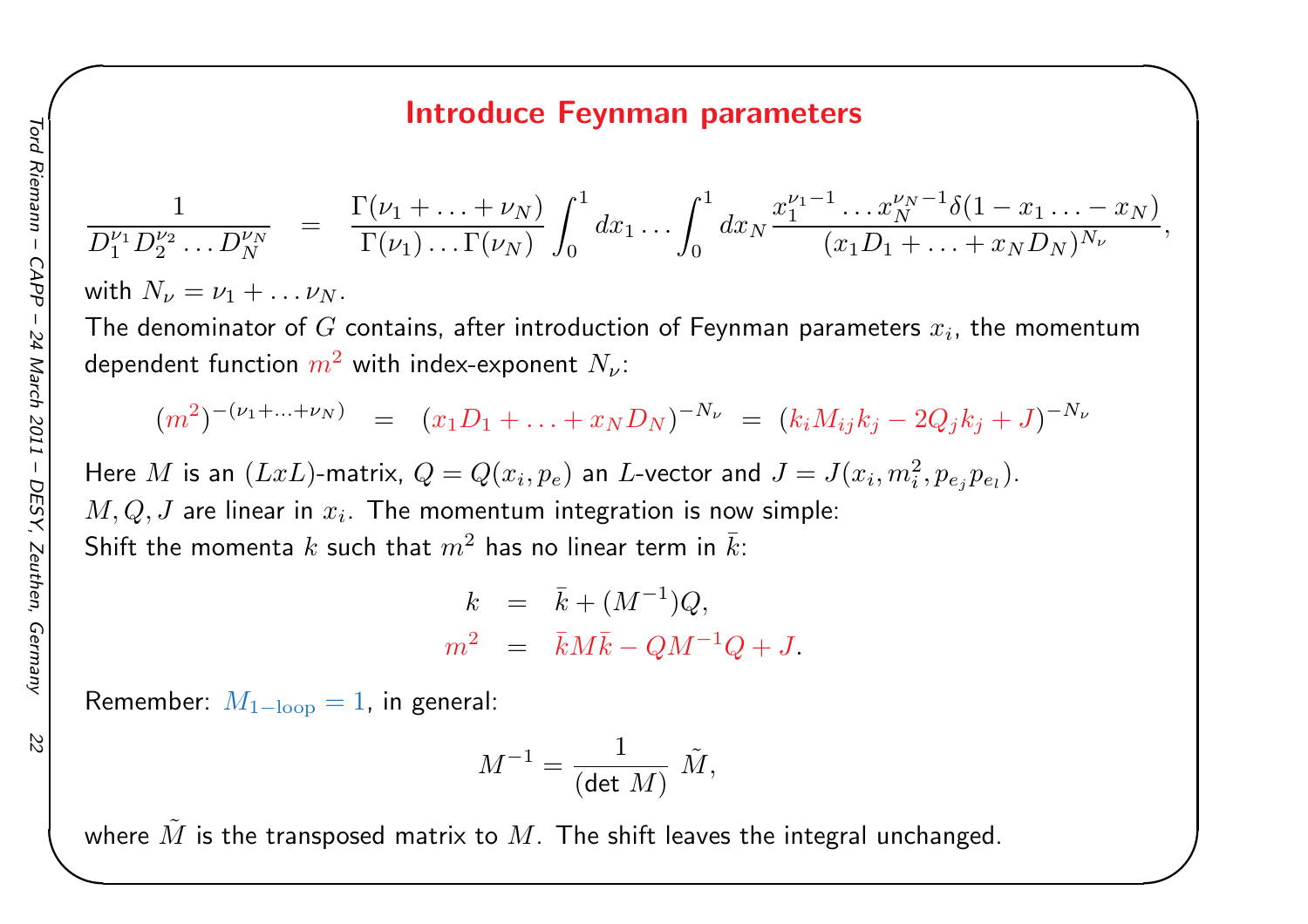The shift leaves the integral unchanged (rename  $\bar{k} \rightarrow k$ ):

$$
G(1) = \int \frac{Dk_1 \dots Dk_L}{(kMk + J - QM^{-1}Q)^{N_{\nu}}}
$$

✬

Go Euclidean: Rotate now the  $k^0\rightarrow iK^0_E$  with  $k^2\rightarrow -k^2_B$  $k \over E$  with  $k^2 \rightarrow -k_E^2$  $\frac{2}{E}$  (and again rename  $k^E$  $^{E}\rightarrow k)$ :

$$
G(1) \to (i)^L \int \frac{Dk_1^E \dots Dk_L^E}{\left(-k^E M k^E + J - Q M^{-1} Q\right)^{N_{\nu}}} = (-1)^{N_{\nu}} (i)^L \int \frac{Dk_1 \dots Dk_L}{\left[k M k - (J - Q M^{-1} Q)\right]^{N_{\nu}}}.
$$

Call

$$
\mu^2(x) = -(J - QM^{-1}Q)
$$

and get

$$
G(1) = (-1)^{N_{\nu}} (i)^{L} \int \frac{Dk_{1} \dots Dk_{L}}{(kMk + \mu^{2})^{N_{\nu}}}.
$$

For 1-loop integrals it is  $L=1,M=1$  - and we will use nearly only those - we are ready to do the<br>, .  $k$ -integration.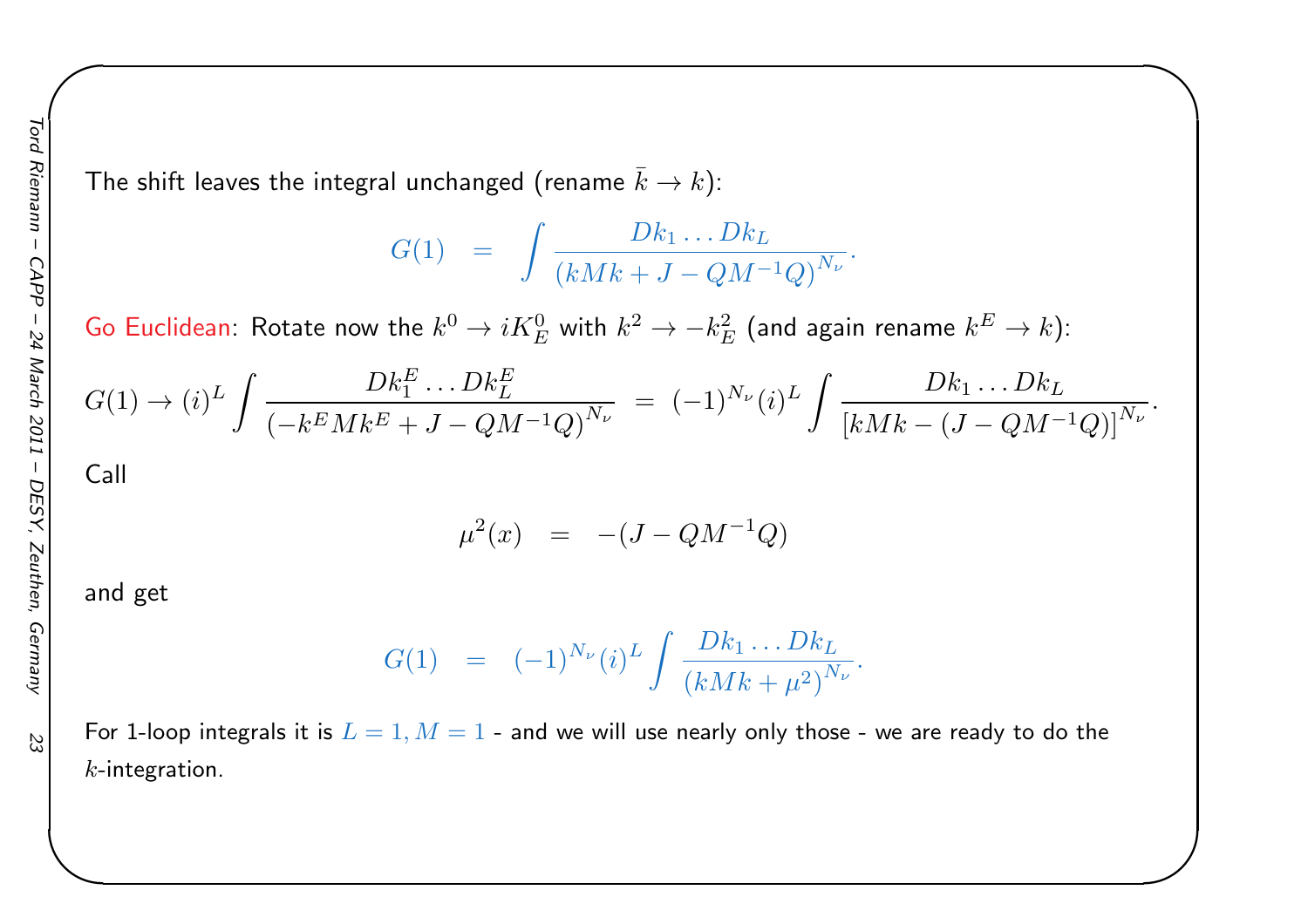24

#### Additional step for  $L\textrm{-}$ loop integrals

For L-loops go on and now <mark>d</mark>iagonalize the matrix  $M$  by a rotation:

$$
k \to k'(x) = V(x) k,
$$
  
\n
$$
kMk = k'M_{diag}k'
$$
  
\n
$$
\to \sum \alpha_i(x)k_i^2(x),
$$
  
\n
$$
M_{diag}(x) = (V^{-1})^+ MV^{-1} = (\alpha_1, ..., \alpha_L).
$$

This leaves both the integration measure and the integral invariant:

$$
G(1) = (-1)^{N_{\nu}} (i)^{L} \int \frac{Dk_{1} \dots Dk_{L}}{\left(\sum_{i} \alpha_{i} k_{i}^{2} + \mu^{2}\right)^{N_{\nu}}}.
$$

Rescale now the  $k_i$ ,

$$
k_i = \sqrt{\alpha_i} k_i,
$$

with

$$
d^{d}k_{i} = (\alpha_{i})^{-d/2} d^{d}\bar{k}_{i},
$$
  
\n
$$
\prod_{i=1}^{L} \alpha_{i} = \det M,
$$
\n(10)

✬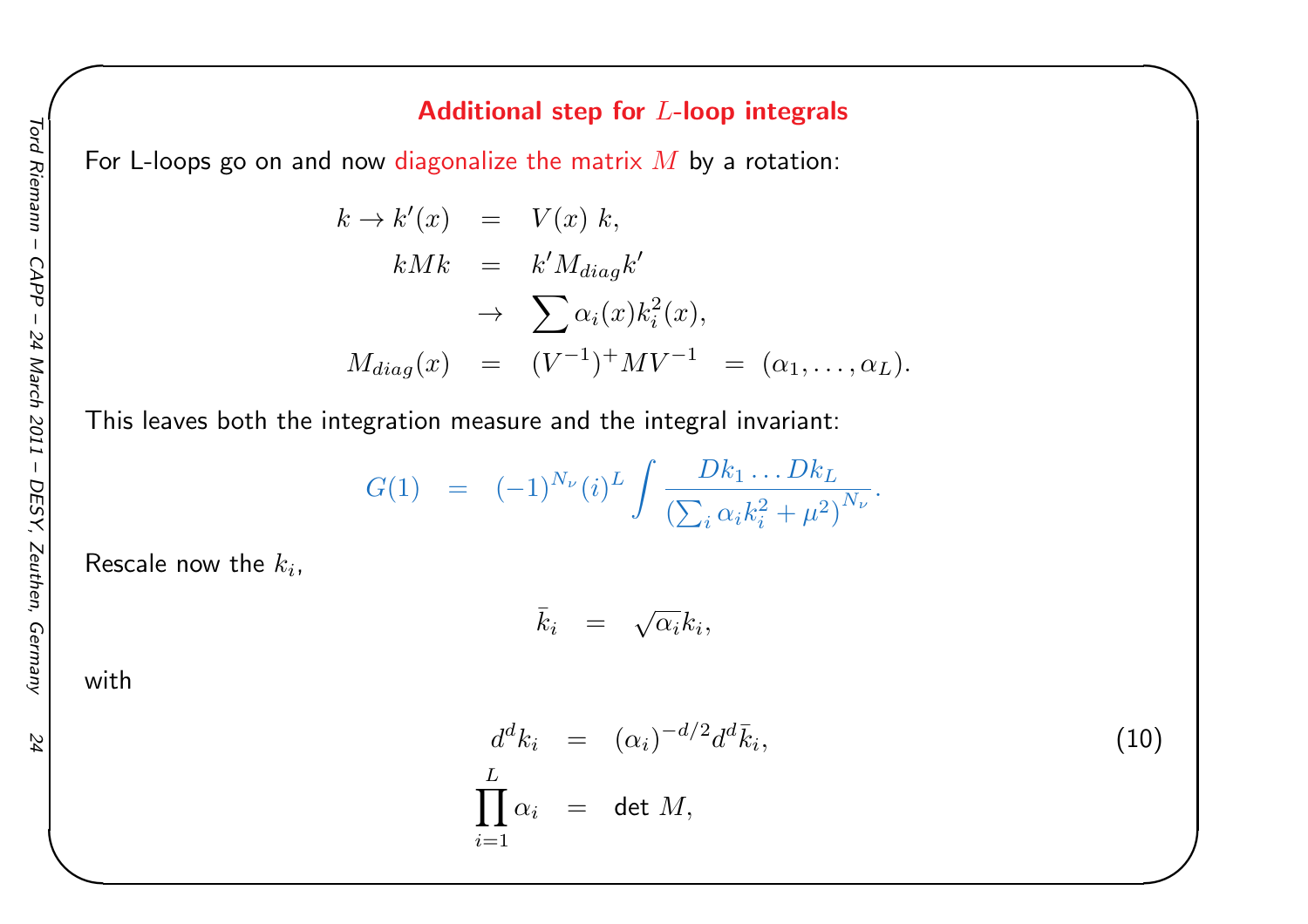and get the Euclidean integral to be calculated (and rename  $\bar{k} \rightarrow k$ ):

$$
G(1) = (-1)^{N_{\nu}} (i)^{L} (\det M)^{-d/2} \int \frac{Dk_1 \dots Dk_L}{(k_1^2 + \dots + k_L^2 + \mu^2)^{N_{\nu}}}.
$$

Use now (remembering that  $Dk=$  $= dk/(i\pi^{d/2})$ :

$$
i^{L} \int \frac{Dk_{1} \dots Dk_{L}}{(k_{1}^{2} + \dots + k_{L}^{2} + \mu^{2})^{N_{\nu}}} = \frac{\Gamma\left(N_{\nu} - \frac{d}{2}L\right)}{\Gamma\left(N_{\nu}\right)} \frac{1}{(\mu^{2})^{N_{\nu} - dL/2}},
$$
\n
$$
i^{L} \int \frac{Dk_{1} \dots Dk_{L} k_{1}^{2}}{(k_{1}^{2} + \dots + k_{L}^{2} + \mu^{2})^{N_{\nu}}} = \frac{d}{2} \frac{\Gamma\left(N_{\nu} - \frac{d}{2}L - 1\right)}{\Gamma\left(N_{\nu}\right)} \frac{1}{(\mu^{2})^{N_{\nu} - dL/2 - 1}}.
$$
\n(11)

✬

These formulae follow for  $L=1$  immediately from any textbook.

See 'Mathematical Interlude'.

For  $L > 1$ , get it iteratively, with setting  $(k_1^2 + k_2^2 + m^2)$  $N = (k_1^2 + M^2)$  $N, M^2 = k_2^2 + m^2$ , etc.

 $55$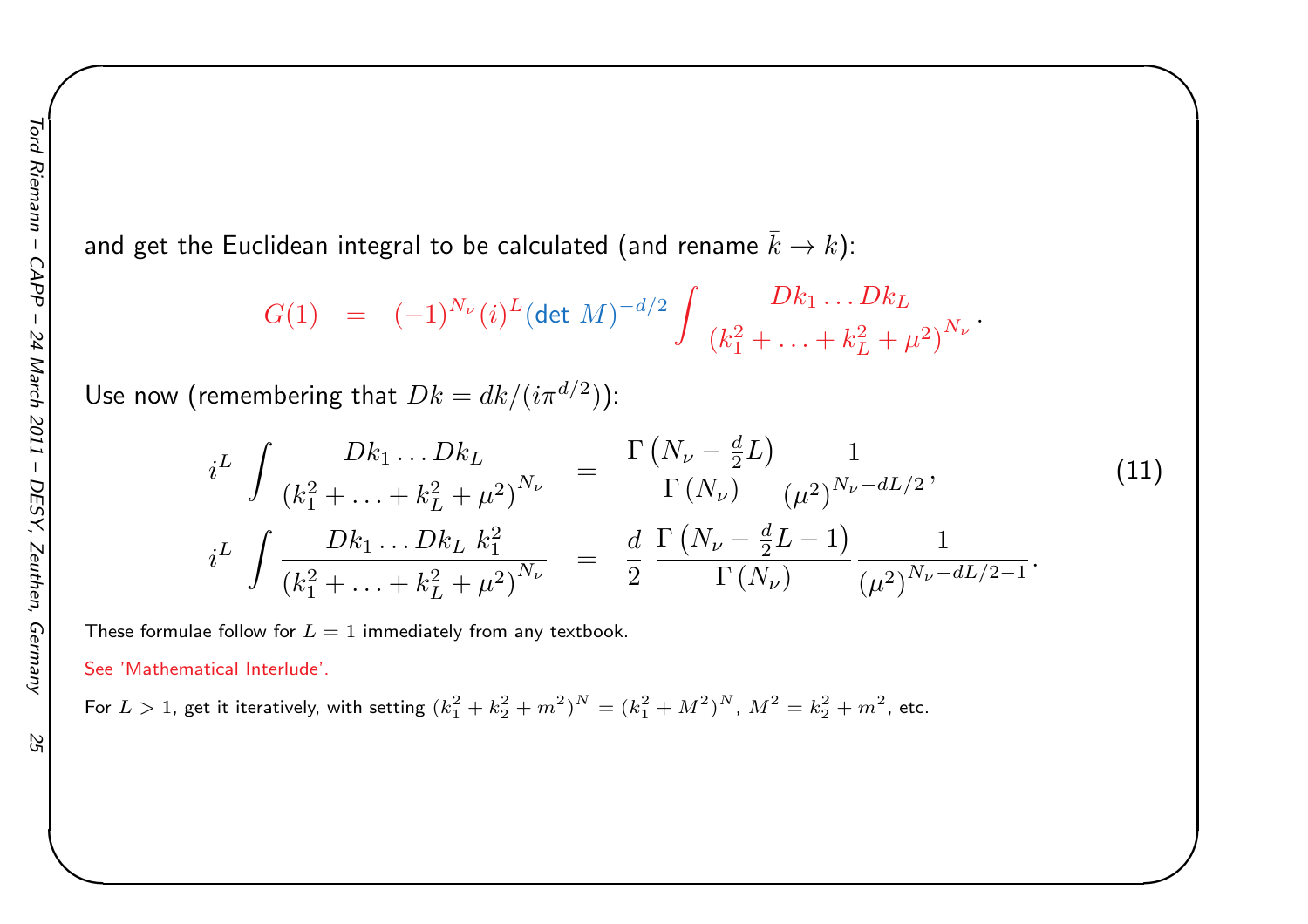Finally, one gets for Scalar integrals:

$$
G(1) = (-1)^{N_{\nu}} \frac{\Gamma(N_{\nu} - \frac{d}{2}L)}{\Gamma(\nu_1) \dots \Gamma(\nu_N)} \int_0^1 \prod_{j=1}^N dx_j \ x_j^{\nu_j - 1} \delta\left(1 - \sum_{i=1}^N x_i\right) \frac{(\det M)^{-d/2}}{(\mu^2)^{N_{\nu} - dL/2}},
$$

✬

or

$$
G(1) = (-1)^{N_{\nu}} \frac{\Gamma(N_{\nu} - \frac{d}{2}L)}{\Gamma(\nu_1) \dots \Gamma(\nu_N)} \int_0^1 \prod_{j=1}^N dx_j \ x_j^{\nu_j - 1} \delta\left(1 - \sum_{i=1}^N x_i\right) \frac{U(x)^{N_{\nu} - d(L+1)/2}}{F(x)^{N_{\nu} - dL/2}}
$$

with

$$
U(x) = (\det M) (\to 1 \text{ for } L = 1)
$$
  

$$
F(x) = (\det M) \mu^{2} = -(\det M) J + Q \tilde{M} Q (\to -J + Q^{2} \text{ for } L = 1)
$$

Trick for one-loop functions:

 $U=$  det  $M=1=\sum x_i$  and so  $U$  'disappears' and the construct  $F_1(x)$  is bilinear in  $x_ix_j$ :

$$
F_1(x) = -J(\sum x_i) + Q^2 = \sum A_{ij} x_i x_j.
$$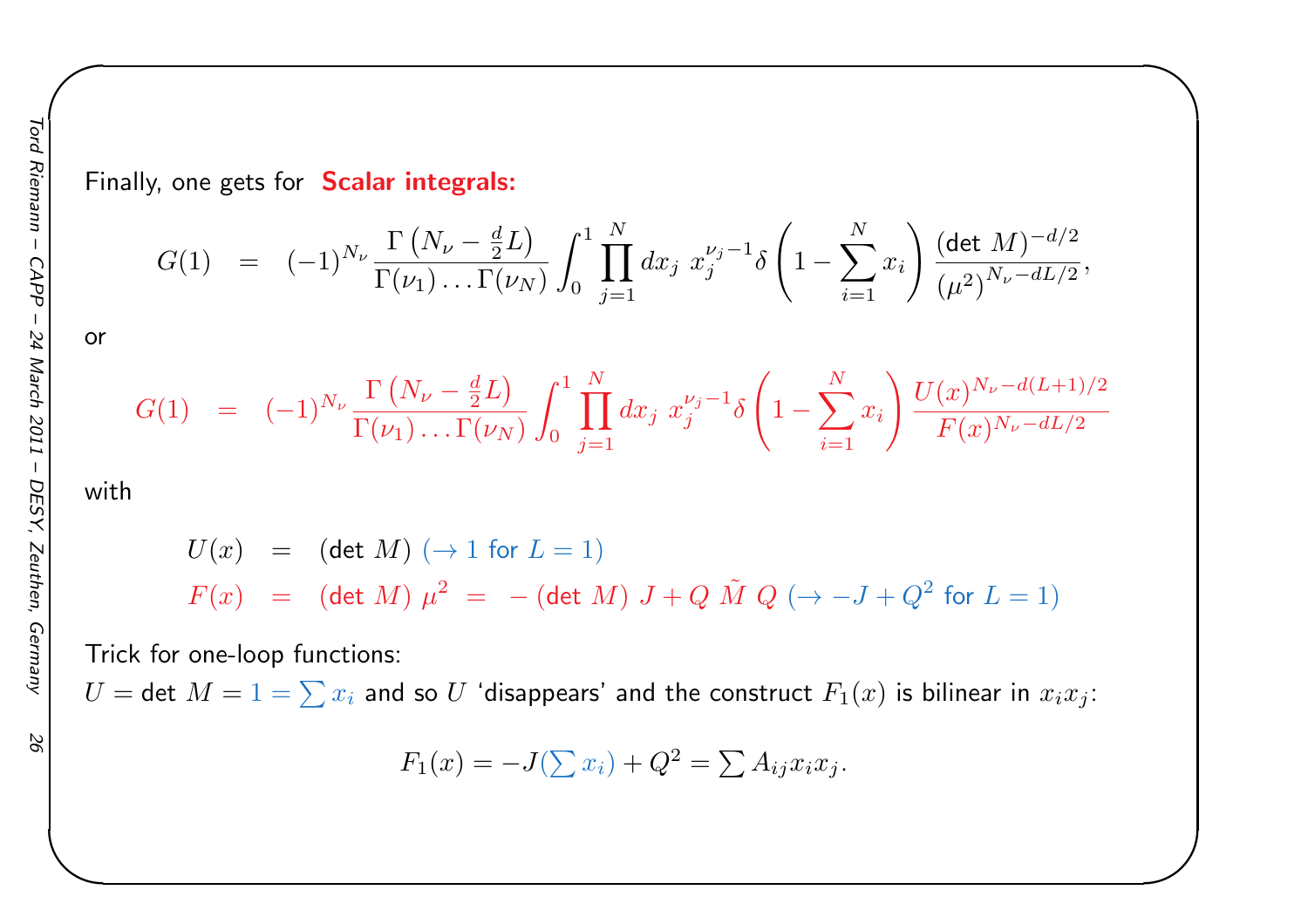The vector integrals differ by some numerator  $k_i p_e$  and thus there is a single shift in the integrand

$$
k\to \bar k + U(x)^{-1} \tilde M Q
$$

the  $\int d^d\bar{k}\,\,\bar{k}/(\bar{k}^2+\mu^2)\to 0$ , and no further  $\epsilon$  $\bar{k}\,\,\bar{k}/(\bar{k}^2+\mu^2)\rightarrow 0$ , and no further changes:

$$
G(k_{1\alpha}) = (-1)^{N_{\nu}} \frac{\Gamma(N_{\nu} - \frac{d}{2}L)}{\Gamma(\nu_1) \dots \Gamma(\nu_N)} \int_0^1 \prod_{j=1}^N dx_j \ x_j^{\nu_j - 1} \delta\left(1 - \sum_{i=1}^N x_i\right) \frac{U(x)^{N_{\nu} - d(L+1)/2 - 1}}{F(x)^{N_{\nu} - dL/2}} \left[\sum_l \tilde{M}_{1l} \phi_l\right]_{\alpha},
$$

✬

Tensor integrals also follow this scheme: The  $x$ -integrals have the same struckture like the scalar ones.

Often, the 1-loop presentation may be used for a <mark>sequential treatment of an  $L$ -loop int</mark>egral by iterating the basic representation  $L$  times.

Beware: This does NOT work for all cases. Keyword: Non-planar diagrams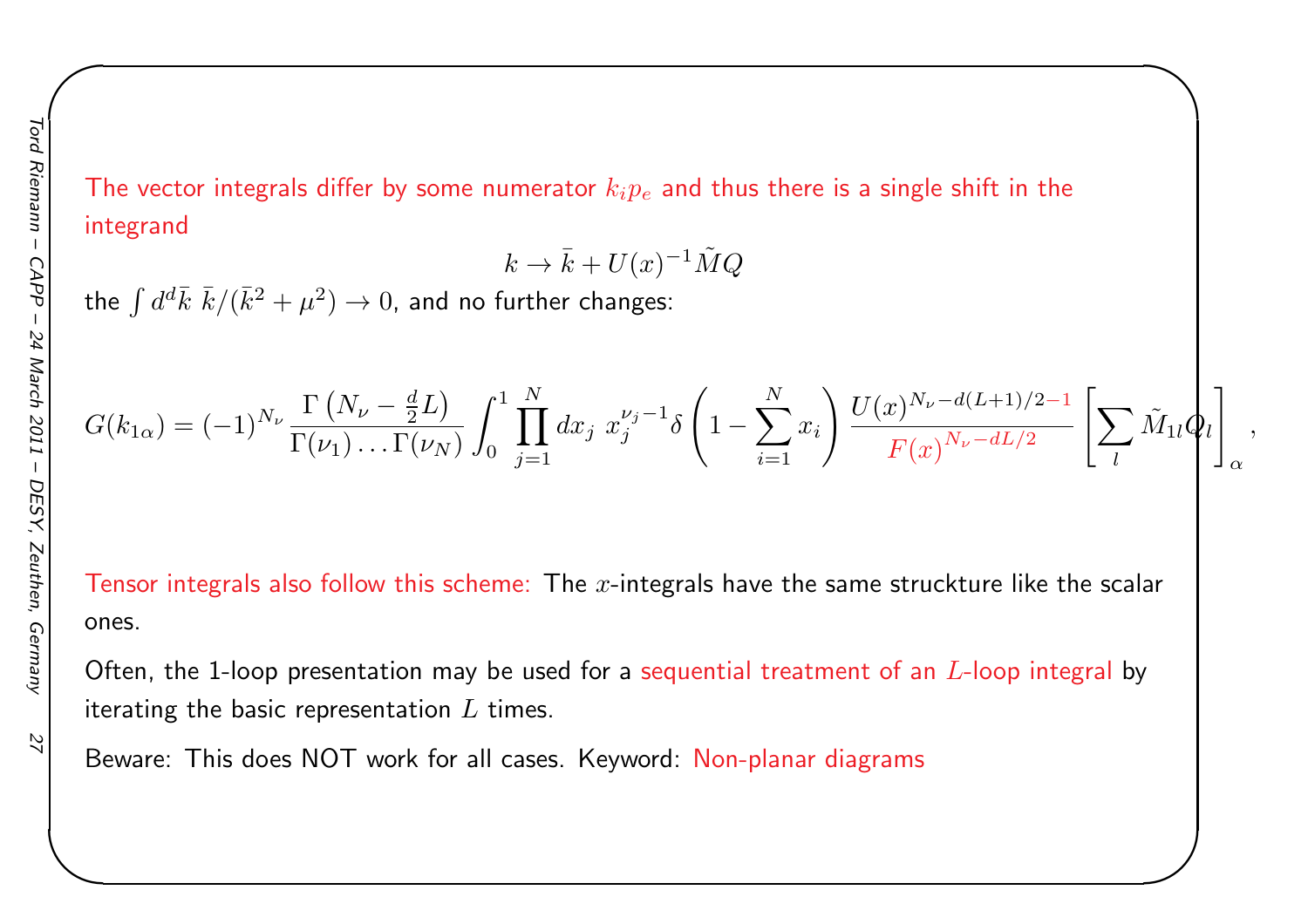# Examples for one-loop  $F\text{-}\mathbf{polynomials}$

✬

One-loop vertex:

$$
F(t, m2) = m2(x1 + x2)2 + [-t]x1x2
$$

one-loop box:

$$
F(s, t, m^2) = m^2(x_1 + x_2)^2 + [-t]x_1x_2 + [-s]x_3x_4
$$

one-loop pentagon:

$$
F(s,t,t',v_1,v_2,m^2) = m^2(x_1+x_3+x_4)^2 + [-t]x_1x_3 + [-t']x_1x_4 + [-s]x_2x_5 + [-v_1]x_3x_5 + [-v_2]x_2x_4
$$

#### Euclidean kinematics:

 $s,t,t',v_1,v_2$  are negative, so that  $F$  is positive semi-definite.

Otherwise, analytic continuations have to be carefully performed if needed, having in mind e.g. that

$$
s \to s + i\epsilon
$$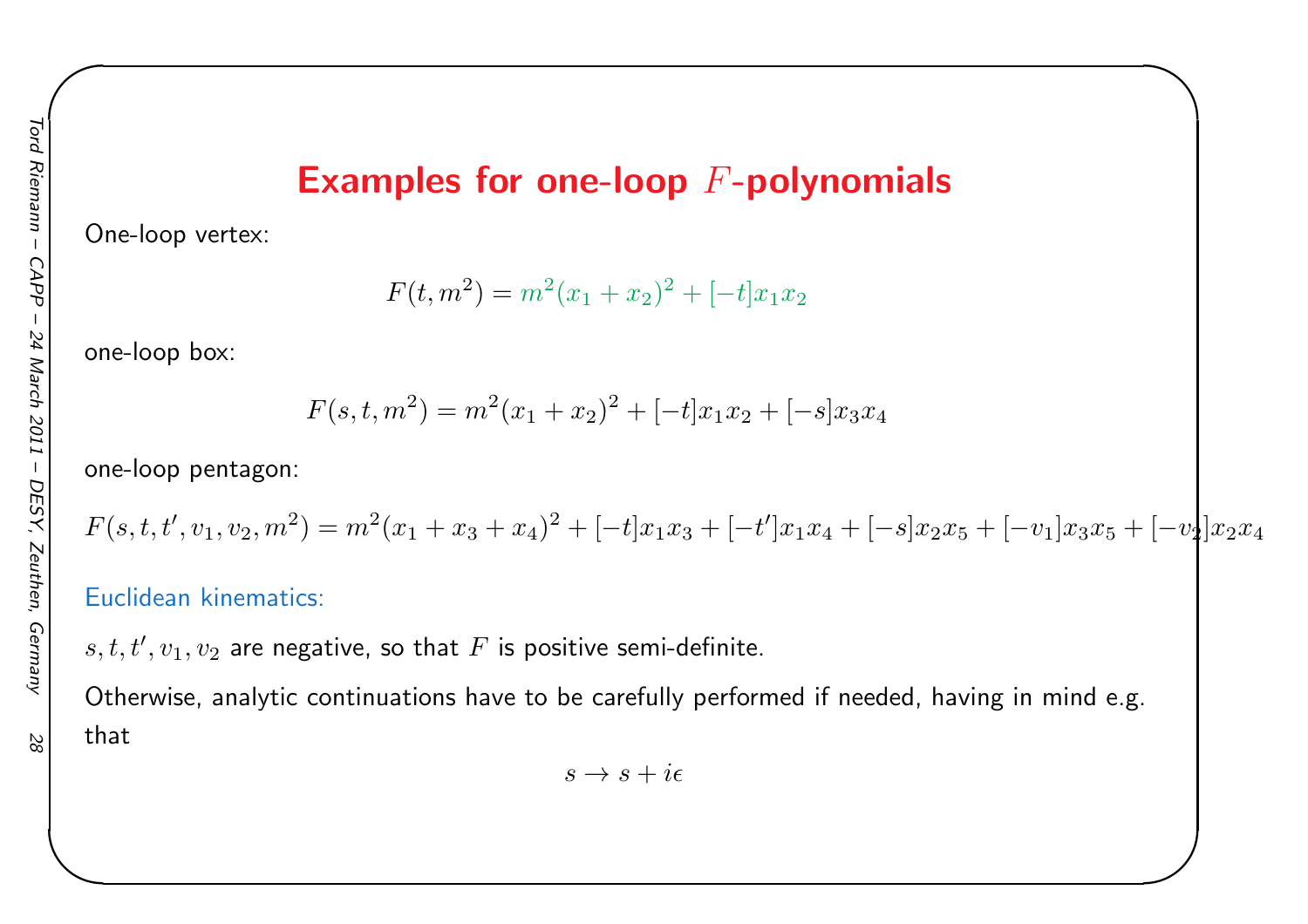**The Tadpole** 
$$
A_0(m)
$$
  
\n
$$
T111m[a] = A_0 = \frac{e^{\epsilon \gamma_E}}{(i\pi^{d/2})} \int \frac{d^d k}{(k^2 - m^2)^a} \longrightarrow UV-divergent
$$

 With our genera<sup>l</sup> formulae we get, in the 1-dimensional Feynman parameter integral, for the numerator

$$
N = (k^{2} - m^{2})x_{1} \equiv k^{2} + J
$$
  
\n
$$
F = m^{2}x_{1} \equiv m^{2}x_{1}^{2}
$$
\n(12)

✬

#### and thus

$$
T1l1m[a] = (-1)^{a}e^{\epsilon\gamma_{E}}\frac{\Gamma[a-d/2]}{\Gamma[a]} \int_{0}^{1} dx x^{a-1}\delta[1-x] \frac{1}{F^{a-d/2}}
$$
  

$$
= (-1)^{a}e^{\epsilon\gamma_{E}}(m^{2})^{2-a-\epsilon}\frac{\Gamma[a-2+\epsilon]}{\Gamma[a]}
$$
  

$$
\rightarrow -e^{\epsilon\gamma_{E}}\Gamma[-1+\epsilon] \text{ for a = 1, m = 1}
$$
  

$$
= \frac{1}{\epsilon} + 1 + \left(1 + \frac{\zeta_{2}}{2}\right)\epsilon + \left(1 + \frac{\zeta_{2}}{2} - \frac{\zeta_{3}}{3}\right)\epsilon^{2} + \cdots
$$
 (13)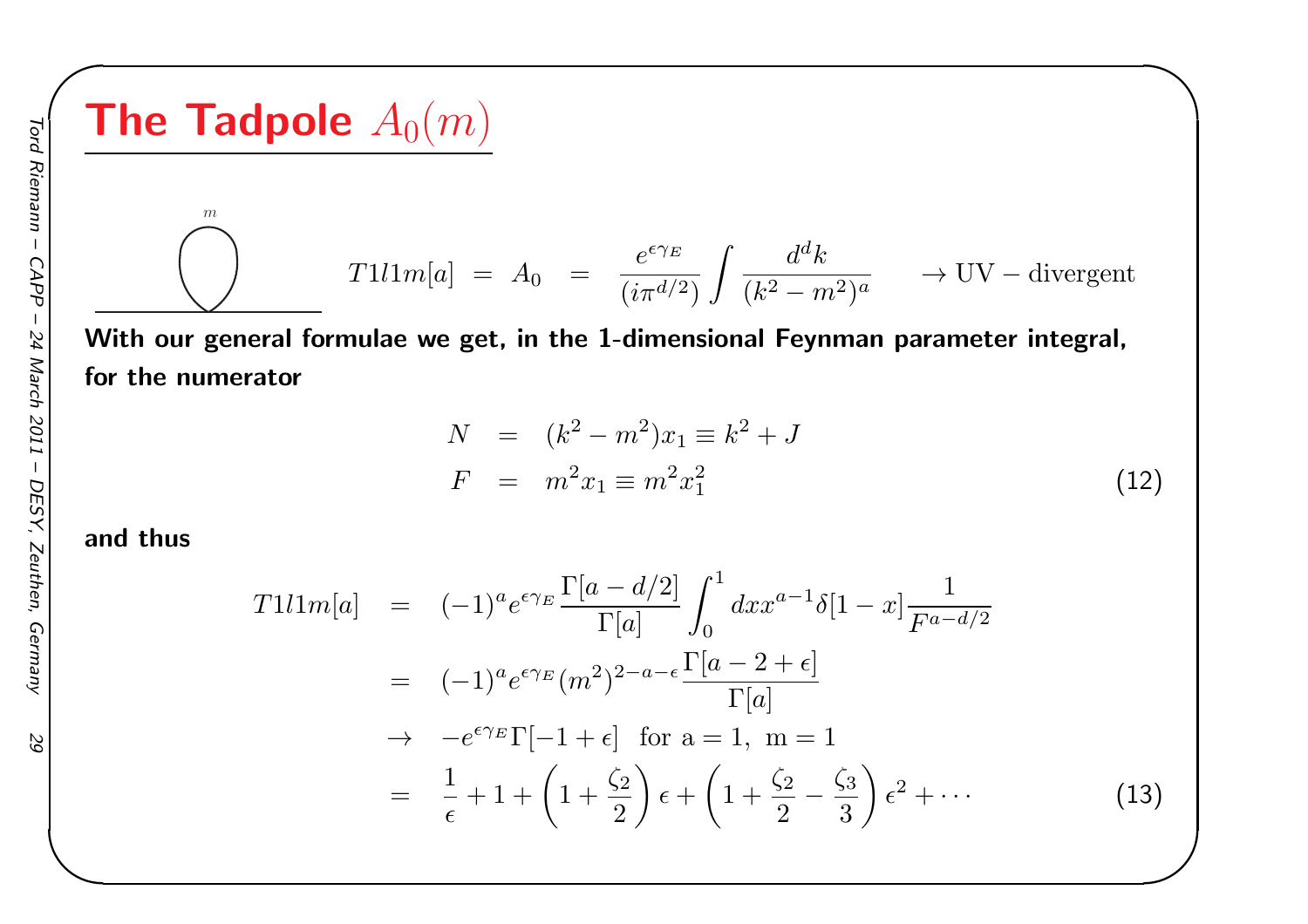#### The Self-energy  $B_0$  $(s, m_1, m_2)$

$$
\sum_{p} P_{\text{max}} \sum_{m_2} SE2l = B_0[s, m_1, m_2] = (2\sqrt{\pi}\mu)^{4-d} \frac{e^{\epsilon \gamma_E}}{(i\pi^{d/2})} \int \frac{d^d k}{[k^2 - m^2][(k+p)^2 - m_2^2]}
$$

The  $SE2l$  is  $\mathsf{\textbf{UV}}\text{-}\mathsf{divergent}$  and the corresponding  $F\text{-}\mathsf{function}$  is:

$$
F[s, m_1, m_2] = m_1^2 x_1^2 + m_2^2 x_2^2 + [-s + m_1^2 + m_2^2] x_1 x_2
$$

and for special cases:

 $m<sub>1</sub>$ 

$$
F[s, m_1, 0] = m_1^2 x_1^2 + [-s + m_1^2] x_1 x_2
$$
  
\n
$$
F[s, m_1, m_1] = m_1^2 (x_1 + x_2)^2 + [-s] x_1 x_2
$$
  
\n
$$
F[s, 0, 0] = [-s] x_1 x_2
$$
\n(14)

✬

The 'conventional' Feynman parameter integral is 1-dimensional because  $x_2\equiv1-x_1$ :

$$
F(x) = -sx(1-x) + m_2^2(1-x) + m_1^2x \equiv -s(x-x_a)(x-x_b)
$$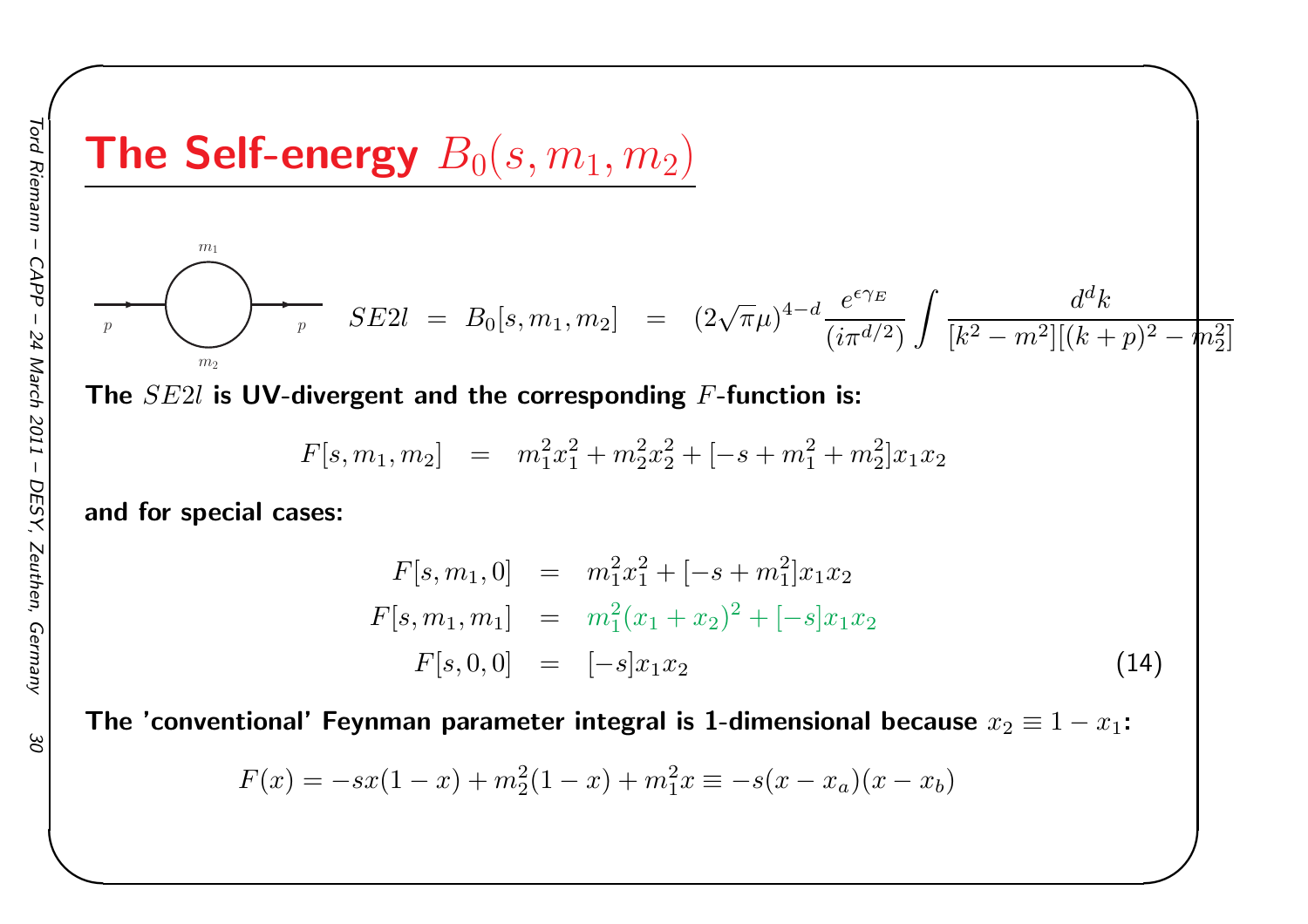The result is of logarithmic type for the constant term in  $\epsilon$ :

$$
B_0[s, m_1, m_2] = (4\pi\mu^2)^{\epsilon} e^{\epsilon \gamma_E} \frac{\Gamma(1+\epsilon)}{\epsilon} \int_0^1 \frac{dx}{F(x)^{\epsilon}}
$$
  

$$
= \frac{1}{\epsilon} - \int_0^1 dx \ln\left(\frac{F(x)}{4\pi\mu^2}\right)
$$
  

$$
+ \epsilon \left\{\frac{\zeta_2}{2} + \frac{1}{2} \int_0^1 dx \ln^2\left(\frac{F(x)}{4\pi\mu^2}\right) \right\} + \mathcal{O}(\epsilon^2).
$$
 (15)

✬

Here we used the expansion:

$$
e^{\epsilon \gamma_E} \Gamma(1+\epsilon) = 1 + \frac{\zeta_2}{2} \epsilon^2 - \frac{\zeta_3}{3} \epsilon^3 \cdots
$$

When using <code>LoopTools,</code> the corresponding call returns exactly the constant term of  $B_0$ in  $\epsilon$  (with use of  $e^{\epsilon \gamma_E} = 1 + \epsilon \gamma_E + \cdots \to 1$ ):

$$
B_0^{(0)}(s,m_1^2,m_2^2) \quad = \quad \texttt{b0(s, am12, am22)}
$$

For  $4\pi\mu^2\rightarrow 1$   $B_0$  looks quite compact:

$$
B_0(s, m_1, m_2) = \frac{1}{\epsilon} - \int_0^1 dx \ln[F(x)] + \frac{\epsilon}{2} \left[ \zeta_2 + \int_0^1 dx \ln^2[F(x)] \right] + \cdots
$$

IΣ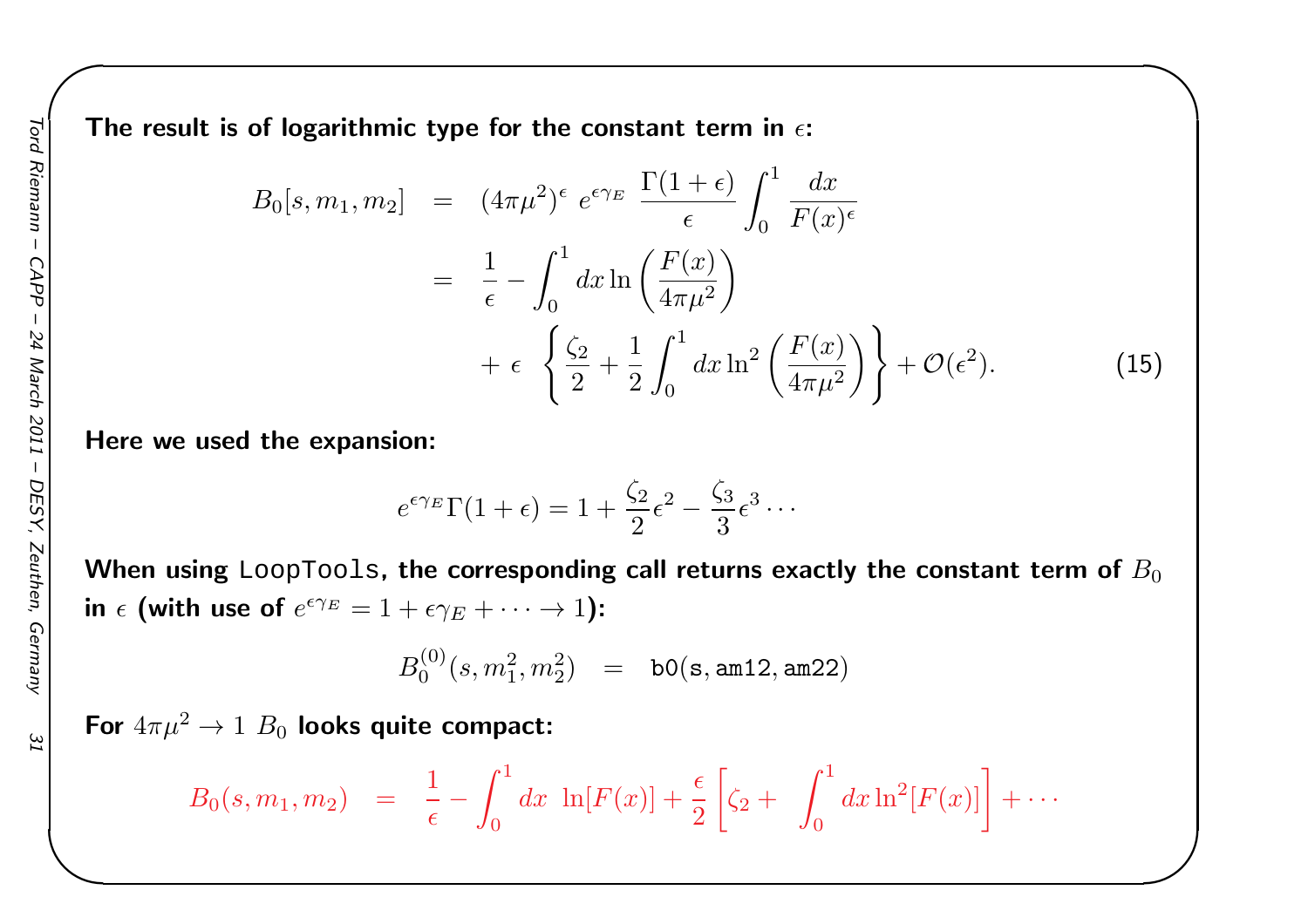#### Explicitly, one has to integrate

$$
\ln[F(x)] = \ln[-s(x - x_a)(x - x_b)]
$$
  

$$
\ln^2[F(x)] = \ln^2[-s(x - x_a)(x - x_b)]
$$
 (16)

✬

So we will need the integrals:

$$
\int dx_0^1\left\{\ln(x-x_a),\,\ln(x-x_a)ln(x-x_b)\right\}
$$

which is trivial, together with some complex algebra rules how to handle complex arguments of logarithms with

$$
s \to s + i\epsilon
$$

wherever needed.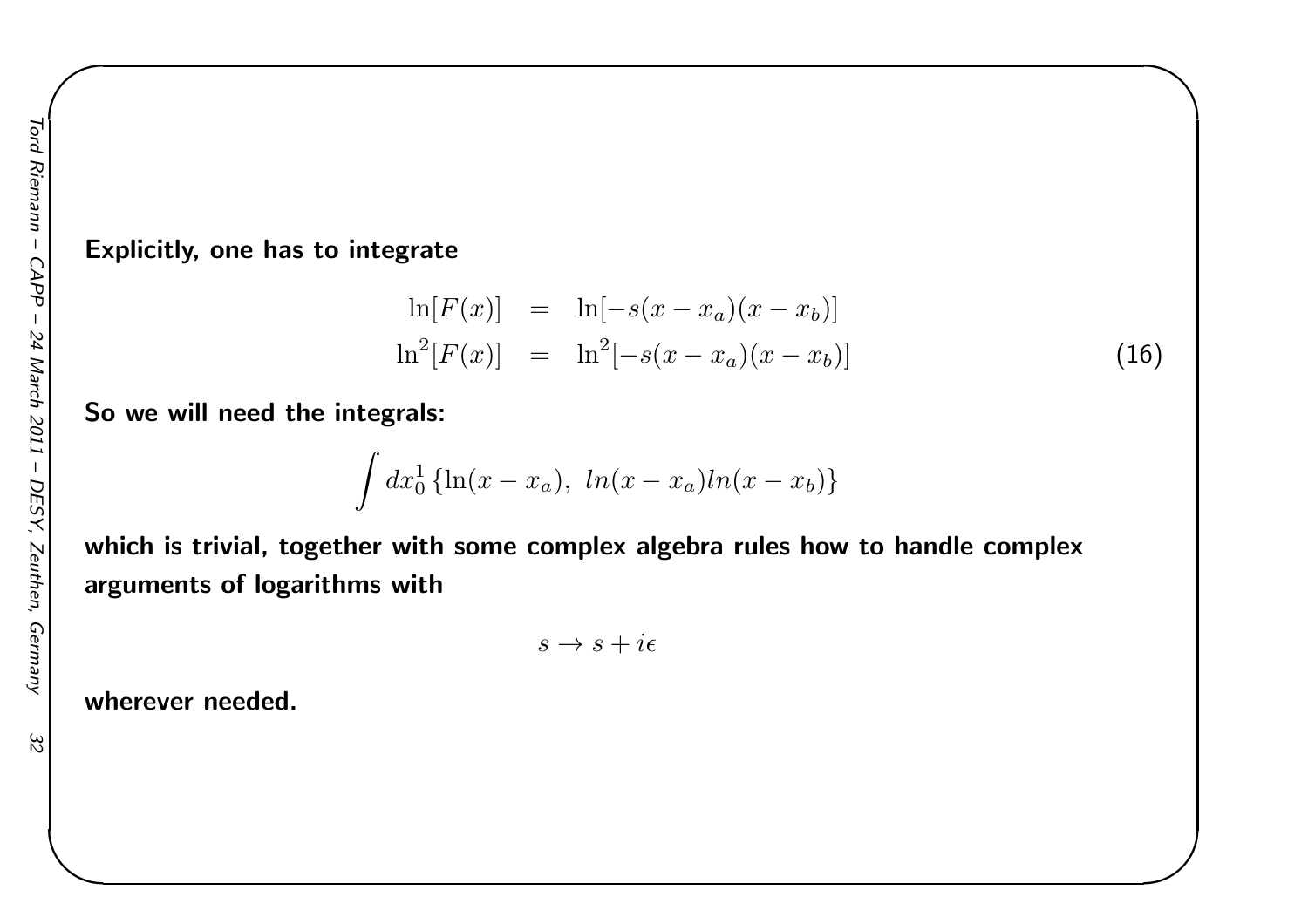33

For the case  $m_1=m_2=1$ , one gets for the first terms in  $\epsilon$ :

$$
B_0[s, 1, 1] = \frac{1}{\epsilon} + 2 + \frac{1+y}{1-y}H(0, y),
$$
  

$$
H(0, y) = \ln(y).
$$
 (17)

✬

The  $H(0, y)$  is a harmonic polylogarithmic function, and

$$
y = \frac{\sqrt{-s+4} - \sqrt{-s}}{\sqrt{-s+4} + \sqrt{-s}}
$$
  

$$
s = -\frac{(1-x)^2}{x}
$$
 (18)

The other case treated later again is  $m_1=0, m_2=m$ :

$$
B_0[s, m^2, 0] = \frac{1}{\epsilon} + 2 + \frac{1 - s/m^2}{s/m^2} \ln(1 - s/m^2)
$$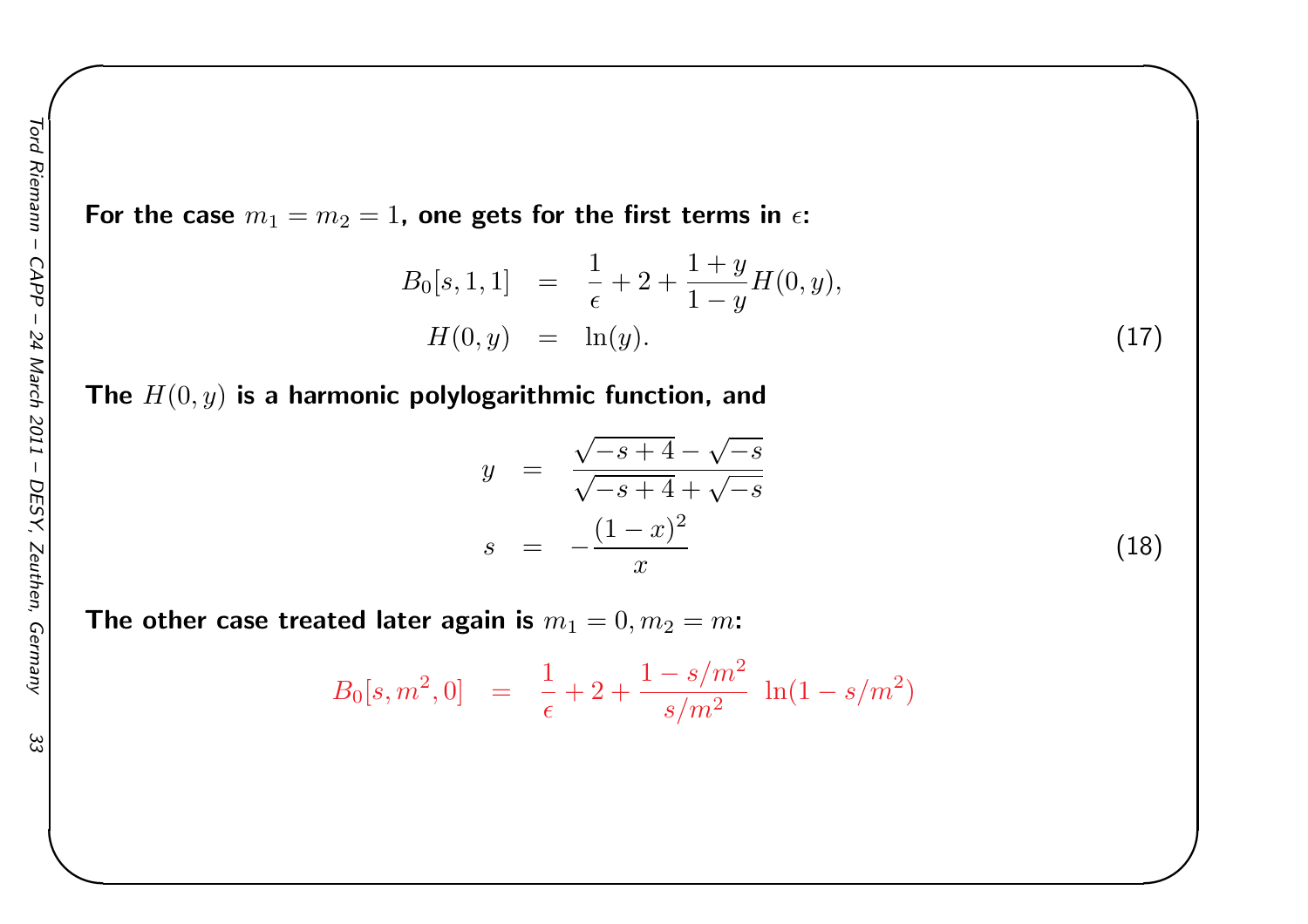## Now using Mellin-Barnes Representations

Perform the  $x\text{-}$ integrations

Find an as-general-as-possible genera<sup>l</sup> formula

Make it ready for algorithmic analytical and/or numerical evaluationComputer codes:

- Ambre.m– Derive Mellin-Barnes representations for Feynman integrals *[Gluza:2007rt]*
- $\bullet$  MB.m Find an  $\epsilon$ -expansion and evaluate numerically in Euclidean region

✬

*[Czakon:2005rk]*

34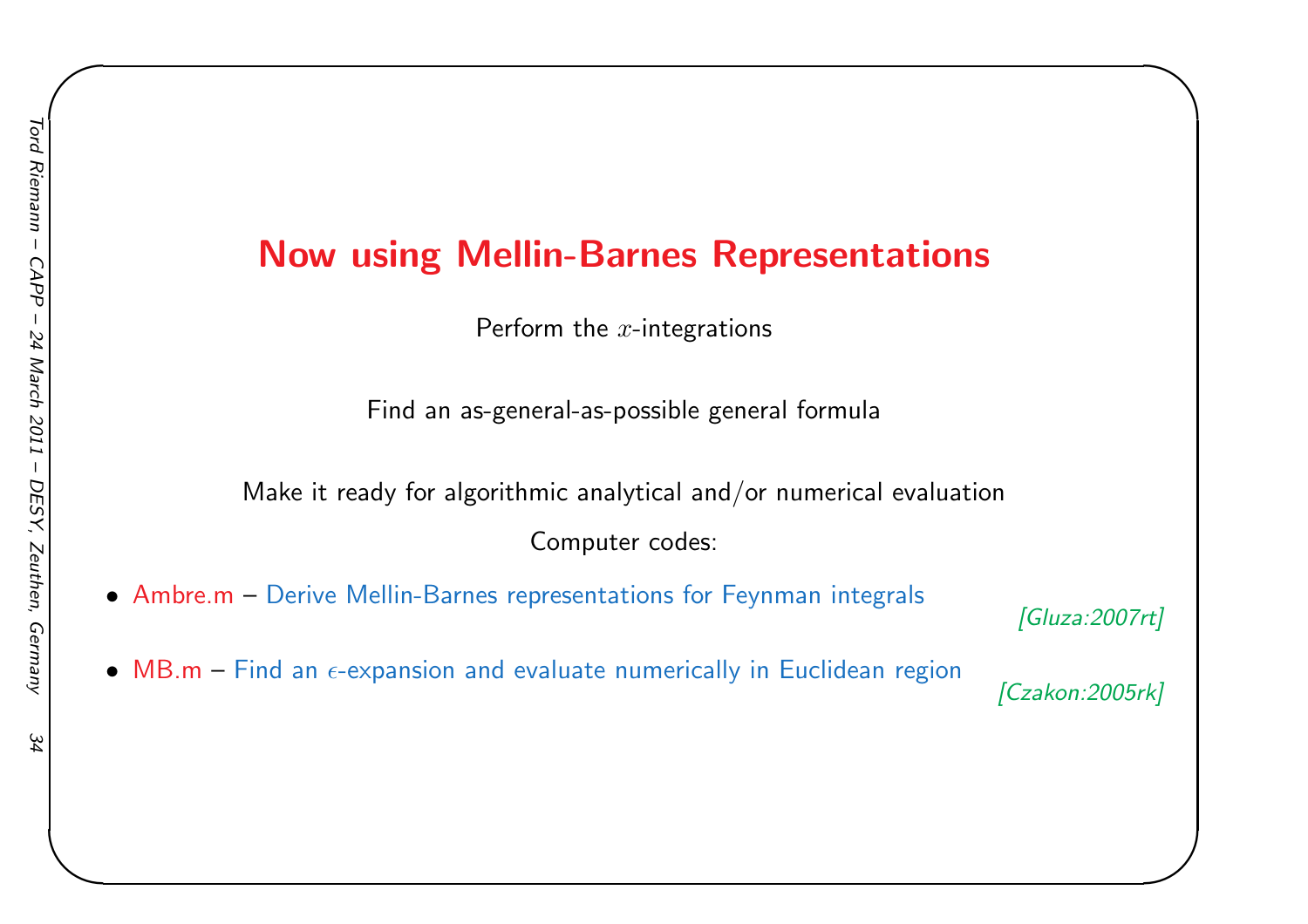# Integrating the Feynman parameters – get MB-Integrals

We derived:

$$
SE211m = B_0(s, m, 0) = e^{\epsilon \gamma_E} \Gamma(\epsilon) \int_0^1 dx_1 dx_2 \frac{\delta(1 - x_1 - x_2)}{F(x)^{\epsilon}}
$$
  

$$
V312m = C_0(s, m, m, 0) = e^{\epsilon \gamma_E} \Gamma(1 + \epsilon) \int_0^1 dx_1 dx_2 dx_3 \frac{\delta(1 - x_1 - x_2 - x_3)}{F(x)^{1 + \epsilon}} \tag{19}
$$

and

$$
F_{SE2l1m} = m^2 x_1^2 + (-s + m^2) x_1 x_2
$$
  
\n
$$
F_{V3l2m} = m^2 (x_1 + x_2)^2 + (-s) x_1 x_2
$$
\n(20)

✬

We want to apply now:

$$
\int_0^1 \prod_{j=1}^N dx_j x_j^{\alpha_j-1} \delta\left(1-\sum x_i\right) = \frac{\Gamma(\alpha_1)\Gamma(\alpha_2)\cdots\Gamma(\alpha_7 N)}{\Gamma(\alpha_1+\alpha_2+\cdots+\alpha_N)}
$$

with coefficients  $\alpha_i$  dependent on  $\nu_i$  and on the structure of the  $F$ 

### See in <sup>a</sup> minute: For this, we have to apply one or several MB-integrals here.

35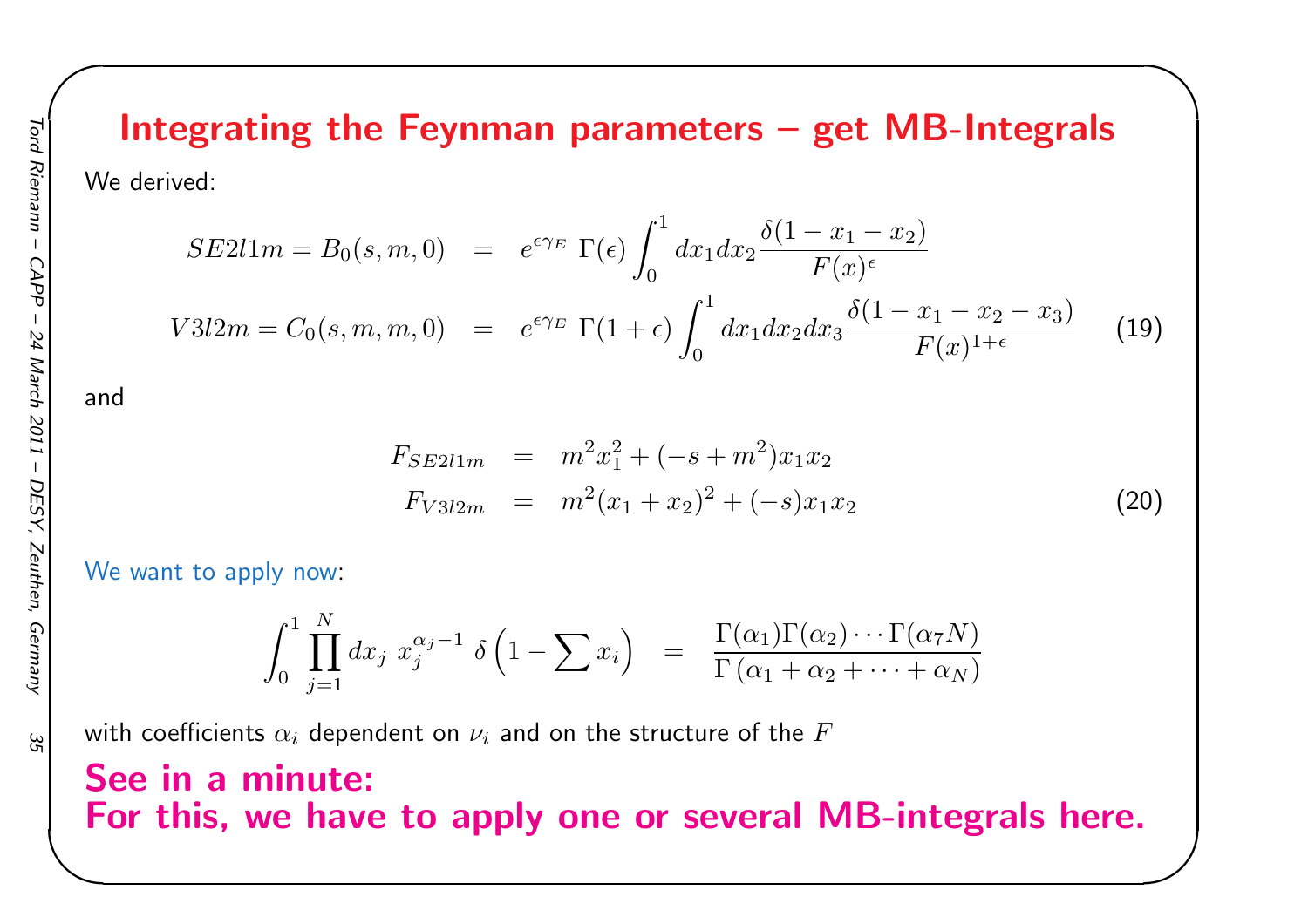$$
\int_0^1 \prod_{j=1}^N dx_j x_j^{\alpha_j - 1} \delta\left(1 - \sum_{i=1}^N x_i\right) = \frac{\prod_{i=1}^N \Gamma(\alpha_i)}{\Gamma\left(\sum_{i=1}^N \alpha_i\right)}
$$

✬

Simplest cases:

$$
\int_0^1 dx_1 x_1^{\alpha_1 - 1} \delta(1 - x_1) = 1
$$
  

$$
\int_0^1 dx_1 x_1^{\alpha_1 - 1} \delta(1 - x_1) = 1
$$
  

$$
\int_0^1 dx_1 x_1^{\alpha_1 - 1} (1 - x_1)^{\alpha_2 - 1} = B(\alpha_1, \alpha_2)
$$
  

$$
= \frac{\Gamma(\alpha_1) \Gamma(\alpha_2)}{\Gamma(\alpha_1 + \alpha_2)}
$$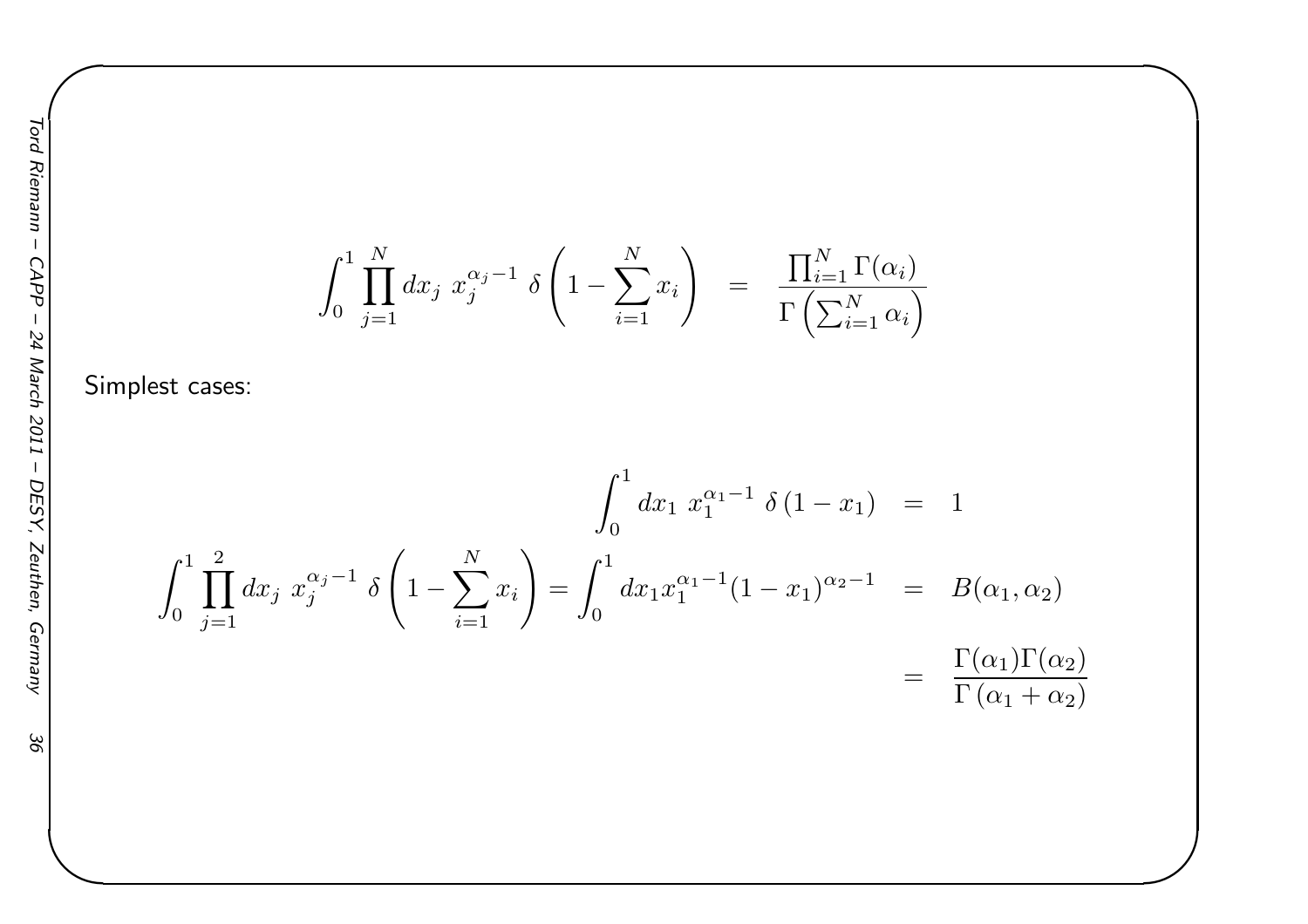Here we want to go:

$$
\frac{1}{(A+B)^{\lambda}} = \frac{1}{\Gamma(\lambda)} \frac{1}{2\pi i} \int_{-i\infty}^{+i\infty} dz \Gamma(\lambda + z) \Gamma(-z) \frac{B^z}{A^{\lambda + z}}
$$

✬

![](_page_36_Figure_3.jpeg)

The integration path separates poles of  $\Gamma[\lambda+z]$  and  $\Gamma[$  $-z$ ].

The formula looks <sup>a</sup> bit unusual to loop people, but for persons with <sup>a</sup> mathematical background it is common knowledge.

 $22$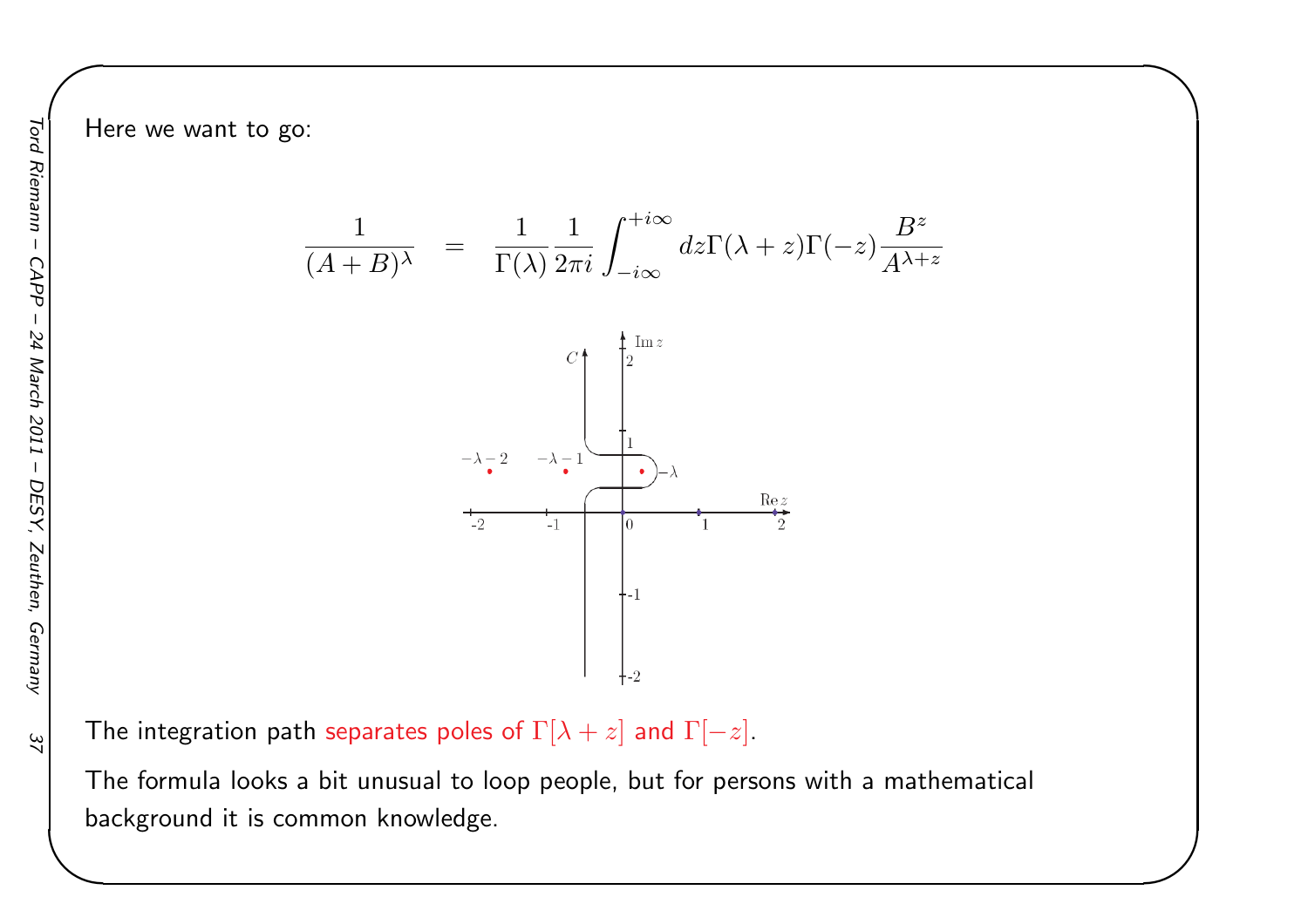38

One might well assume that these two gentlemen did not dream of so heavy use of their results in basic research  $\cdots$ 

> Mellin, Robert, Hjalmar, 1854-1933 Barnes, Ernest, William, 1874-1953

![](_page_37_Picture_3.jpeg)

✬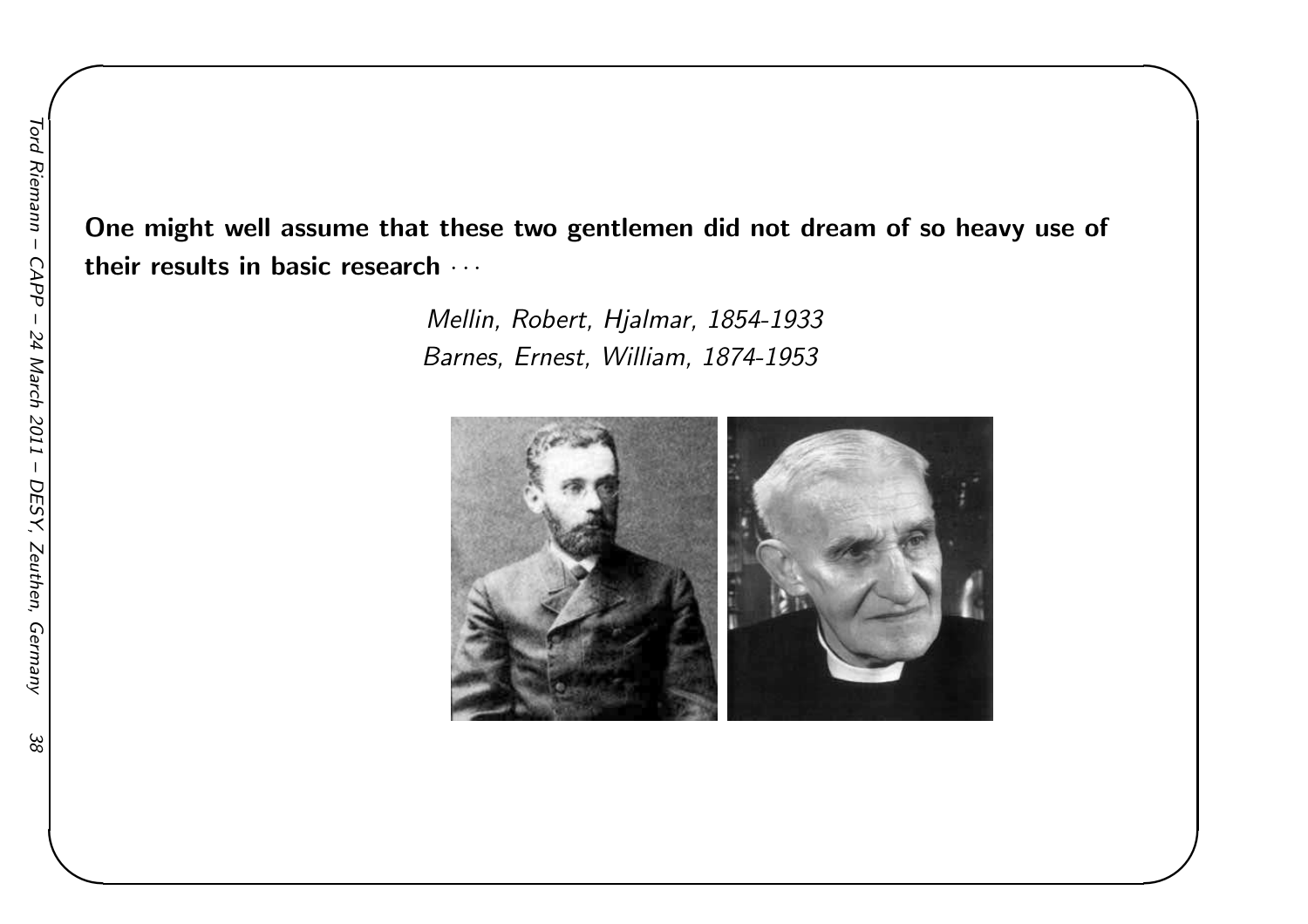### Barnes' contour integrals for the hypergeometric function

✬

Exact proof and further reading: Whittaker & Watson (CUP 1965) 14.5 - 14.52, pp. 286-290

Consider

.

$$
F(z) = \frac{1}{2\pi i} \int_{-i\infty}^{+i\infty} d\sigma(-z)^\sigma \frac{\Gamma(a+\sigma)\Gamma(b+\sigma)\Gamma(-\sigma)}{\Gamma(c+\sigma)}
$$

where  $|\text{arg}(-\mathrm{z})| < \pi$  (i.e.  $(-z)$  is not on the neg. real axis) and the path is such that it separates the poles of  $\Gamma(a+\sigma)\Gamma(b+\sigma)$  from the poles of  $\Gamma($  $-\sigma)$ .

 $1/\Gamma(c+\sigma)$  has no pole. Assume  $a\neq-n$  and  $b\neq-n, n=0, 1, 2, \cdots$  so that the contour can be drawn.

The poles of  $\Gamma(\sigma)$  are at  $\sigma=-n, n=1,2,\cdots$  , and it is:

Residue[  $F[s]$  Gamma[-s],  $\{s,n\}$ ] =  $(-1)^n/n!$   $F(n)$ 

Closing the path to the right gives then, by Cauchy's theorem, for  $\vert z \vert < 1$  the

Θg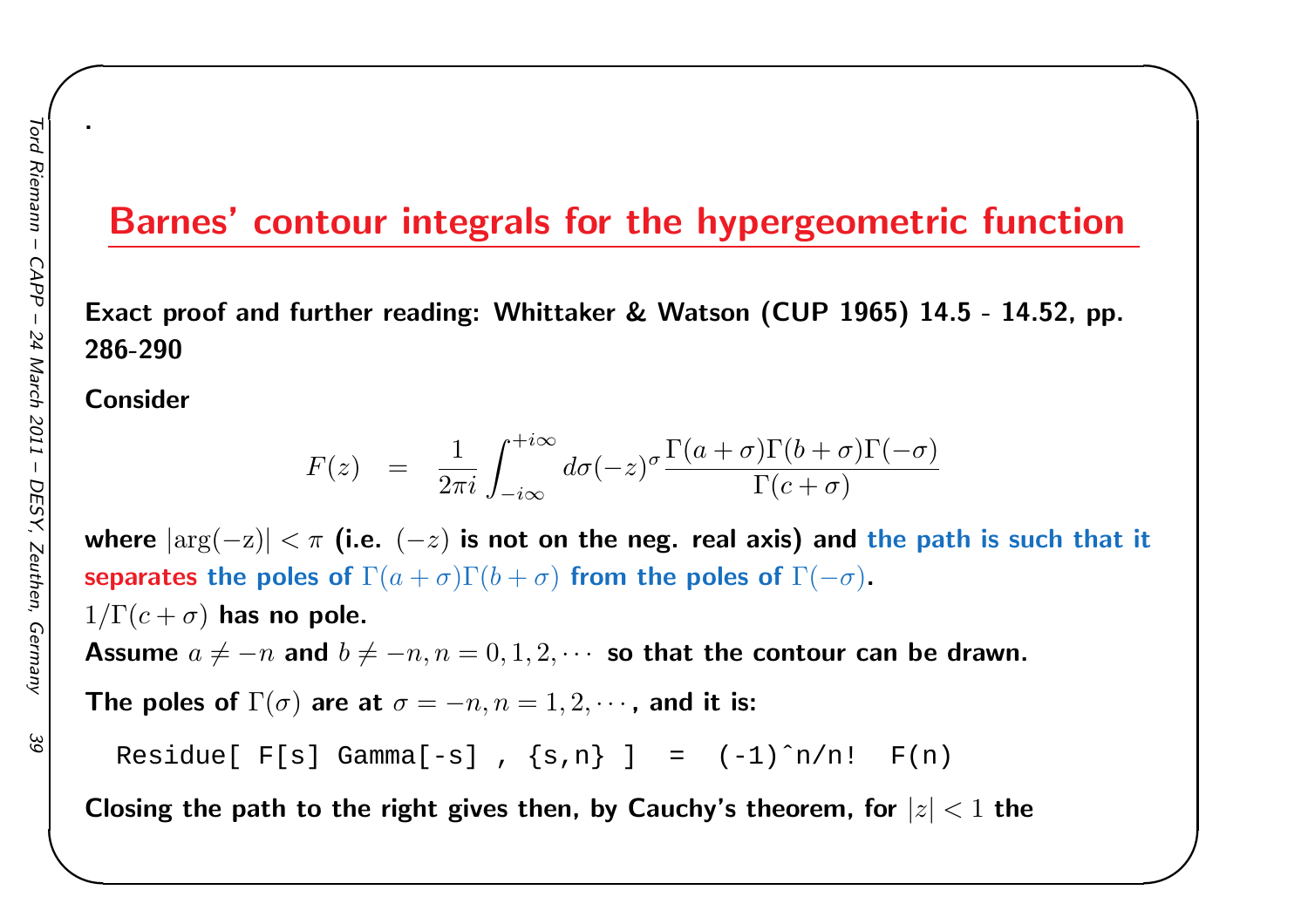hypergeometric function  $_2F_1(a, b, c, z)$  (for proof see textbook):

$$
\frac{1}{2\pi i} \int_{-i\infty}^{+i\infty} d\sigma(-z)^{\sigma} \frac{\Gamma(a+\sigma)\Gamma(b+\sigma)\Gamma(-\sigma)}{\Gamma(c+\sigma)} = \sum_{n=0}^{N\to\infty} \frac{\Gamma(a+n)\Gamma(b+n)}{\Gamma(c+n)} \frac{z^n}{n!}
$$

$$
= \frac{\Gamma(a)\Gamma(b)}{\Gamma(c)} \qquad {}_2F_1(a,b,c,z)
$$

✬

The continuation of the hypergeometric series for  $\vert z\vert>1$  is made using the intermediate formula

$$
F(z) = \sum_{n=0}^{\infty} \frac{\Gamma(a+n)\Gamma(1-c+a+n)\sin[(c-a-n)\pi]}{\Gamma(1+n)\Gamma(1-a+b+n)\cos(n\pi)\sin[(b-a-n)\pi]}(-z)^{-a-n} + \sum_{n=0}^{\infty} \frac{\Gamma(b+n)\Gamma(1-c+b+n)\sin[(c-b-n)\pi]}{\Gamma(1+n)\Gamma(1-a+b+n)\cos(n\pi)\sin[(a-b-n)\pi]}(-z)^{-b-n}
$$

#### and <sup>y</sup>ields

$$
\frac{\Gamma(a)\Gamma(b)}{\Gamma(c)} \quad 2F_1(a,b,c,z) = \frac{\Gamma(a)\Gamma(a-b)}{\Gamma(a-c)}(-z)^{-a} \quad 2F_1(a,1-c+a,1-b+ac,z^{-1})
$$

$$
+\frac{\Gamma(b)\Gamma(b-a)}{\Gamma(b-c)}(-z)^{-b} \quad 2F_1(b,1-c+b,1-a+b,z^{-1})
$$

 $\mathcal{L}$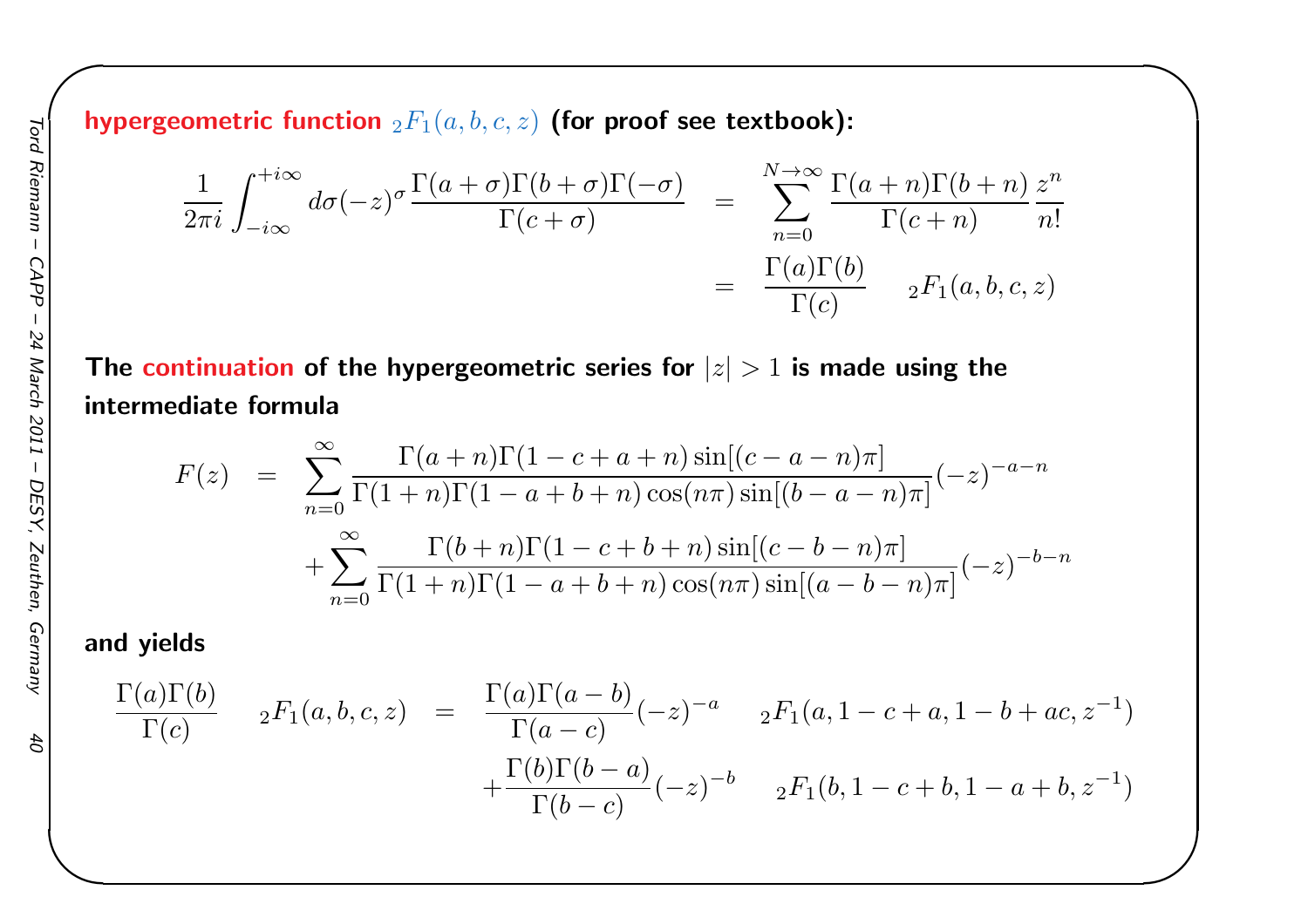# Corollary <sup>I</sup>

Putting  $b=c$ , we see that

$$
{}_2F_1(a,b,b,z) = \sum_{n=0}^{\infty} \frac{\Gamma(a+n)}{\Gamma(a)} \frac{z^n}{n!}
$$
  
= 
$$
\frac{1}{(1-z)^a} = \frac{1}{2\pi i} \int_{-i\infty}^{+i\infty} d\sigma \, (-z)^{\sigma} \, \Gamma(a+\sigma) \Gamma(-\sigma)
$$

✬

This allows to <mark>repl</mark>ace sum by product:

$$
\frac{1}{(A+B)^a} = \frac{1}{B^a[1 - (-A/B)]^a} = \frac{1}{2\pi i \Gamma(a)} \int_{-i\infty}^{i\infty} d\sigma A^{\sigma} B^{-\sigma-a} \Gamma(a+\sigma) \Gamma(-\sigma)
$$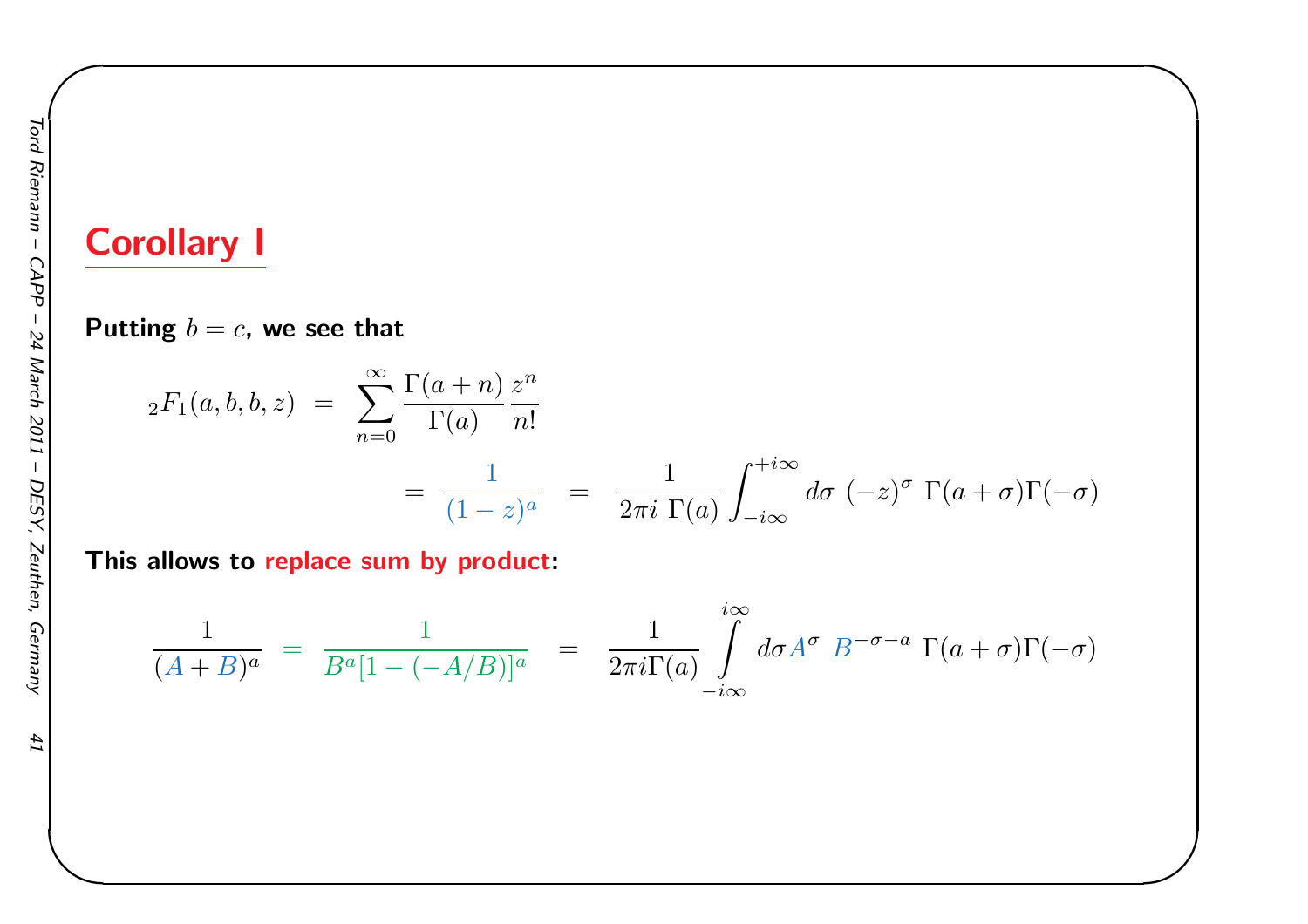### Barnes' lemma

If the path of integration is curved so that the poles of  $\Gamma(c-\sigma)\Gamma(d-\sigma)$  lie on the right of the path and the poles of  $\Gamma(a+\sigma)\Gamma(b+\sigma)$  lie on the left, then

✬

1 $\frac{1}{2\pi i}\int_{-i\infty}^{+i\infty}$  $-i\infty$  $d\sigma\Gamma(a$  $+ \sigma$ ) $\Gamma(b)$  $(b+\sigma)\Gamma(c)$  $\sigma$ ) $\Gamma(d$  $\sigma$ ) =  $\frac{\Gamma(a)}{a}$  $\, + \,$  $c)\Gamma(a$  $\, + \,$  $d) \Gamma(b$  $\frac{b+1}{b+1}$  $c) \Gamma(b$  $\frac{b+1}{b+1}$  $\frac{\Gamma(a+d)\Gamma(b+c)\Gamma(b+d)}{\Gamma(a+b+c+d)}$ 

It is supposed that  $a,b,c,d$  are such that no pole of the first set coincides with any pole of the second set.

Scetch of proof: Close contour by semicircle  $C$  to the right of imaginary axis. The integral exists and  $\int_C$  vanishes when  $\Re(a+$ the integrand at poles of  $\Gamma(c-\sigma)\Gamma(d-\sigma)$ . The double su  $\overline{C}$  vanishes when  $\Re(a+b+c+d (-1) < 0$ . Take sum of residues of hypergeometric functions, expressible by ratios of  $\Gamma$ -functions, this in turn by  $\sigma)$ . The double sum leads to two combinations of sin, may be simplifies finally to the r.h.s.

Analytical continuation: The relation is proved when  $\Re(a+b+c+d-\nabla)$ Both sides are analytical functions of e.g.  $\,a.\,$  So the relation remains true for all values  $(1) < 0.$ of  $a,b,c,d$  for which none of the poles of  $\Gamma(a+\sigma)\Gamma(b+\sigma)$ , as a function of  $\sigma$ , coincide with any of the poles of  $\Gamma(c-\sigma)\Gamma(d-\sigma)$ .

Corollary II Any real shift  $k$ :  $\sigma + k, a - k, b - k, c + k, d + k$  together with  $\int_{-l}^{-1}$ k $k+i\infty$  $-k{-}i\infty$  $\int_{\infty}^{\infty}$  leaves the result true.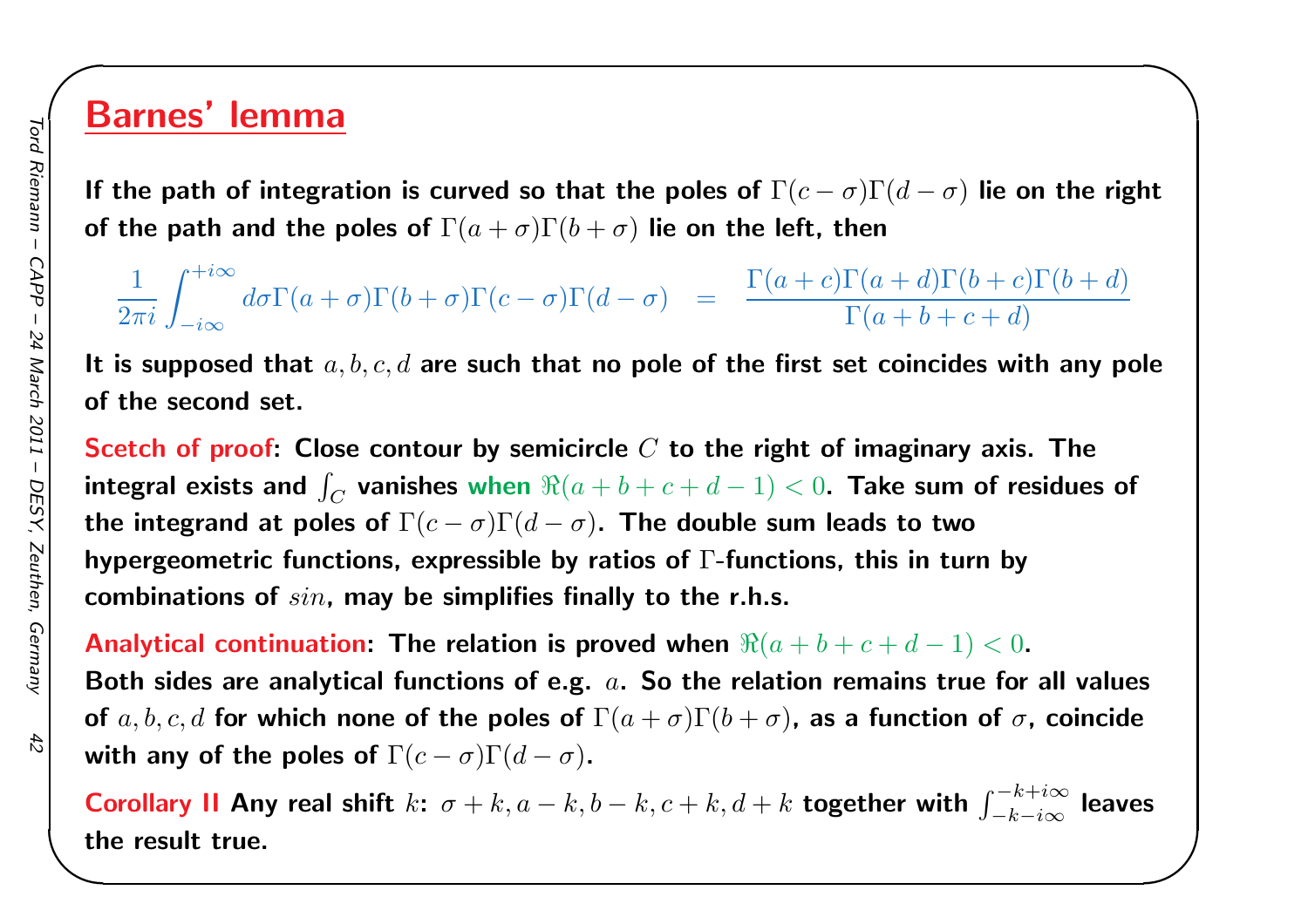### How can the Mellin-Barnes formula be made useful in thecontext of Feynman integrals?

✬

• Apply corollary <sup>I</sup> to propagators and get:

$$
\frac{1}{(p^2 - m^2)^a} = \frac{1}{2\pi i} \prod_{\substack{\mathfrak{r} \\ \mathfrak{r} \mid a}}^{i\infty} \int_{-i\infty}^{i\infty} d\sigma \frac{(-m^2)^{\sigma}}{(p^2)^{a+\sigma}} \Gamma(a+\sigma) \Gamma(-\sigma)
$$

which transforms a massive propagator to a massless one (with index  $a$  of the line changed to  $(a+\sigma)$ ).

• Apply corollary <sup>I</sup> after introduction of Feynman parameters and after the momentumintegration to the resulting  $F\text{-}$  and  $U\text{-}$ forms, in order to get a single monomial in the  $x_i$ , which allows the integration over the  $x_i$ :

$$
\frac{1}{[A(s)x_1^{a_1} + B(s)x_1^{b_1}x_2^{b_2}]^a} = \frac{1}{2\pi i \ \Gamma(a)} \int\limits_{-i\infty}^{i\infty} d\sigma [A(s)x_1^{a_1}]^{\sigma} [B(s)x_1^{b_1}x_2^{b_2}]^{a+\sigma} \ \Gamma(a+\sigma)\Gamma(-\sigma)
$$

Both methods leave Mellin-Barnes (MB-) integrals to be performed afterwards.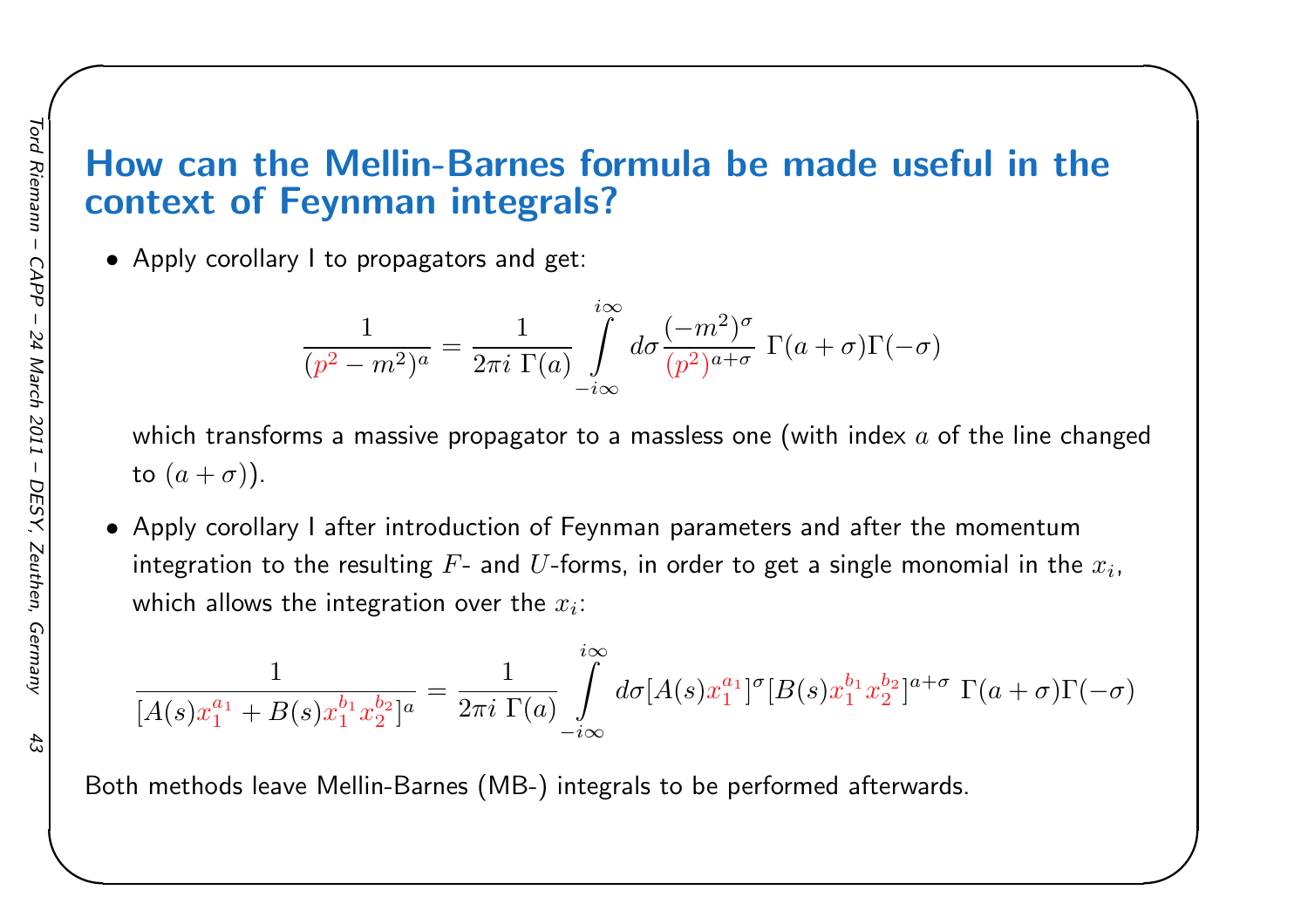### <sup>A</sup> short remark on history

• N. Usyukina, 1975: "ON <sup>A</sup> REPRESENTATION FOR THREE POINT FUNCTION", Teor. Mat. Fiz. 22;

<sup>a</sup> finite massless off-shell 3-point 1-loop function represented by 2-dimensional MB-integral

✬

• E. Boos, A. Davydychev, 1990: "A Method of evaluating massive Feynman integrals", Theor. Math. Phys. <sup>89</sup> (1991); N-point 1-loop functions represented by n-dimensional MB-integral

 $\bullet\,$  V. Smirnov,  $1999\!$ : "Analytical result for dimensionally regularized massless on-shell double box", Phys. Lett. B460 (1999); treat UV and IR divergencies by analytical continuation: shifting contours and taking residues 'in an appropriate way'

 $\bullet\,$  B. Tausk, 1999: "Non-planar massless two-loop Feynman diagrams with four on-shell legs", Phys. Lett. B469 (1999); nice algorithmic approach to that, starting from search for some unphysical space-time dimension  $d$  for which the MB-integral is finite and well-defined

• M. Czakon, <sup>2005</sup> (with experience from common work with J. Gluza and TR): "Automated analytic continuation of Mellin-Barnes integrals", Comput. Phys. Commun. (2006); Tausk's approach realized in Mathematica program MB.m, published and available for use

44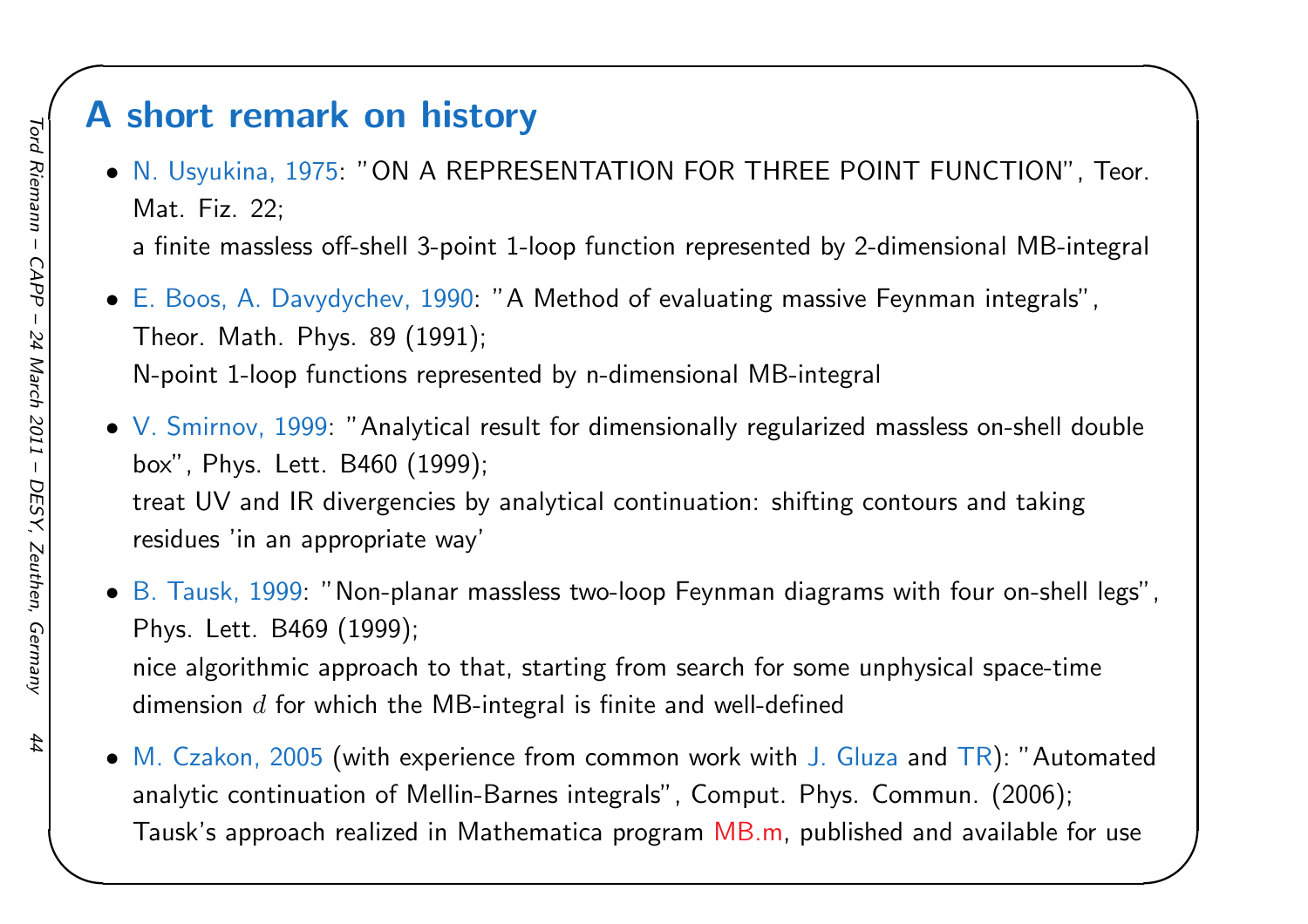# <sup>A</sup> self-energy: SE2l1m

This is <sup>a</sup> nice example, being simple but showing [nearly] all essentials in <sup>a</sup> nutshell.

We get for this  $F(x) = m^2x_1^2 + [ -s+m^2]x_1x_2$  the following representation:

$$
SE211m = \frac{e^{\epsilon \gamma_E}}{2\pi i} \frac{(m^2)^{-\epsilon}}{\Gamma[2-2\epsilon]} \int_{\Re z=-1/8} dz \left[ \frac{-s+m^2}{m^2} \right]^{-\epsilon-z} \Gamma_1[1-\epsilon-z] \Gamma_2[-z] \Gamma_3[1-\epsilon+z] \Gamma_4[\epsilon+z]
$$

✬

#### Tausk approach:

Seek a configuration (i.e. values of  $z$  here) where all arguments of  $\Gamma$ -functions have positive real part . Then the  $SE2l1m$ 

part. Then the  $SE2l1m$  is well-defined and finite.<br>For small  $\epsilon$  this is - here - evidently impossible, se  $\epsilon$  this is - here - evidently impossible; set  $\epsilon \to 0$  and look at  $\Gamma_2[-z] \Gamma_4[+z]$ :

$$
\Gamma_1[1-z]\Gamma_2[-z]\Gamma_3[1+z]\Gamma_4[+z]
$$

What to do ????

Tausk: Set  $\epsilon$  such that all arguments of  $\Gamma$ -functions get positive real parts, e.g. with the choice:

$$
\Re(z) = -\frac{1}{8} \text{ and also } \epsilon = 3/8
$$

To make physics we have now to deform the integrand or the path such that  $\epsilon\to 0$ ; when crossing <sup>a</sup> residue, take it and add it up.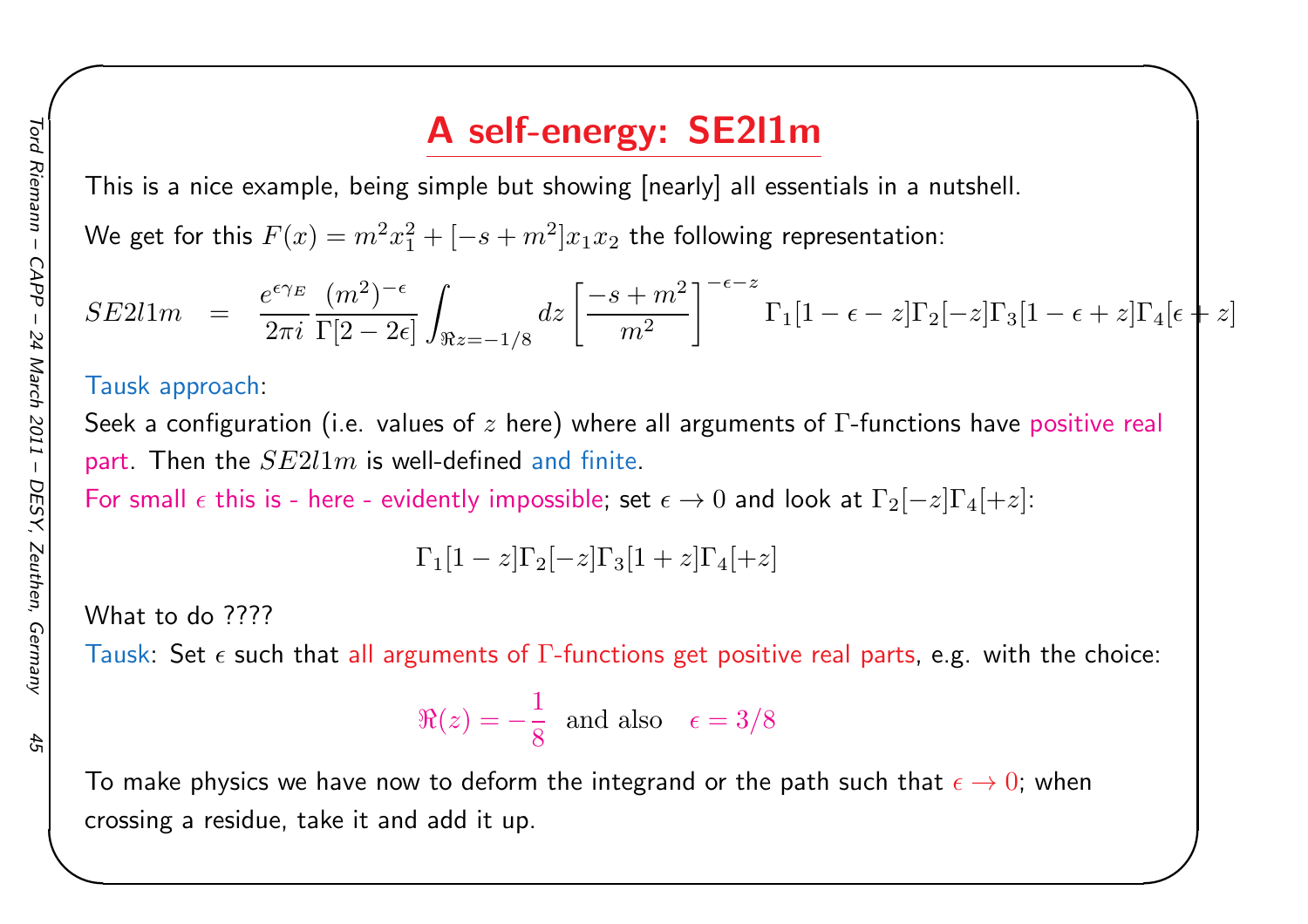Varying  $\epsilon \to 0$  from 3/8 makes crossing in  $\Gamma_4[\epsilon+z]$  a pole at  $\epsilon=-z=+1/8$ ; there is  $\epsilon+z=0$ :

✬

$$
\textbf{Residue}[\textbf{SE2l1m},\{z,-\epsilon\}] = e^{\epsilon \gamma_E} \frac{(m^2)^{-\epsilon}}{\Gamma[2-2\epsilon]} \Gamma_3[1-2\epsilon] \Gamma_2[\epsilon]
$$

Here we 'loose' one integration (easier term!) and catch the lR-singularity in  $\Gamma_2[\epsilon]\sim 1/\epsilon!$ The function becomes now, for small  $\epsilon$ :

$$
\mathsf{SE2I1m} = \frac{e^{\epsilon \gamma_E} (m^2)^{-\epsilon}}{2\pi i} \int_{\Re z = -1/8} dz \left[ \frac{-s + m^2}{m^2} \right]^{-\epsilon - z} \Gamma_1 [1 - \epsilon - z] \Gamma_2 [-z] \Gamma_3 [1 - \epsilon + z] \Gamma_4 [\epsilon + z] + e^{\epsilon \gamma_E} \frac{(m^2)^{-\epsilon}}{\Gamma[2 - 2\epsilon]} \Gamma_1 [1 - 2\epsilon] \Gamma_2 [\epsilon]
$$
\n(21)

Now we may take the limit of small  $\epsilon$  because the integral will stay finite and well-defined:

**SE211m** = 
$$
\frac{e^{\epsilon \gamma_E}}{2\pi i} \int_{\Re z = -\frac{1}{8}} dz \left[ \frac{-s + m^2}{m^2} \right]^{-z} \Gamma[1 - z] \Gamma[-z] \Gamma[z] \Gamma[1 + z] + e^{\epsilon \gamma_E} \left( 2 + \frac{1}{\epsilon} - \ln[m^2] \right) + O(\epsilon)
$$

Now we close the integration path to the left, catch all residues from  $\Gamma[z] \Gamma[1+z]$  for  $\Re z < -1/8$ , i.e. at  $z = -n, n = 1, 2, ...$ 

$$
\text{Res}\left\{ \left[ \frac{-s+m^2}{m^2} \right]^{-z} \Gamma_1[1-\epsilon-z] \Gamma_2[-z] \Gamma_3[1-\epsilon+z] \Gamma_4[\epsilon+z], \{z,-n\} \right\} = (-s+m^2)^n \ln(-s+m^2)
$$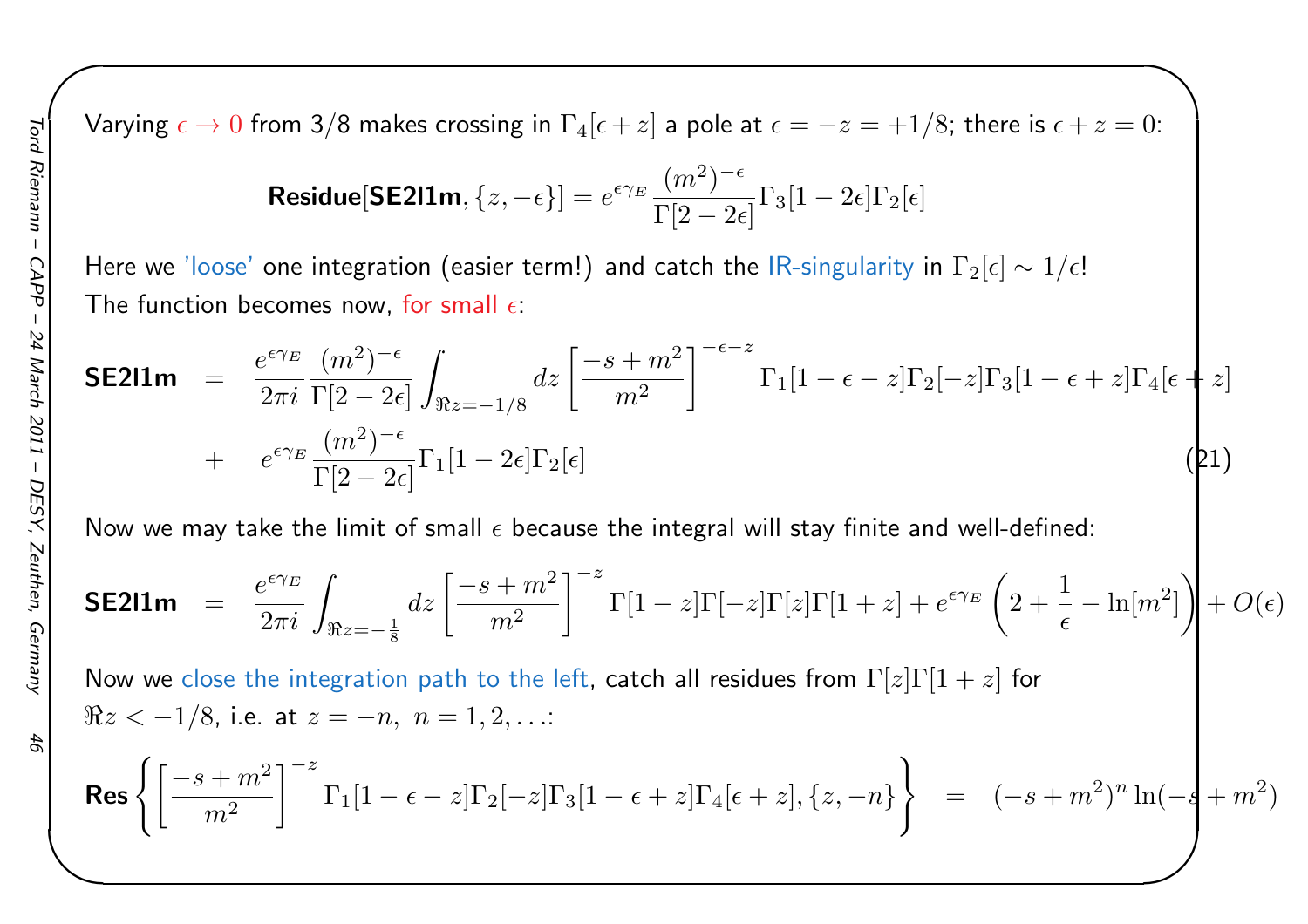$47$ 

The sum to be done is trivial (in this trivial case!!):

$$
\sum_{n=1}^{\infty} \left[ \frac{-s+m^2}{m^2} \right]^n = \frac{1}{1 - \frac{-s+m^2}{m^2}} - 1
$$

✬

and we end up with:

**SE211m** = 
$$
\frac{1}{\epsilon} + 2 + \left[ \frac{1 - s/m^2}{s/m^2} \ln(1 - s/m^2) \right]
$$

This is what we had also from the direct Feynman parameter integration above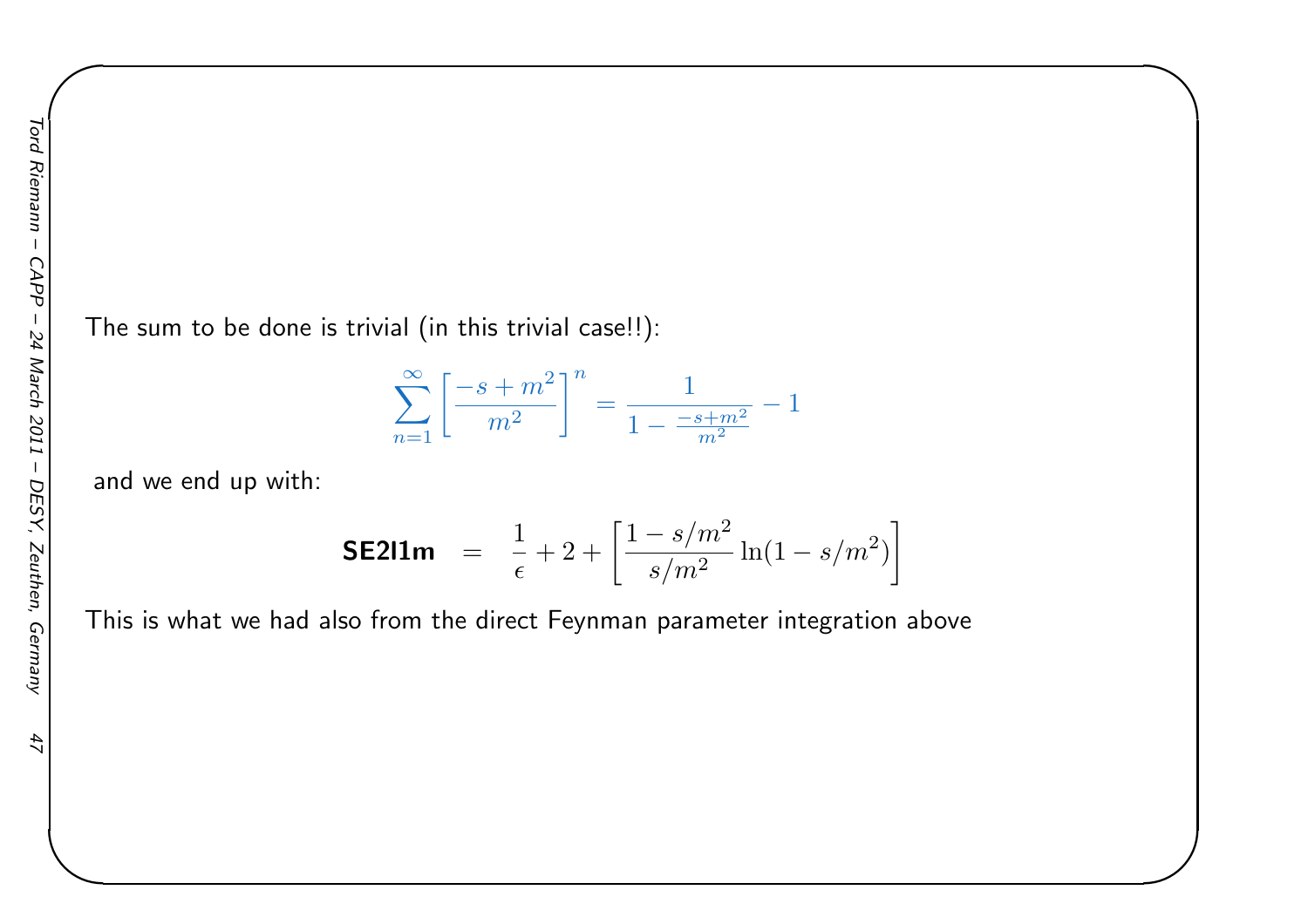# Expansion in a small parameter: vertex V3I2m for  $m^2/s$

Use as an example for determining the small mass expansion:

V3coefm1 = Coefficient[V3l2m[[1, 1]], 
$$
\epsilon
$$
, -1]  
= 
$$
-\frac{1}{2s} \frac{1}{2\pi i} \int_{-i\infty - 1/2}^{+i\infty - 1/2} dz \left( -\frac{m^2}{s} \right)^z \frac{\Gamma_1[-z]^3 \Gamma_2[1+z]}{\Gamma_3[-2z]}
$$
(22)

✬

If  $|m^2/s| << 1$ , then the smallest [positive] power of it gives the biggest contribution: its exponent has to be positive and small.

So, close the contour to the right (positive  $\Re z)$ , and leading terms come from the residua expansion of  $\Gamma_{1}[-z]^{3}/\Gamma_{3}[-2z]$  at  $-z=-1,-2,\cdots$  . The residues are terms of a binomial sum:

$$
Residue \quad = \quad - \frac{1}{s} \left(\frac{m^2}{s}\right)^n \frac{(2n)!}{(n!)^2} \left[ 2HarmonicNumber[n] - 2HarmonicNumber[2n] - \ln\left(-\frac{m^2}{s}\right) \right]
$$

with first terms equal to  $(-1)^*$ Residua:

$$
V3l2m = \frac{1}{s}\ln\left(-\frac{m^2}{s}\right) + \frac{m^2}{s^2}\left[\ln\left(2 + 2\frac{m^2}{s}\right)\right] + \frac{m^4}{s^3}\left[\ln\left(7 + 6\frac{m^2}{s}\right)\right] + O(m^6/s^3)
$$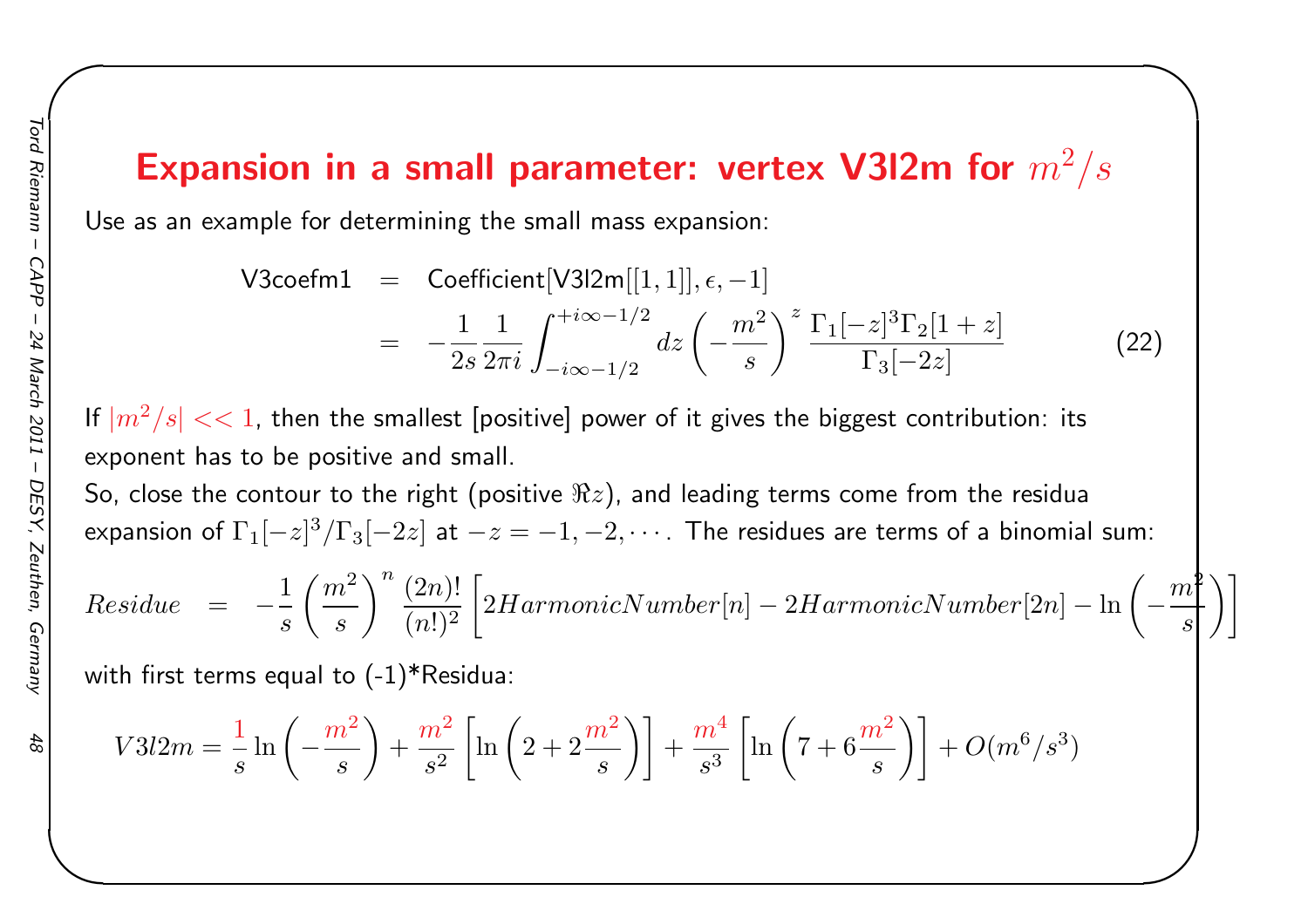### Sector decomposition

✬

For Euclidean kinematics, the integrand for the multi-dimensional  $x$ -integrations is <mark>posit</mark>ive semi-definite. Proof: See examples

In numerical integrations, one has to separate the poles in  $\left(d\right)$  $(-4)$ , and in doing so one has to avoid overlapping singularities.

<sup>A</sup> method for that is sector decomposition.

There are quite <sup>a</sup> few recent papers on that, and also nice reviews are <sup>g</sup>ivenBinoth:2000ps,Denner:2004iz,Bogner:2007cr,Heinrich:2008si,Smirnov:2008aw The intention is to separate singular regions in different variables from each other, as is nicely demonstrated by anexample borrowed from Heinrich:2008si:

$$
I = \int_0^1 dx \int_0^1 dy \frac{1}{x^{1+a\epsilon}y^{b\epsilon}[x+(1-x)y]} = \int_0^1 \frac{dx}{x^{1+(a+b)\epsilon}} \int_0^1 \frac{dt}{t^{b\epsilon}[1+(1-x)t]} + \int_0^1 \frac{dy}{y^{1+(a+b)\epsilon}} \int_0^1 \frac{dt}{t^{1+a\epsilon}[1+(1-y)t]}.
$$
 (23)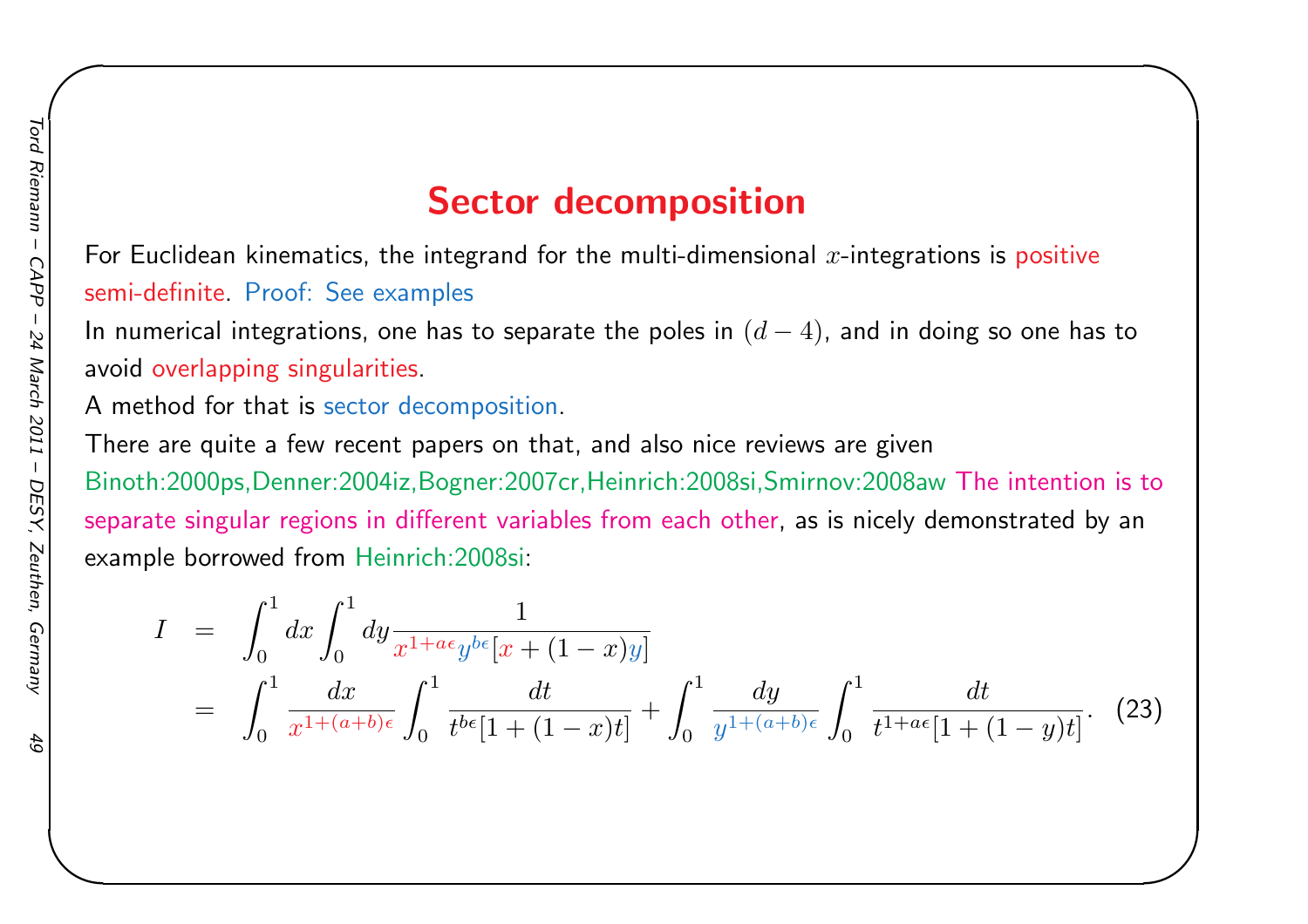![](_page_49_Figure_1.jpeg)

At several occasions, we used for cross checks the package  $\texttt{sector-decomposition}$ *[Bogner:2007cr]*

built on the C++ library GINAC

*[Bauer:2000cp]*

✬

For that reason, the interface CSectors was written; Gluza, Kajda, Yundin, T.R., Eur.Phys.J. C71 (2011) <sup>1516</sup>

The syntax is similar to that of AMBRE.

Example:

The program input for the evaluation of the integral  $\mathtt{V6l4m1}$  is simple; we choose  $m=1, s=-11$ , and the topology may be read from the arguments of propagator functions PR: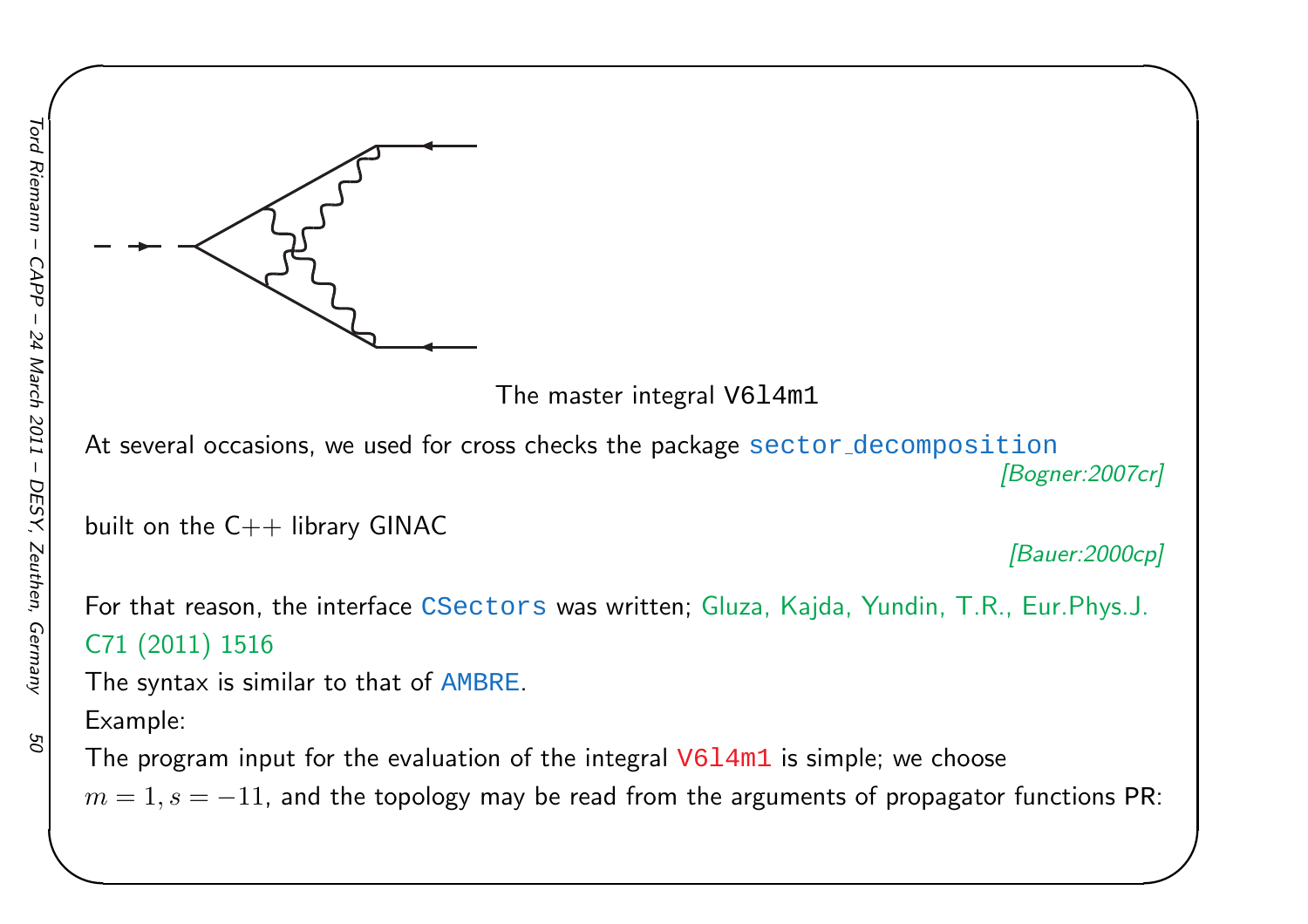ГS

<< CSectors.m

```
Options[DoSectors]SetOptions[DoSectors, TempFileDelete -> False, SetStrategy -> C]
nl = n2 = n3 = n4 = n5 = n6 = n7 = 1;
m = 1; s = -11;
invariants = {p1ˆ2 -> mˆ2, p2ˆ2 -> mˆ2, p1 p2 -> (s - 2 mˆ2)/2};
DoSectors[{1},{PR[k1, 0, n1]} PR[k2, 0, n2] PR[k1 + p1, m, n3]PR[k1+k2+p1,m,n5] PR[k1+k2-p2,m,n6] PR[k2-p2,m,n7]},
   \{k2, k1\}, invariants][-4, 2]
Here, the numerator is 1 (see the first argument \{1\} of <code>DoSectors</code>), and the output contains
the functions U_2 and F_2:
Using strategy C
U = x3 x4+x3 x5+x4 x5+x3 x6+x5 x6+x2 (x3+x4+x6)+x1 (x2+x4+x5+x6)F = x1 x4^2+13 x1 x4 x5+x4^2 x5+x1 x5^2+x4 x5^2+x4 x5^2
```
+2 x1 x5 x6+13 x4 x5 x6+x5ˆ2 x6+x1 x6ˆ2+x5 x6ˆ2+x3ˆ2 (x4+x5+x6)

✬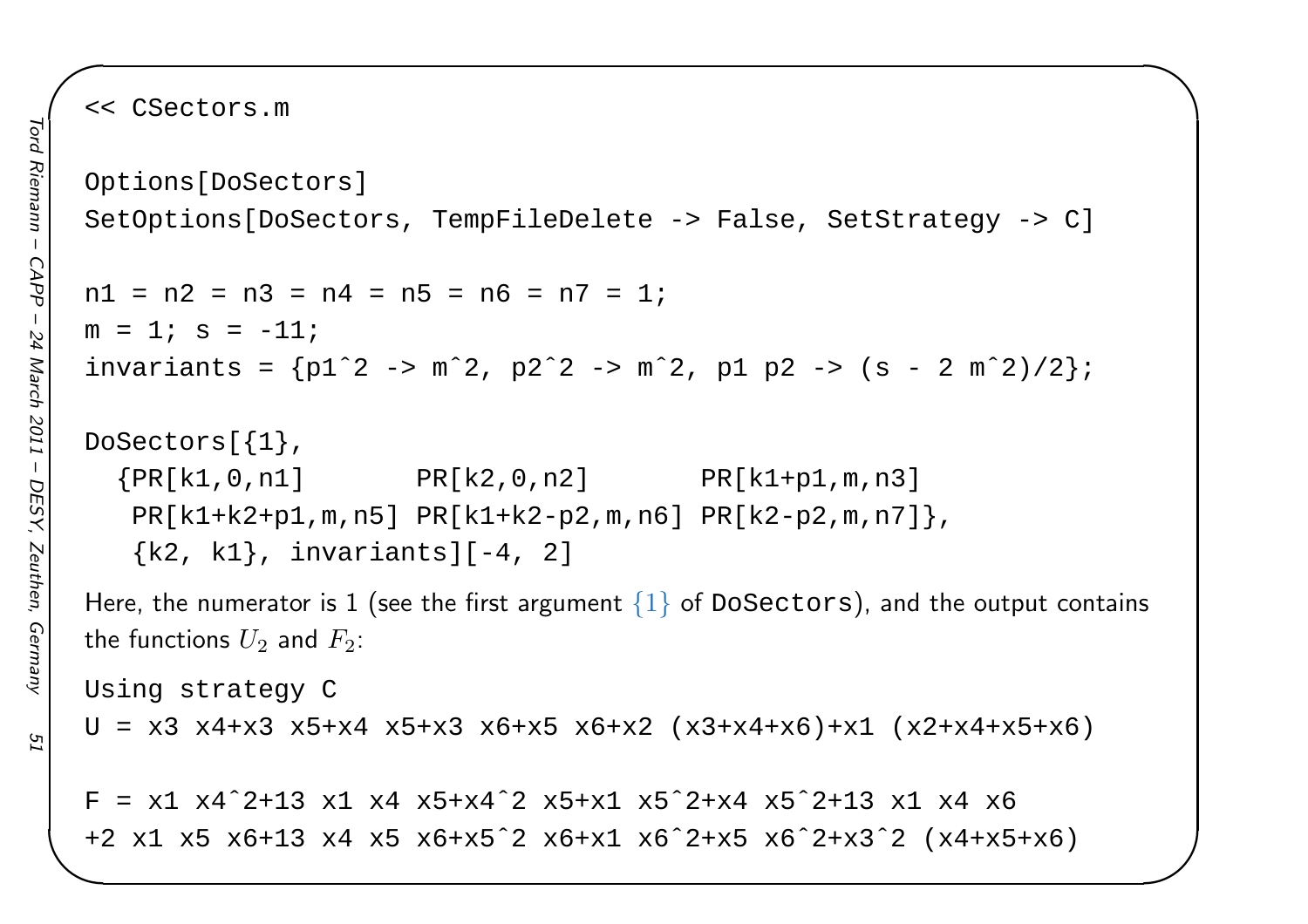$52$ 

```
+x2(x3ˆ2+x4ˆ2+13 x4 x6+x6ˆ2+x3 (2 x4+13 x6))+x3 (x4ˆ2+(x5+x6)ˆ2
+x4 (2x5+13 x6))
```
Notice the presence of a  $U$ -function and the complexity of the  $F$ -function (compared to  $U=1$ and <code>f1</code> and <code>f2</code> in the loop-by-loop MB-approach) due to the non-sequential, direct performance of both momentum integrals at once. Both  $U$  and  $F$  are evidently positive semi-definite. The numerical result for the Feynman integral is:

$$
\text{V614m1}(-s)^{2\epsilon} = -0.052210\ \frac{1}{\epsilon} - 0.17004 + 0.24634\ \epsilon + 4.8773\ \epsilon^2 + \mathcal{O}(\epsilon^3). \tag{24}
$$

The numbers may be compared to (27). We obtained <sup>a</sup> third numerical result, also by sector decomposition, with the Mathematica package FIESTA

*[Smirnov:2008py]*

✬

$$
\text{V614m1}(-s)^{2\epsilon} = -0.052208 \frac{1}{\epsilon} - 0.17002 + 0.24622 \epsilon + 4.8746 \epsilon^2 + \mathcal{O}(\epsilon^3). \tag{25}
$$

Most accurate result: obtained with an analytical representation based on harmonic polylogarithmic functions obtained by solving <sup>a</sup> system of differential equations *[Gluza, TR, unpubl.;Remiddi:1999ew,Maitre:2005uu]*

$$
\text{V614m1}(-s)^{2\epsilon} = -0.0522082\ \frac{1}{\epsilon} - 0.170013 + 0.246253\ \epsilon + 4.87500\ \epsilon^2 + \mathcal{O}(\epsilon^3). \tag{26}
$$

All displayed digits are accurate here.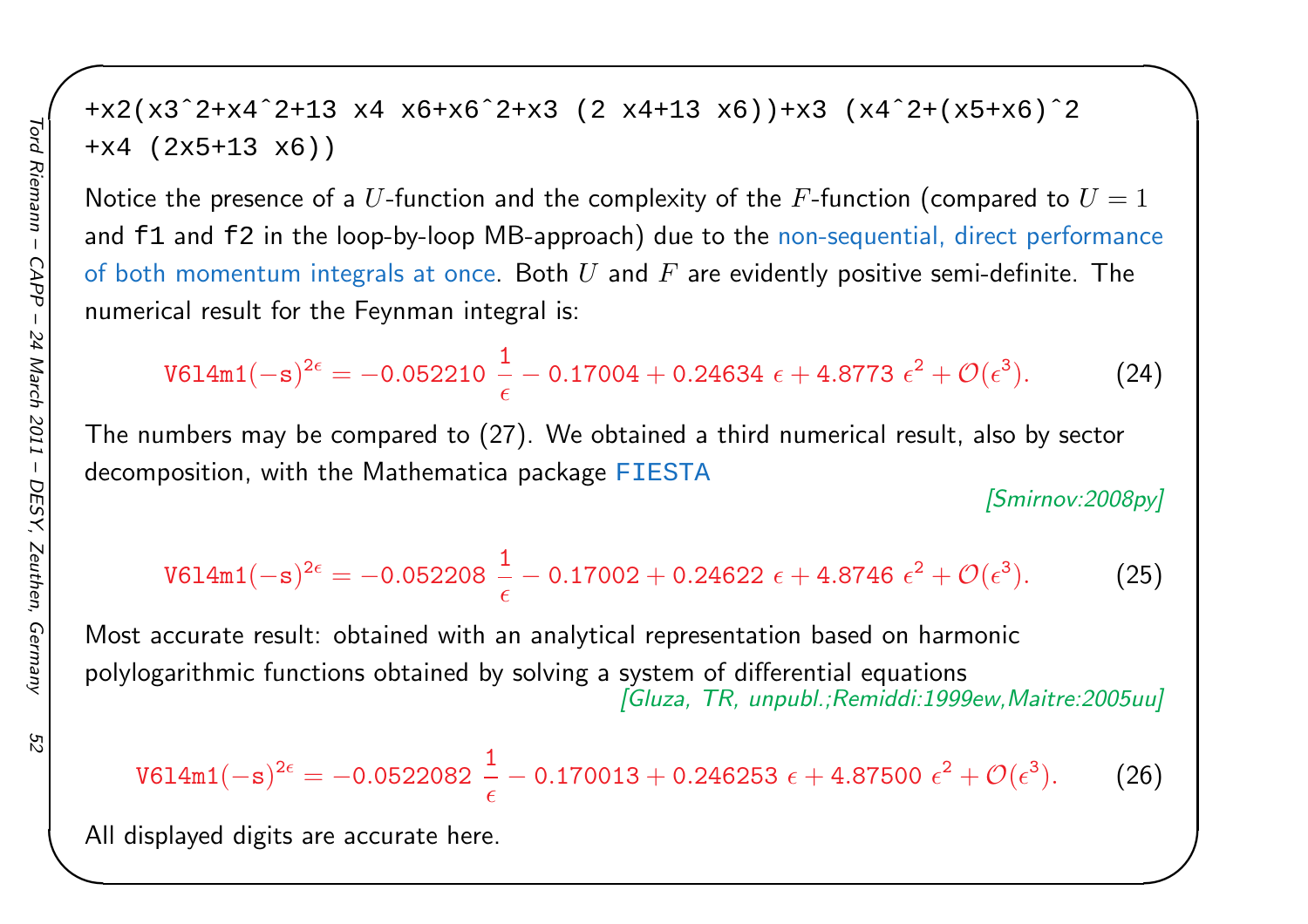# MB-integrals – Try V6l4m1 with the loop-by-loop approach

✬

In a loop-by-loop approach, after the first momentum integration one gets here  $U=1$  and a first  $F$ -function, which depends yet on one internal momentum  $k_1\!\!$  :

```
f1 = m^2 [X[2]+X[3]+X[4]]<sup>2 - s</sup> X[2]X[4] - PR[k1+p1,m] X[1]X[2]
                - PR[k1+p1+p2,0] X[2]X[3] - PR[k1-p2,m] X[1]X[4]
                       - PR[k1,0] X[3]X[4] ,
```
leading to <sup>a</sup> 7-dimensional MB-representation; after the second momentum integration, one has:

f2 = m^2  $[X[2]+X[3]]$ ^2 - s  $X[2]X[3]$  - s  $X[1]X[4]$  - 2s  $X[3]X[4]$ ,

#### leading to another 4-dimensional integral.

After several applications of Barnes' first lemma, an 8-dimensional integral has to be treated. We made no attempt here to simplify the situation by any of the numerous tricks and reformulations etc. known to experts.

at  $s=-11:$ 

$$
\text{V614m }(-\text{s})^{2\epsilon} = -0.0522082 \frac{1}{\epsilon} - 0.17002 + 0.25606 \epsilon + 4.67 \epsilon^2 + \mathcal{O}(\epsilon^3). \tag{27}
$$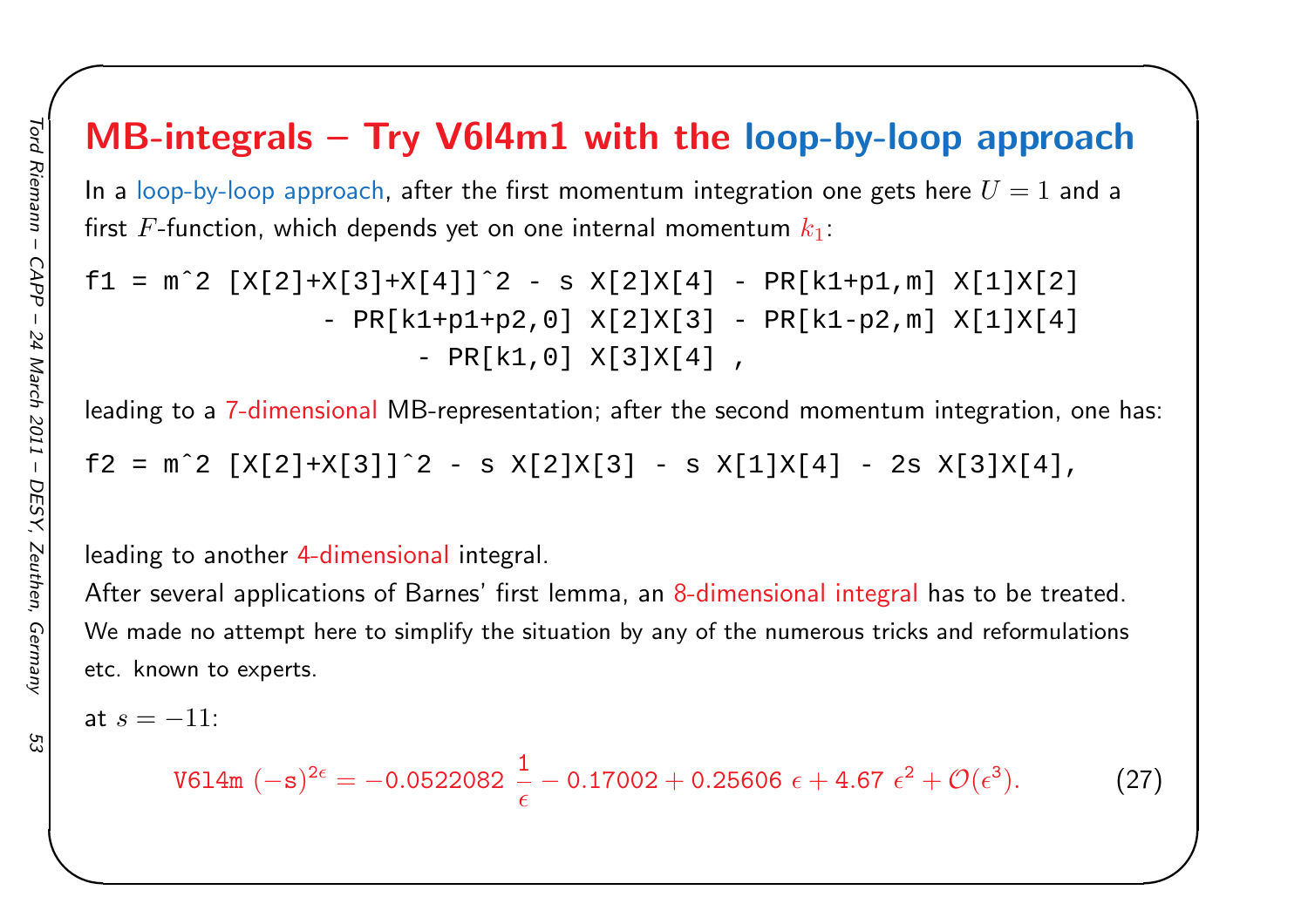#### A nice massive 2-loop box with numerator is e.g.  $\mathsf{B5l3m}(p_e.k_1)$

We determined its expansion in a small mass Czakon, Gluza, T.R., NPB 751 (2006).

$$
B513m(p_e \cdot k_1) = \frac{m^{4\epsilon}(-1)^{a_{12345}}}{\prod_{j=1}^{5} \prod_{i=1}^{5} \prod_{i=1}^{5} [3 - 2\epsilon - a_{123}] (2\pi i)^4} \int_{-i\infty}^{+i\infty} d\alpha \int_{-i\infty}^{+i\infty} d\beta \int_{-i\infty}^{+i\infty} d\delta
$$
\n
$$
(-s)^{(4-2\epsilon)-a_{12345}-\alpha-\beta-\delta} (-t)^{\delta}
$$
\n
$$
\frac{\Gamma[-\alpha]\Gamma[-\beta]}{\Gamma[\beta-3\epsilon-a_{12345}-\alpha]} \frac{\Gamma[-\alpha]\Gamma[-\beta]}{\Gamma[7-3\epsilon-a_{12345}-\alpha] \Gamma[7-3\epsilon-a_{12345}-\alpha] \Gamma[5-2\epsilon-a_{123}] \Gamma[4-2\epsilon-a_{1123}-2\alpha-\gamma] \Gamma[5-2\epsilon-a_{1123}-2\alpha-\gamma]}{\Gamma[8-4\epsilon-a_{112233445}-2\alpha-2\beta-2\delta-\gamma]} \frac{\Gamma[4-2\epsilon-a_{12345}-\alpha-\beta-\delta-\gamma]}{\Gamma[9-4\epsilon-a_{112233445}-2\alpha-2\beta-2\delta-\gamma]} \left\{ (p_e \cdot p_3) \Gamma[1+a_4+\delta] \Gamma[6-3\epsilon-\gamma] \Gamma[3-\epsilon-a_{1234}-\alpha-\beta-\delta] \Gamma[3-\epsilon-a_{122}-\alpha] \Gamma[8-4\epsilon-a_{112233445}-2\alpha-2\beta-2\delta-\gamma] \Gamma[9-4\epsilon-a_{112233445}-2\alpha-\beta-\gamma] \Gamma[9-4\epsilon-a_{112233445}-2\alpha-\beta-\gamma] \Gamma[5-2\epsilon-a_{1234}-\alpha-\beta-\delta] \Gamma[3-\epsilon-a_{122}-\alpha] \Gamma[8-4\epsilon-a_{112233445}-2\alpha-2\delta-\gamma] \Gamma[9-4\epsilon-a_{112233445}-2\alpha-2\beta-\gamma] \Gamma[7-3\epsilon-\alpha-\gamma] \Gamma[7-3\epsilon-\alpha-\gamma] \Gamma[7-3\epsilon-\alpha-\gamma] \Gamma[8-2\epsilon-a_{1123}-\gamma] \Gamma[4-2\epsilon-a_{1123}-2\alpha
$$

✬

.